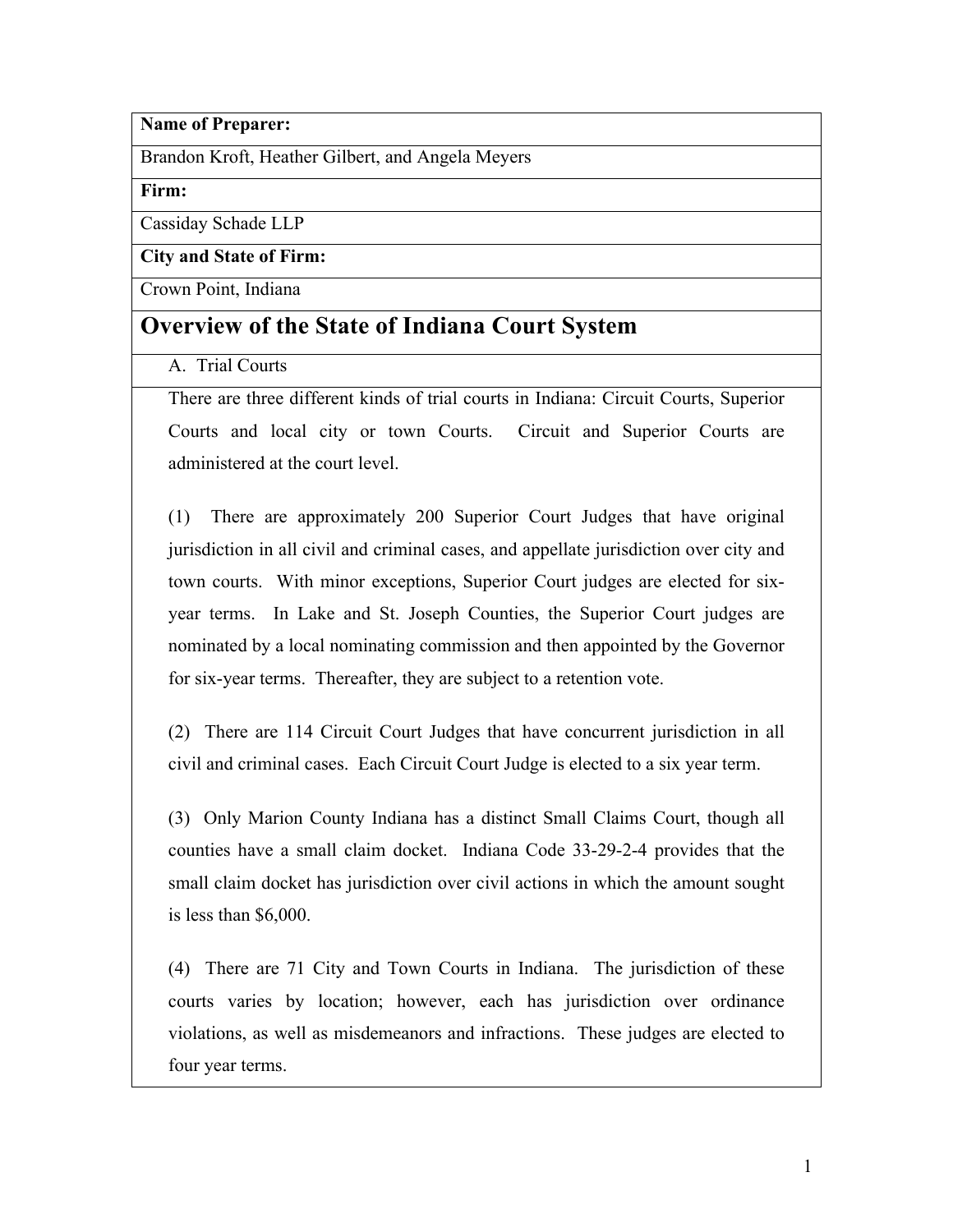B. Appellate Courts

The Court of Appeals, Tax Court and the Indiana Supreme Court are all considered appellate courts.

1.The Court of Appeals divides Indiana into five districts of three judges each, though each district exercises statewide jurisdiction and the cases are assigned randomly. Each judge is appointed by the Governor and then subject to a retention vote. Decisions from the Court of Appeals typically take four months after all briefs are submitted.

Rule 5 of the Indiana Rules of Appellate Procedures provides that the Court shall have jurisdiction in all appeals from final judgments of a trial court, interlocutory appeals and appeals from agency decisions. The Appellate Court may decline to exercise jurisdiction over interlocutory appeals.

2.There is a single Tax Court in Indiana consisting of one judge. The Tax Court has exclusive jurisdiction in original tax appeals. Appeals from the Tax Court are taken directly to the Supreme Court.

3.Article Two Section Two of the Indiana Constitution provides that there is a single Indiana Supreme Court comprised of a single chief justice and a minimum of four, and no more than eight, associate justices. At present there are four associate justices. These justices are appointed by the Governor after a nominating process and subject to a retention vote.

4. Article 2 Section 4 of the Indiana Constitution provides that the Supreme Court shall have no original jurisdiction except in attorney admission and disciplinary issues; the discipline, removal and retirement of justices and judges; supervision of the exercise of jurisdiction by the other courts of the State; and issuance of writs necessary or appropriate in aid of its jurisdiction.

5. Article 2 Section 4 of the Indiana Constitution Provides that the Supreme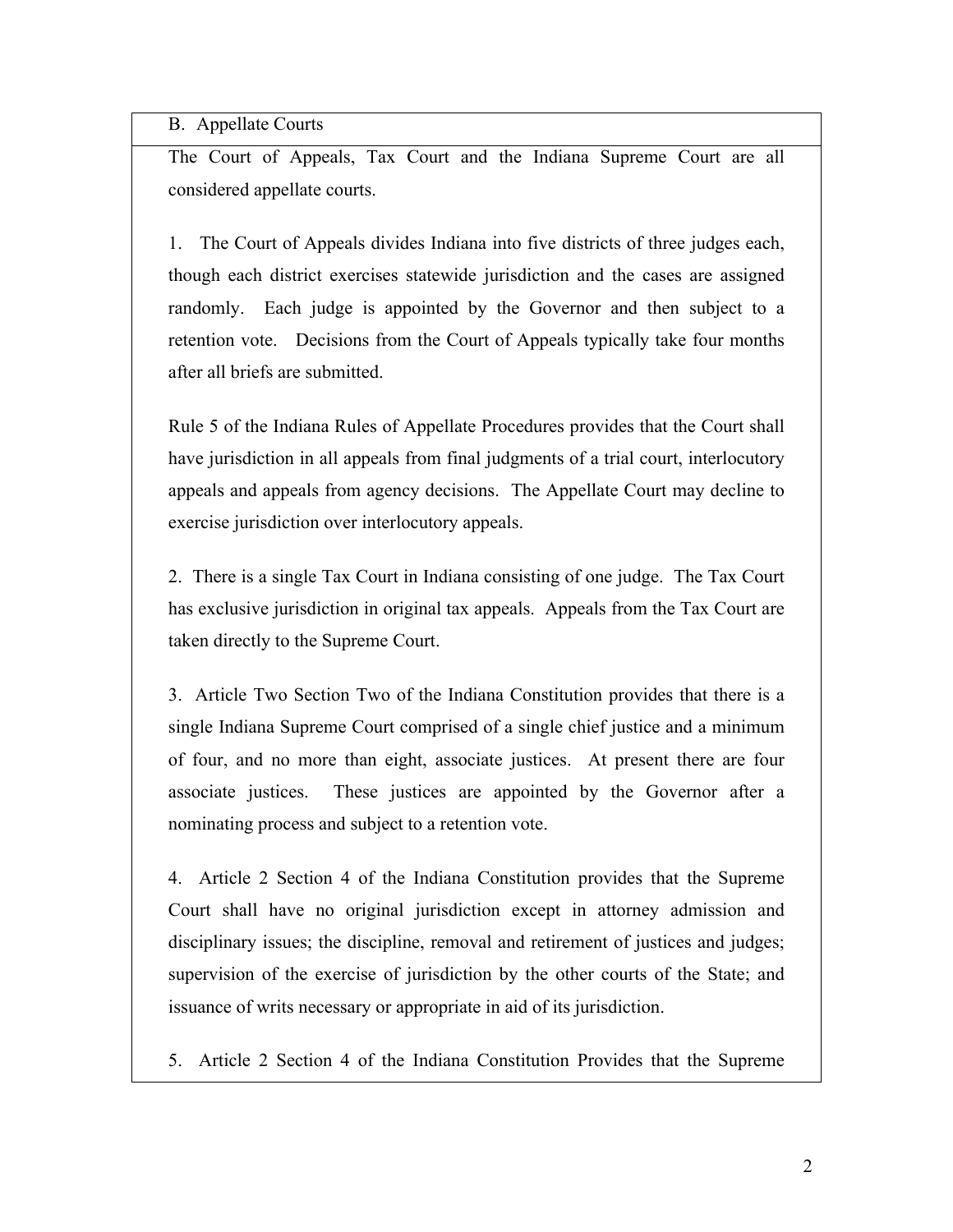Court shall exercise its jurisdiction from a judgment imposing a sentence of death.

6. Rule 4 of the Indiana Rules of Appellate Procedure provides that the Indiana Supreme Court has mandatory and exclusive jurisdiction of criminal appeals involving the sentence of death or life imprisonment; final judgments declaring a state or federal statute unconstitutional; appeals involving waiver of parental consent to abortion; and appeals involving mandates requiring the payment of certain court operating funds. This rule provides that the Supreme Court has discretionary jurisdiction over other final decisions of the Indiana Court of Appeals and Tax Court.

7. Rule 18 of the Indiana Rules of Appellate Procedure provides that while no appeal bond is necessary to prosecute an appeal, enforcement of a final judgment or appealable interlocutory order from a money judgment shall be stayed only upon the giving of a bond, an irrevocable letter of credit or other form of security approved by a trial court.

#### **Procedural**

A. Venue

1. **According to Indiana Trial Rule 75, Preferred venue lies in the County where:**

(1) the greater percentage of individual defendants included in the complaint resides, or, if there is no such greater percentage, the place where any individual defendant so named resides; or

(2) the land or some part thereof is located or the chattels or some part thereof are regularly located or kept; or

(3) the accident or collision occurred; or

(4) either the principal office of a defendant organization is located or the office or agency of a defendant organization or individual to which the claim relates or out of which the claim arose is located; or

(5) either one or more individual plaintiffs reside, the principal office of a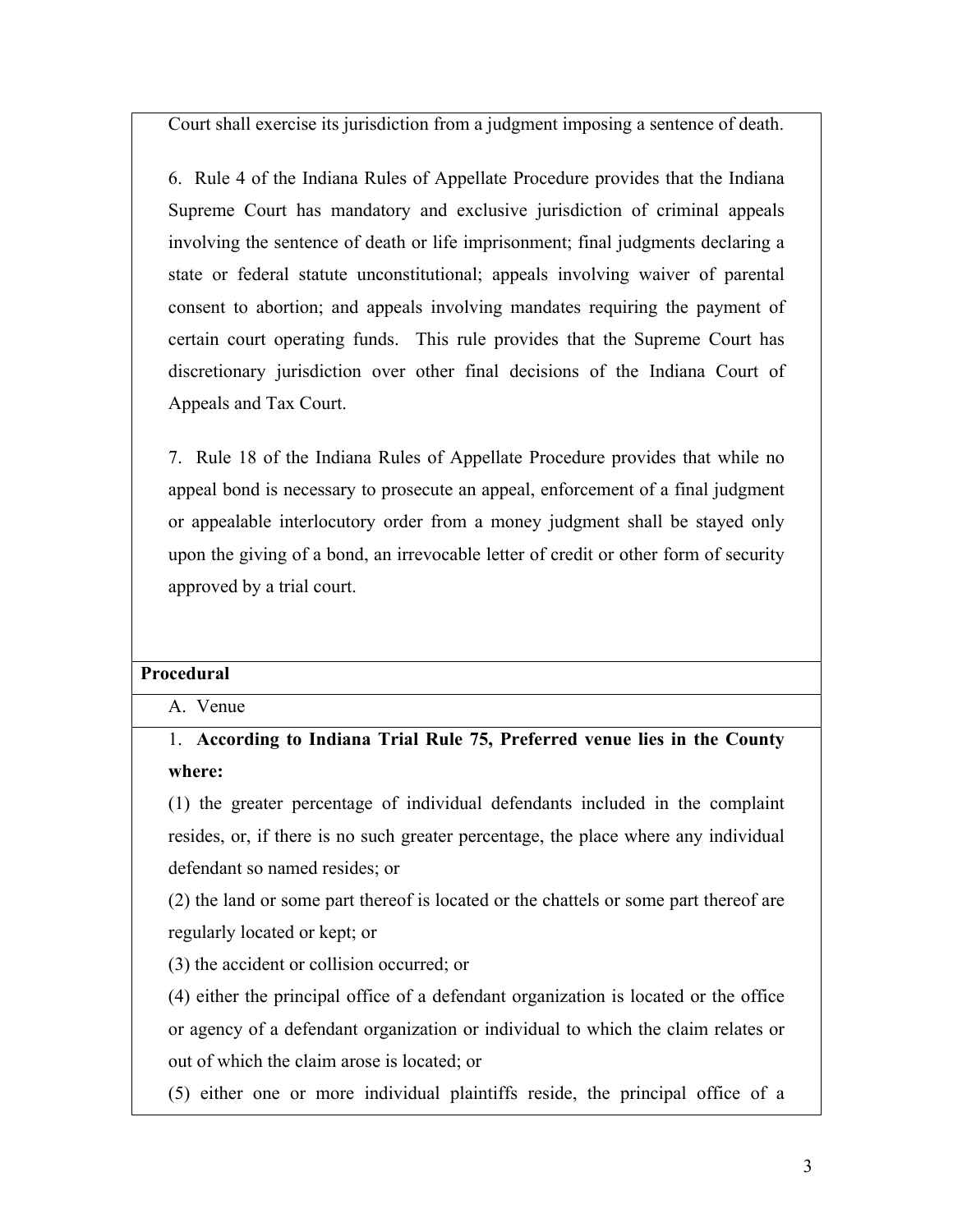governmental organization is located, or the office of a governmental organization to which the claim relates or out of which the claim arose is located; or

(6) The county or court fixed by written stipulation signed by all the parties named in the complaint or their attorneys and filed with the court before ruling on the motion to dismiss; or

(7) the individual is held in custody or is restrained, if the complaint seeks relief with respect to such individual's custody or restraint upon his freedom; or (8) a claim in the plaintiff's complaint may be commenced under any statute recognizing or creating a special or general remedy or proceeding; or (9) all or some of the property is located or can be found if the case seeks only judgment in rem against the property of a defendant being served by publication; or

(10) either one or more individual plaintiffs reside, the principal office of any plaintiff organization or governmental organization is located, or the office of any such plaintiff organization or governmental organization to which the claim relates or out of which the claim arose is located, if the case is not subject to the requirements of subsections (1) through (9) of this subdivision or if all the defendants are nonresident individuals or nonresident organizations without a principal office in the state. The pleading or motion permitted by this rule must be filed within the time prescribed for the party making it by Rules 6 and 12 and any other applicable provisions of these rules.

#### **2**. **Claim or proceeding filed in improper court**:

If a claim is filed in an improper court, a party must make an objection and the court shall order the action transferred to the court in which it should have been filed.

#### **3. Change of Venue: According to Indiana Trial Rule 76:**

In order to change from the current venue, a motion must be filed stating the grounds for the change of venue. The motion shall be granted only upon a showing that the county where suit is pending is a party or that the party seeking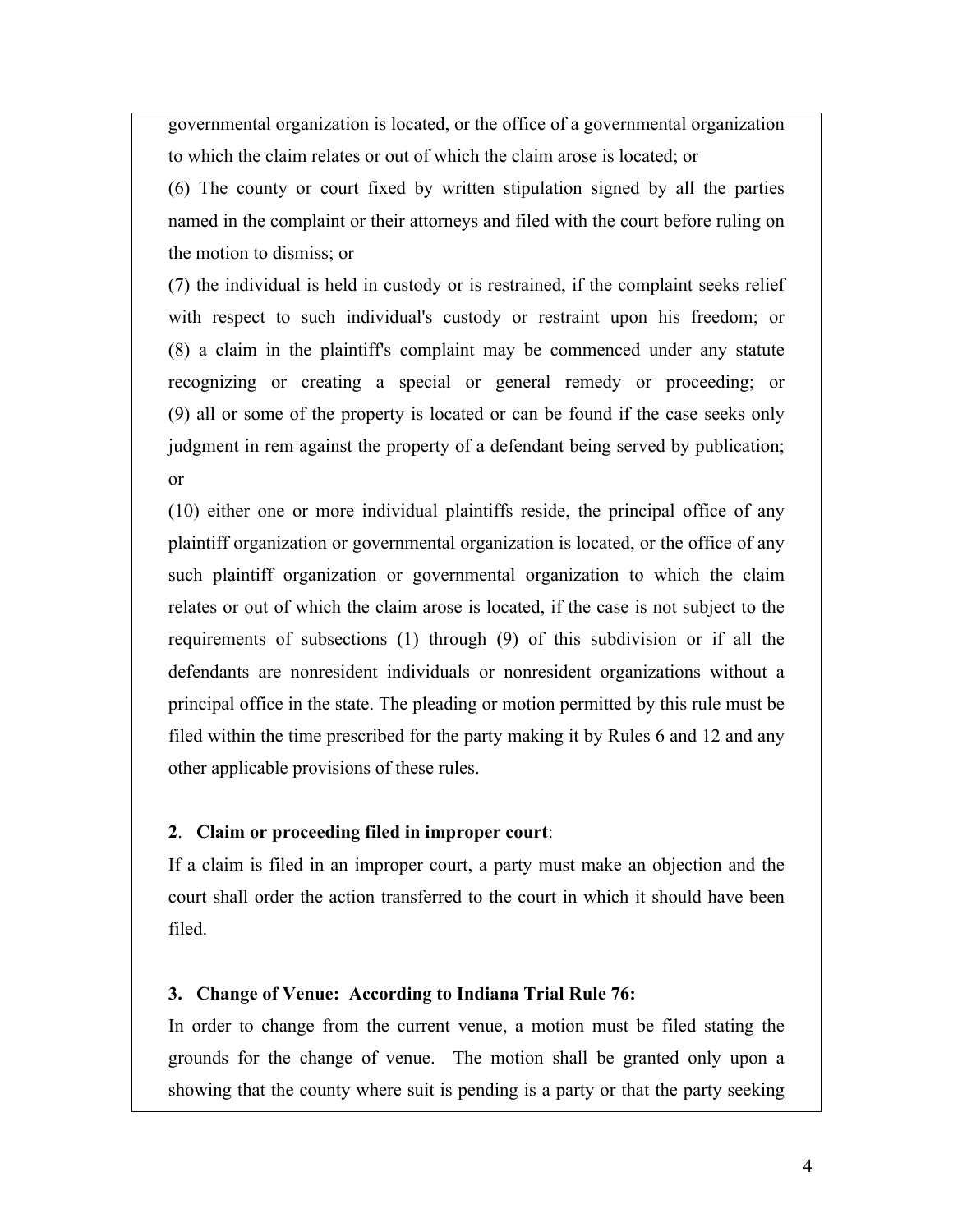the change will be unlikely to receive a fair trial on account of local prejudice or bias regarding a party or the claim or defense presented by a party. A party shall be entitled to only one change of venue from the county. Denial of a motion for change of venue from the county shall be reviewable only for an abuse of discretion. The Rules of Criminal Procedure shall govern proceedings to enforce a statute defining an infraction.

B. Statute of Limitations

### **1. Statutes of Limitations Generally**

Negligence = two years after injury  $(IC 34-11-2)$ 

Medical Malpractice= two years from date of injury (IC 34-18-7)

Product Liability= two years after suffering injury (IC 34-20-3)

Wrongful Death= two years after date of death (IC 34-23-1)

Contracts for the payment of money  $=$  six years after the cause of action

accrues (IC 34-11-2-9)

 Contracts other than for payment of money= 10 years after the cause of action accrues (IC 34-11-2-11)

2. **Resident Status**: The time during which the defendant is a nonresident of the state is not computed in any of the periods of limitation except during such time as the defendant by law maintains in Indiana an agent for service of process or other person who, under the laws of Indiana, must be served with process as agent for the defendant

3. **Concealment**: If a person liable to an action conceals the fact from the knowledge of the person entitled to bring the action, the action may be brought at any time within the period of limitation after the discovery of the cause of action.  $(IC 34-11-5)$ 

4. **Disability**: A person who is under legal disabilities when the cause of action accrues may bring the action within two (2) years after the disability is removed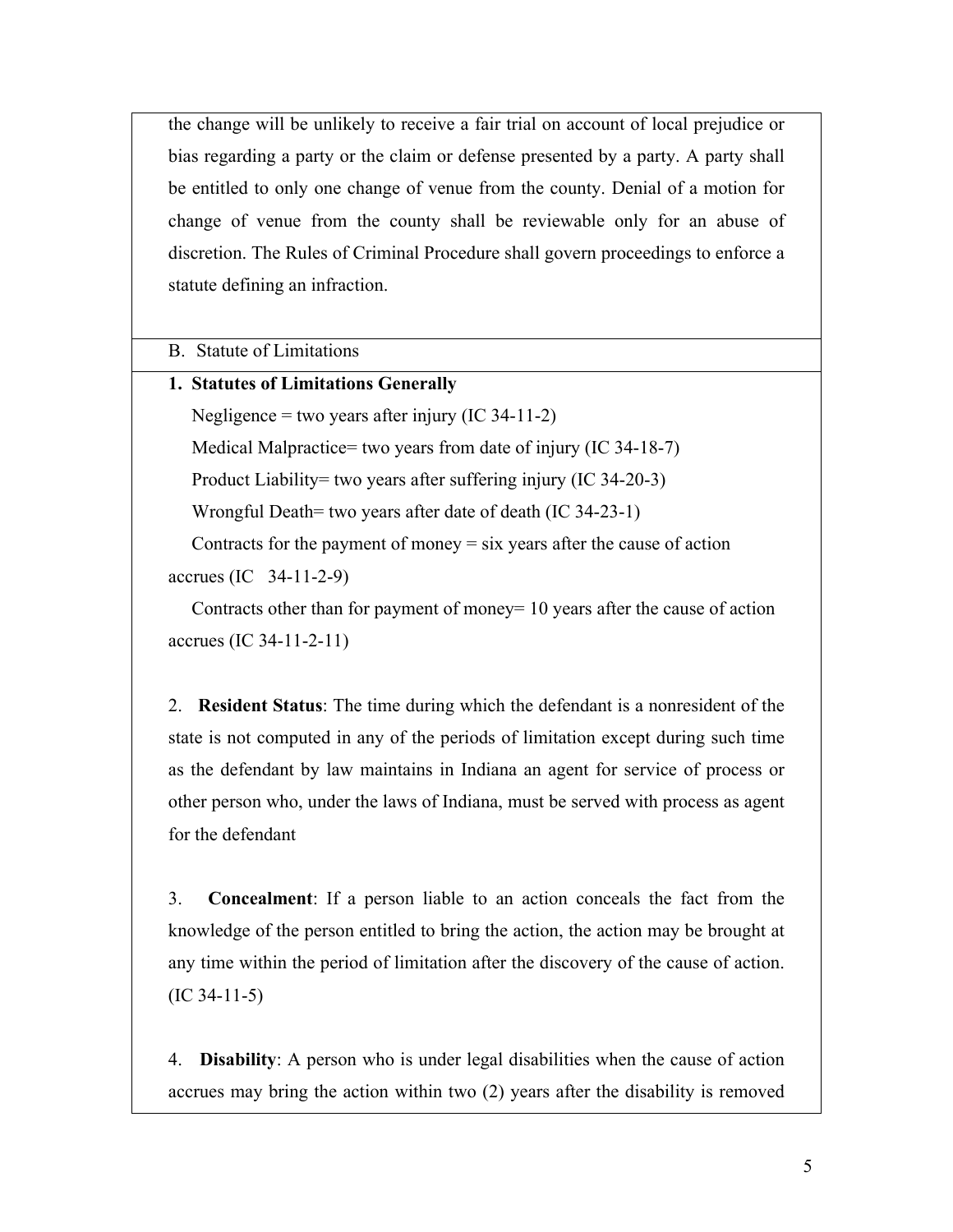5. **Age of Contracting Party**: A contract, sale, release, or conveyance executed by a person after reaching the person's eighteenth birthday may not be avoided by the person on the grounds that, at the time the agreement was executed, the person was acting under a legal disability by reason of the person's age. A person who executes an agreement after reaching the person's eighteenth birthday may not assert legal disability by reason of age as a defense in an action to enforce a contract against the person. (IC 34-11-6-2)

6. **Death**: If any person entitled to bring, or liable to, any action, dies before the expiration of the time limited for the action, the cause of action: **(1)** survives to or against the person's representatives; and **(2)** may be brought at any time after the expiration of the time limited within eighteen (18) months after the death of the person. (IC 34-11-7)

## C. Time for Filing and Answer

**1. Filing an Answer**: Ind. R. Trial P. 6(C) provides: A responsive pleading required under these rules, shall be served within 20 days after service of the prior pleading. "The term 'pleading' includes a complaint, an answer, a reply to a denominated counterclaim, an answer to a cross-claim, a third party complaint, and a third-party answer." *Sinn v. Faulkner*, 486 N.E.2d 596 (Ind. Ct. App. 1985) citing to Ind. R. Trial P. 7(A); see 2.

**2. Computation:** In computing any period of time prescribed or allowed by these rules, the date of the act, event, or default from which the designated period of time begins to run shall not be included. The last day of the period is to be included unless it is: (1) a Saturday; (2) a Sunday; (3) a legal holiday as defined by state statute, or (4) a day the office in which the act is to be done is closed during regular business hours. (Indiana Trial Rule 6 (A))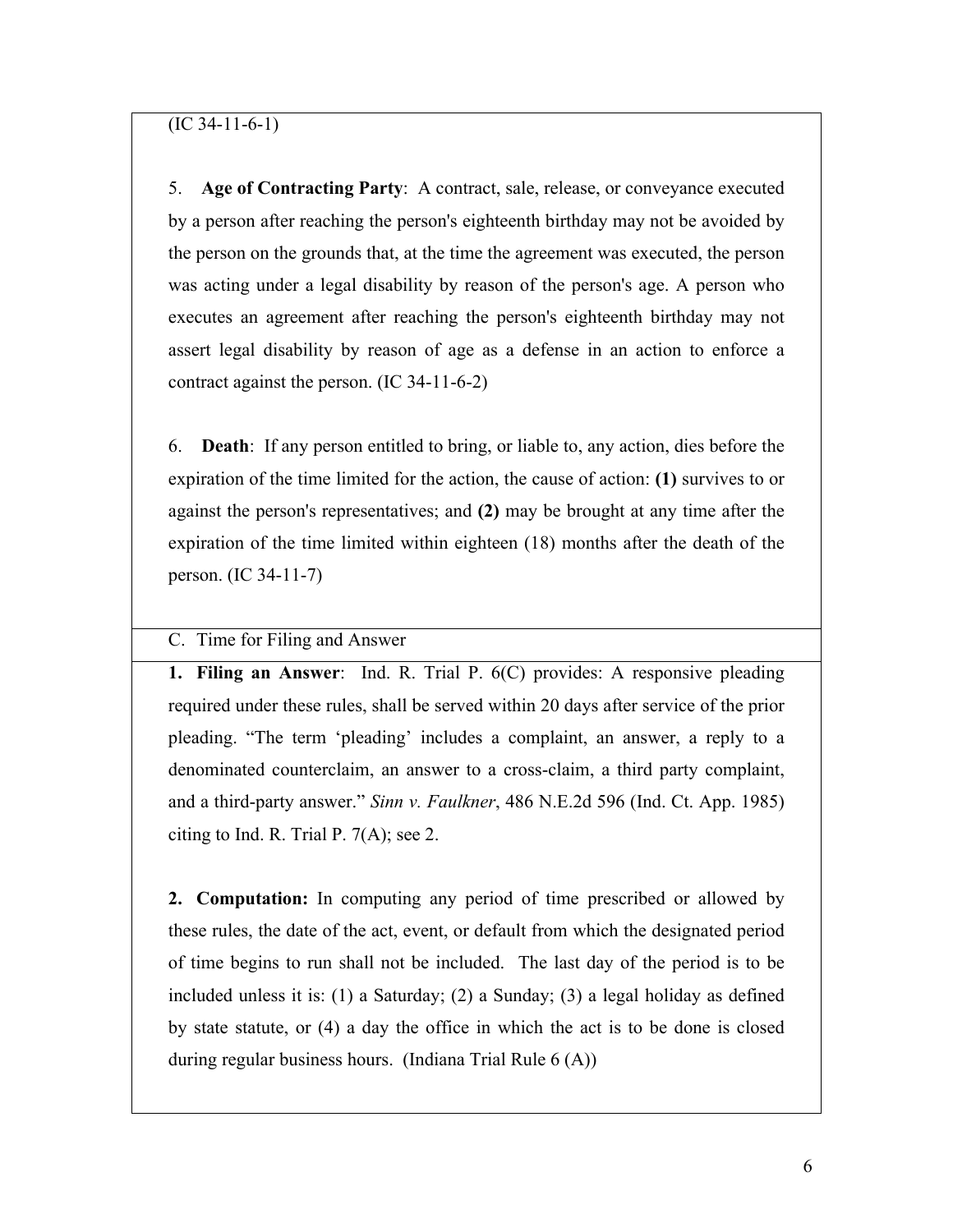**3. Enlargement:** After a showing of good cause, the court may: (1) order the period enlarged, with or without motion or notice, if request therefor is made before the expiration of the period originally prescribed or extended by a previous order; or (2) upon motion made after the expiration of the specific period, permit the act to be done where the failure to act was the result of excusable neglect; but, the court may not extend the time for taking any action for judgment on the evidence under Indiana Trial Rule 50(A), amendment of findings and judgment under Indiana Trial Rule 52(B), to correct errors under Indiana Trial Rule 59(C), statement in opposition to motion to correct error under Indiana Trial Rule 59(E), or to obtain relief from final judgment under Indiana Trial Rule 60(B), except to the extent and under the conditions stated in those rules. (Indiana Trial Rule 6 (B))

### D. Dismissal Re-Filing of Suit

**1. Voluntary Dismissal:** Pursuant to Indiana Trial Rule 41 a Plaintiff may stipulate to a voluntary dismissal by filing a notice of dismissal at any time before service by the adverse party of any answer or of a motion for summary judgment, whichever comes first or by filing a stipulation of dismissal signed by all of the parties who have appeared in the action. (Indiana Trial Rule 41)

Unless otherwise stated in the notice of dismissal or stipulation, the dismissal is without prejudice, except that a notice of dismissal operates as an adjudication upon the merits when filed by a plaintiff who has once dismissed in any court of the United States or of any state or action based on or including the same claim. The provisions of this subdivision shall not apply if the plaintiff in such action could not effectuate service of process, or otherwise procure adjudication on the merits.

The court may order a dismissal of the case upon such terms and conditions as the court deems proper. If a counterclaim or cross-claim has been pleaded by a defendant prior to the service upon him of the plaintiff's motion to dismiss, the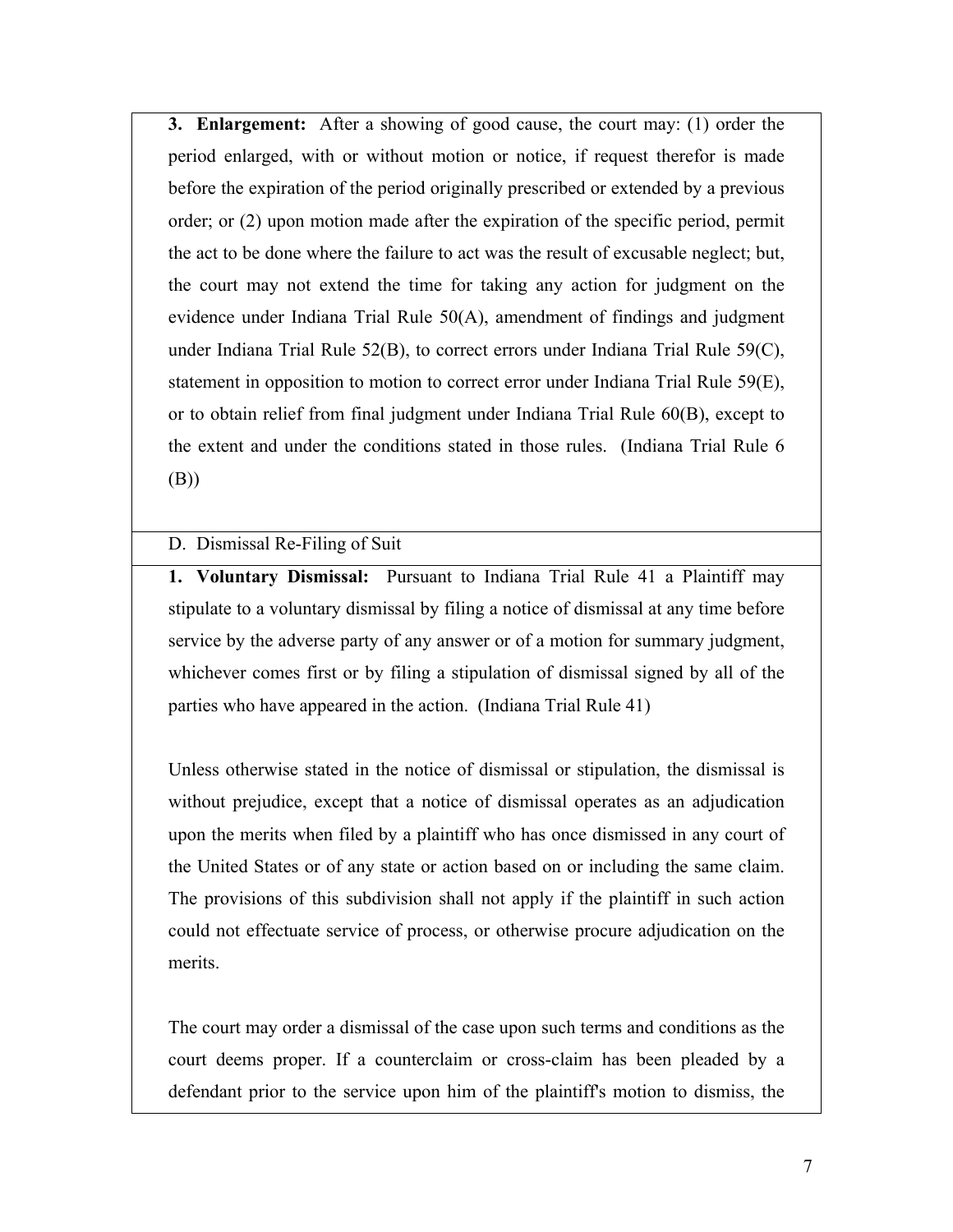action shall not be dismissed against the defendant's objection unless the counterclaim or cross-claim can remain pending for independent adjudication by the court. Unless otherwise specified in the order, a dismissal under this subsection is without prejudice. (Indiana Trial Rule 41)

**2. Involuntary dismissal**: After the plaintiff or party with the burden of proof upon an issue, in an action tried by the court without a jury, has completed the presentation of his evidence thereon, the opposing party, without waiving his right to offer evidence in the event the motion is not granted, may move for a dismissal on the ground that upon the weight of the evidence and the law there has been shown no right to relief. The court as trier of the facts may then determine them and render judgment against the plaintiff or may decline to render any judgment until the close of all the evidence. If the court renders judgment on the merits against the plaintiff or party with the burden of proof, the court, when requested at the time of the motion by either party shall make findings if, and as required by Indiana Rule 52(A). Unless the court in its order for dismissal otherwise specifies, a dismissal under this subdivision or subdivision (E) of this rule and any dismissal not provided for in this rule, other than a dismissal for lack of jurisdiction, operates as an adjudication upon the merits. (Indiana Trial Rule 42)

**3. Failure to prosecute civil actions or comply with rules**: Whenever there has been a failure to comply with these rules or when no action has been taken in a civil case for a period of sixty (60) days, the court, on motion of a party or on its own motion shall order a hearing for the purpose of dismissing such case. The court shall enter an order of dismissal at plaintiff's costs if the plaintiff shall not show sufficient cause at or before such hearing. Dismissal may be withheld or reinstatement of dismissal may be made subject to the condition that the plaintiff comply with these rules and diligently prosecute the action and upon such terms that the court in its discretion determines to be necessary to assure such diligent prosecution. (Indiana Trial Rule 41).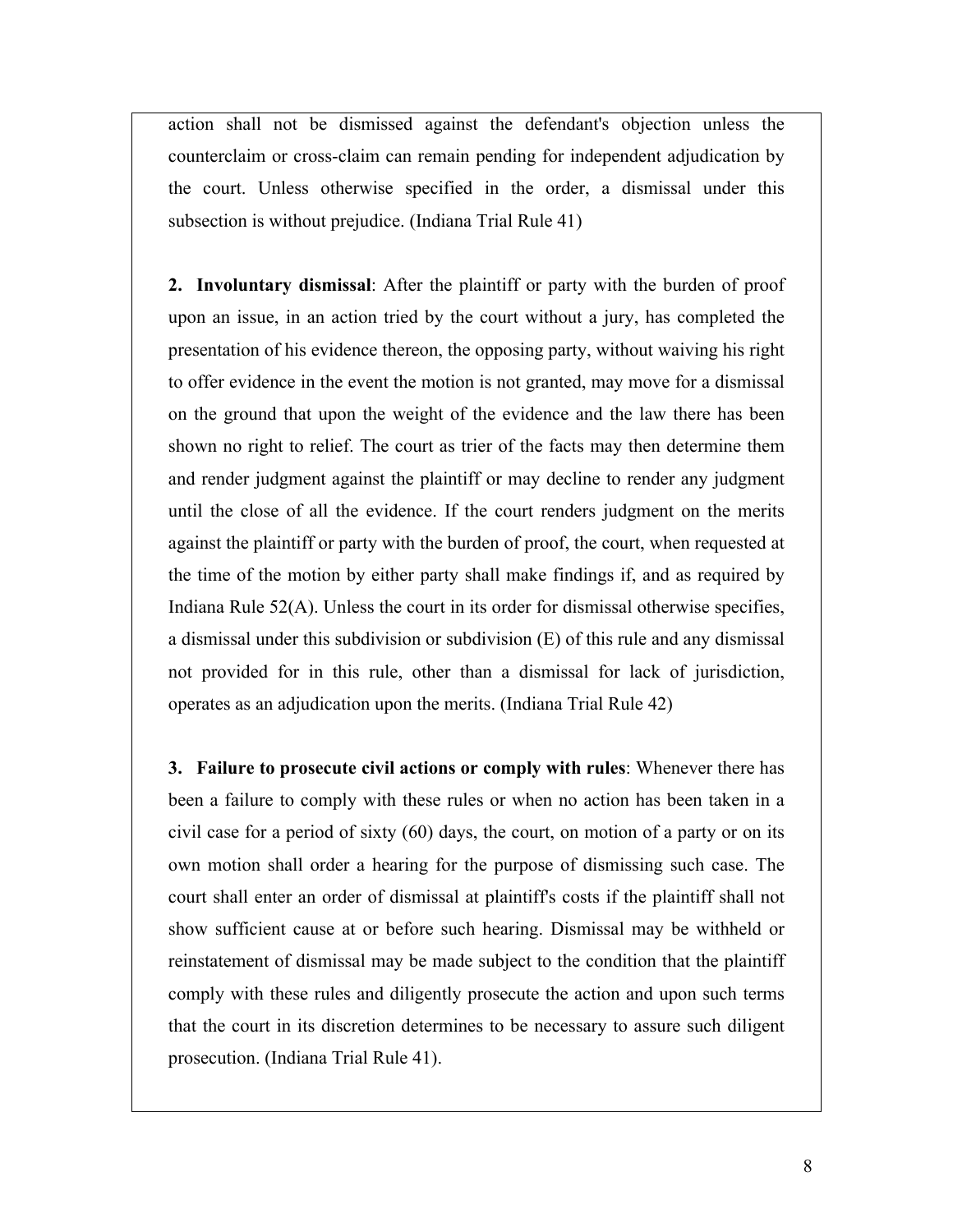**4. Reinstatement following dismissal:** For good cause shown and within a reasonable time the court may set aside a dismissal without prejudice. A dismissal with prejudice may be set aside by the court for the grounds and in accordance with the provisions of Indiana Rule 60(B). (Indiana Trial Rule 41)

#### **Liability**

### A. Negligence

### Common Law Negligence

The elements of a negligence action are: "(1) a duty owed to the plaintiff by the defendant, (2) a breach of the duty, and (3) an injury proximately caused by the breach of duty." *Pfenning v. Lineman*, 947 N.E.2d 392 (Ind. 2011).

Duty is a question of law for the Court. *Id*. In cases where "duty has not already been declared or otherwise articulated," the court may use the test set forth in *Webb v. Jarvis* to evaluate whether a duty of care exists*. Pfenning, 947 N.E.2d at 398; Estate of Short v. Brookville Crossing,* 972 N.E.2d 897, 902 (Ind. Ct. App. 2012)*.* The *Webb* test balances the following factors: "(1) the relationship between the parties, (2) the reasonable foreseeability of harm to the person injured, and (3) public policy concerns." *Id*. (quoting *Webb v. Jarvis*, 575 N.E.2d 992, 995 (Ind. 1991). However, this test is not absolute, and Indiana Courts also acknowledge the truism contained in Prosser & Keaton: "No better general statement can be made than that the courts will find a duty where, in general, reasonable persons would recognize it and agree that it exists." *Gariup Constr. Co. v. Foster*, 519 N.E.2d 1224, 1227 (Ind. 1988) (quoting W. PAGE KEETON ET AL., PROSSER AND KEETON ON THE LAW OF TORTS § 53, at 357-59 (5th ed. 1984)).

To establish causation, Plaintiff must prove "causation in fact" also characterized as the "but for" test. "In order for a plaintiff to carry his burden of proof, he must present evidence of probative value based on facts, or inferences to be drawn from the facts, establishing both that the wrongful act was a cause in fact of the occurrence and that the occurrence was a cause in fact of his injury." *Smith v.*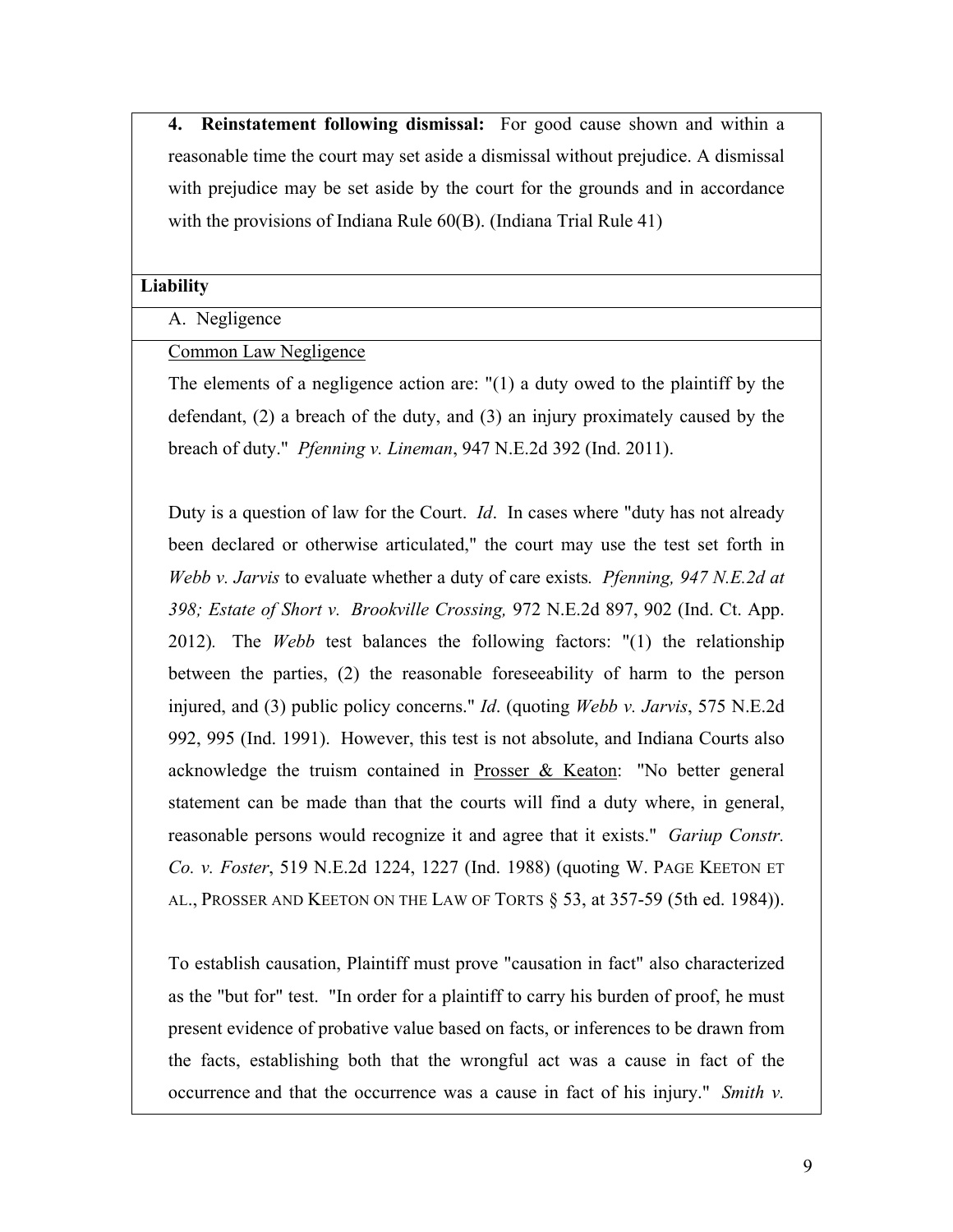*Beaty*, 639 N.E.2d 1029, 1033-34 (Ind. Ct. App. 1994). When dealing with medical causation, Plaintiff may require expert testimony to meet his or her burden on this element, particularly when the injury is subjective or complex. *Daub v. Daub*, 629 N.E.2d 873 (Ind. Ct. App. 1994); *Topp v. Leffers*; 838 N.E.2d 1027, 1032 (Ind. Ct. App. 2005).

### Contributory/Comparative Negligence

Indiana has enacted the Comparative Fault Act I.C. 34-51-2-1 et seq. Under the Comparative Fault Act, where Defendant pleads comparative fault as an affirmative defense, the fault of Plaintiff, Defendant(s) and any named non-parties will be apportioned by the jury. Under IC 34-51-2-5, any contributory fault of Plaintiff will proportionately reduce his or her award. Where Plaintiff's fault is greater than 50% of the total fault, his or her recovery will be barred. IC 34-51-2- 7 and 34-51-2-8.

#### B. Negligence Defenses

### Assumption of the risk / Incurred Risk

In Indiana, "assumption of risk" only applies in Contract cases, while "incurred risk" applies in non-contract cases, such as torts. *Heck v. Robey,* 659 N.E.2d 498, 504 (Ind. 1995). Whether a plaintiff may be found to have incurred the risk of a particular activity depends on his or her actual knowledge, not an objective standard of what he or she should have known. *Id*. Incurred risk does not eliminate Defendant's duty of care to Plaintiff unless Plaintiff expressly consents. *Id*. However, it can factor into the reasonableness of Plaintiff's actions when weighing the fault of the parties under the comparative fault analysis.

### Last Clear Chance

In the wake of the Comparative Fault Act, use of this doctrine has significantly declined in the last few decades. It is, however, still available to a Plaintiff where he or she can prove that despite any negligence of Plaintiff, the Defendant "had the last opportunity through the exercise of reasonable care to avoid the injury."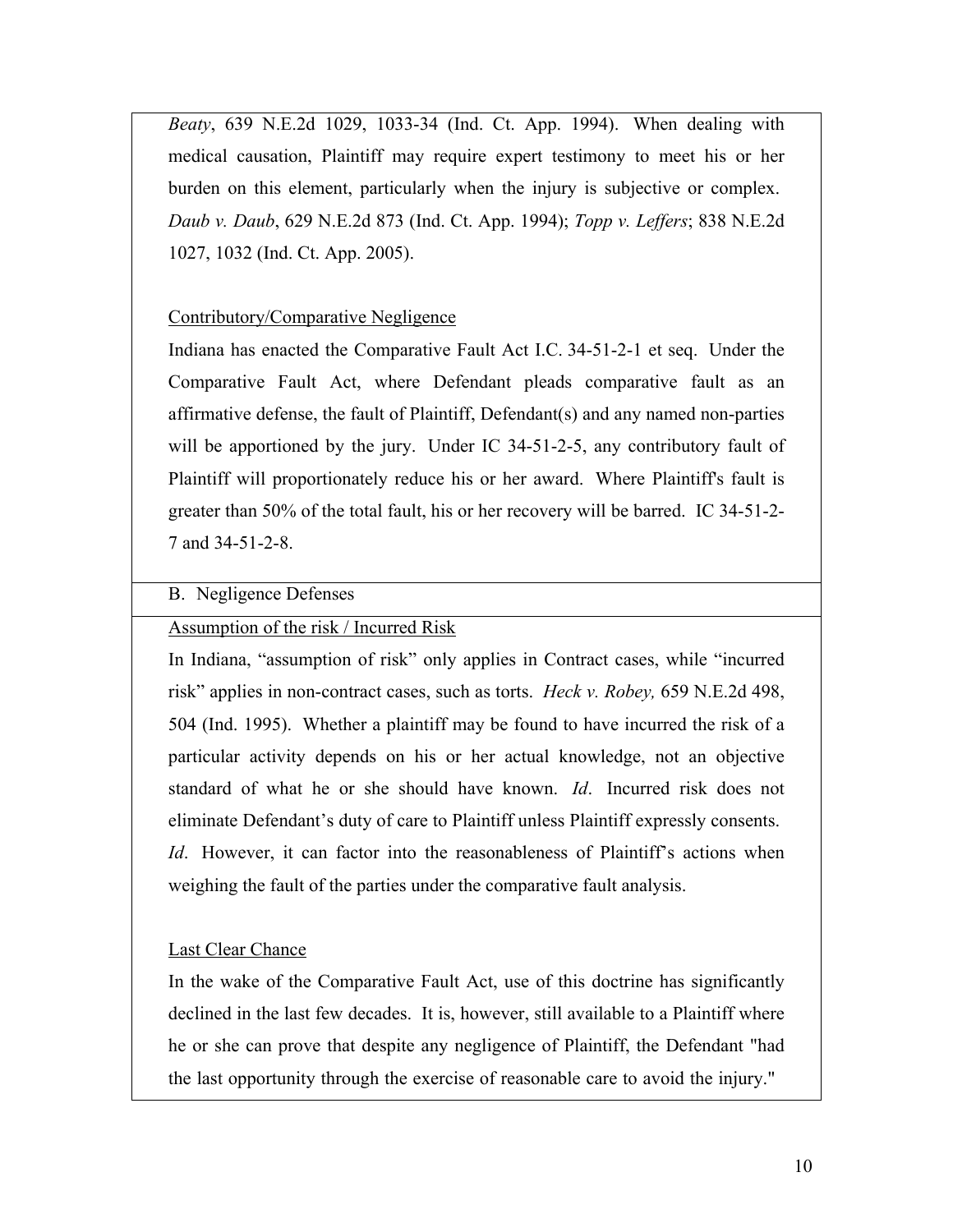*Penn Harris Madison Sch. Corp. v. Howard*, 861 N.E.2d 1190, 1196 (Ind. 2007). A jury may not be instructed on "last clear chance" "if the undisputed evidence shows that the opportunity of the plaintiff to avoid the injury was as late or later than that of the defendant." *Id*. (quoting *Indianapolis Traction & Terminal Co. v. Croly*, 96 N.E. 973, 979 (1911)).

### Unavoidable Accident

Jury instructions stating that Defendant is not liable where Plaintiff's damages are the result of a "mere," "pure," or "unavoidable" accident are prohibited in Indiana. *Kostidis v. General Cinema Corp. of Indiana*, 754 N.E.2d 563, 572 (Ind. Ct. App. 2001) (citing *Miller v. Alvey,* 207 N.E.2d 633, 636-637 (1965)).

#### Emergency Situation Doctrine

The "sudden emergency doctrine" is not considered an affirmative defense in Indiana. *Willis v. Westerfield*, 839 N.E.2d 1179*,* 1186 (Ind. 2006). However, the emergent situation and the ability of the Defendant to react and respond are factors which can be taken into consideration when determining the reasonableness of Defendant's actions. *Id*.

### Superseding Intervening Causes

The superseding or intervening cause doctrine has been a part of the Indiana common law for many years. See *Control Techniques, Inc. v. Johnson*, 762 N.E.2d 104, 107 (Ind. 2002). The doctrine of superseding/intervening causes provides "when a negligent act or omission is followed by a subsequent negligent act or omission so remote in time that it breaks the chain of causation, the original wrongdoer is relieved of liability." *Id*. See also *Vernon v. Kroger Co.*, 712 N.E.2d 976, 981 (Ind. 1999). An act is considered "superseding" when it follows the original negligent act and the harm resulting from the original act "could not have reasonably been foreseen by the original negligent actor." *Control Techniques Inc*., 762 N.E.2d at 107 (internal quotations omitted).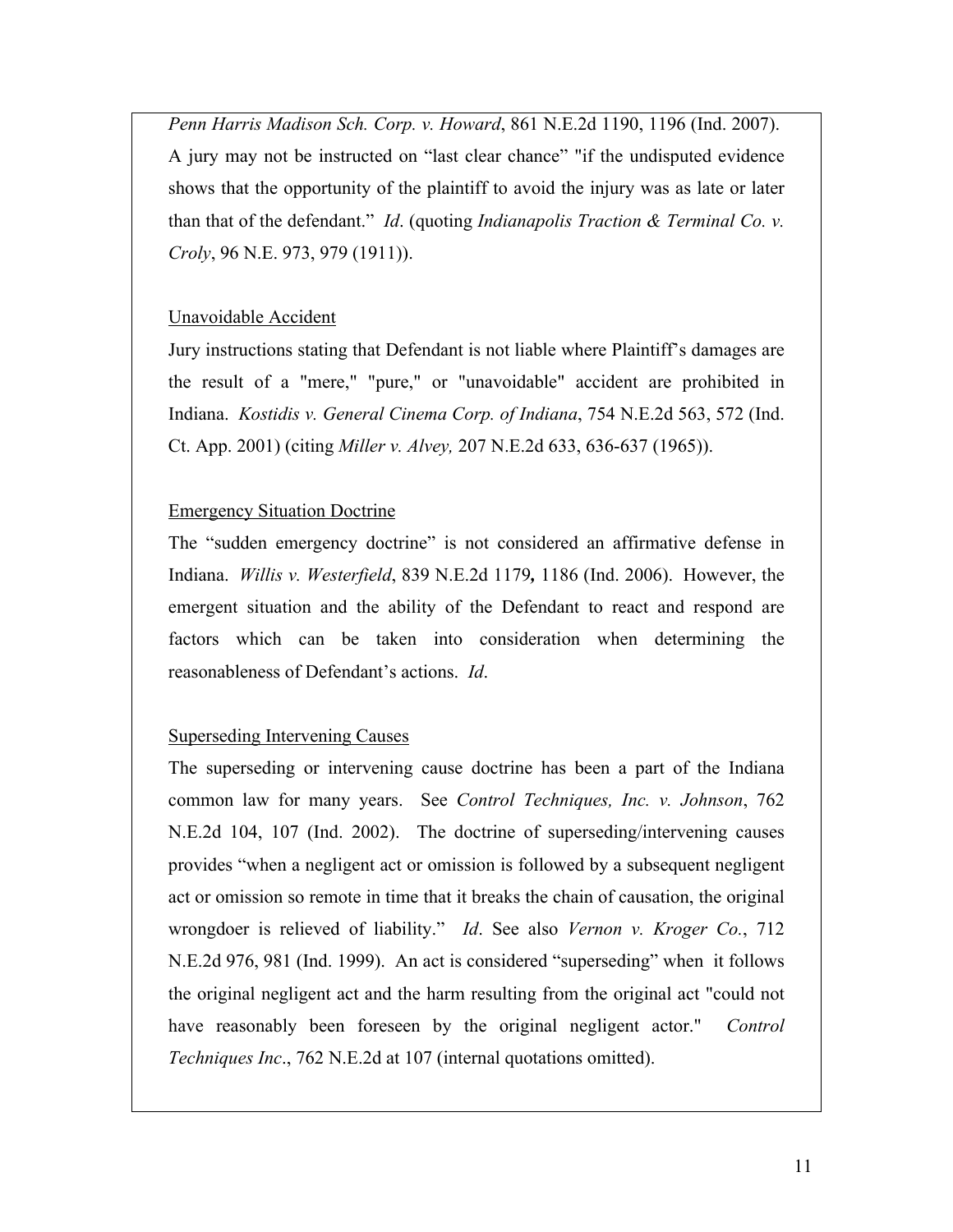### Other Affirmative Defenses

Pursuant to Indiana Trial Rule 8(c), the following affirmative defenses must be pled in Defendant's initial answer: accord and satisfaction, arbitration and award, discharge in bankruptcy, duress, estoppel, failure of consideration, fraud, illegality, injury by fellow servant, laches, license, payment, release, res judicata, statute of frauds, statute of limitations, waiver, lack of jurisdiction over the subject-matter, lack of jurisdiction over the person, improper venue, insufficiency of process or service of process, and the same action pending in another state court of this state.

C. Gross Negligence, Recklessness, Willful and Wanton Conduct

Gross negligence, recklessness and willful and wanton conduct are not applicable in a general tort claim.

The concept of willful and wonton conduct does come into play in the context of the Indiana Tort Claims Act. A claimant must prove willful and wanton conduct in negligence claims involving governmental entities and employees acting in their official capacity. I.C. 34-13-3-5(c). See also *Niksich v. Zettie*, 810 N.E.2d 1003 (Ind. 2004).

These standards are also applicable when dealing with claims for punitive damages. Where Plaintiff is seeking punitive damages, he or she must establish that Defendant was willful and wanton or that Defendant acted maliciously, fraudulently, oppressively, or grossly negligent. *Orkin v. Exterminating Co. v. Traina*, 486 N.E.2d 1019 (Ind. 1986); *Bud Wolf Chevrolet, Inc. v. Robertson*, 519 N.E.2d 135 (Ind. 1988); and *Erie Ins. Co. V. Hickman*, 622 N.E.2d 515 (Ind. 1993).

D. Negligent Hiring and Retention

Indiana has adopted the Restatement Second of Torts, section 317 on negligent hiring and retention. Clark v. Aris, 890 N.E2d 760, 763 (Ind. Ct. App. 2008).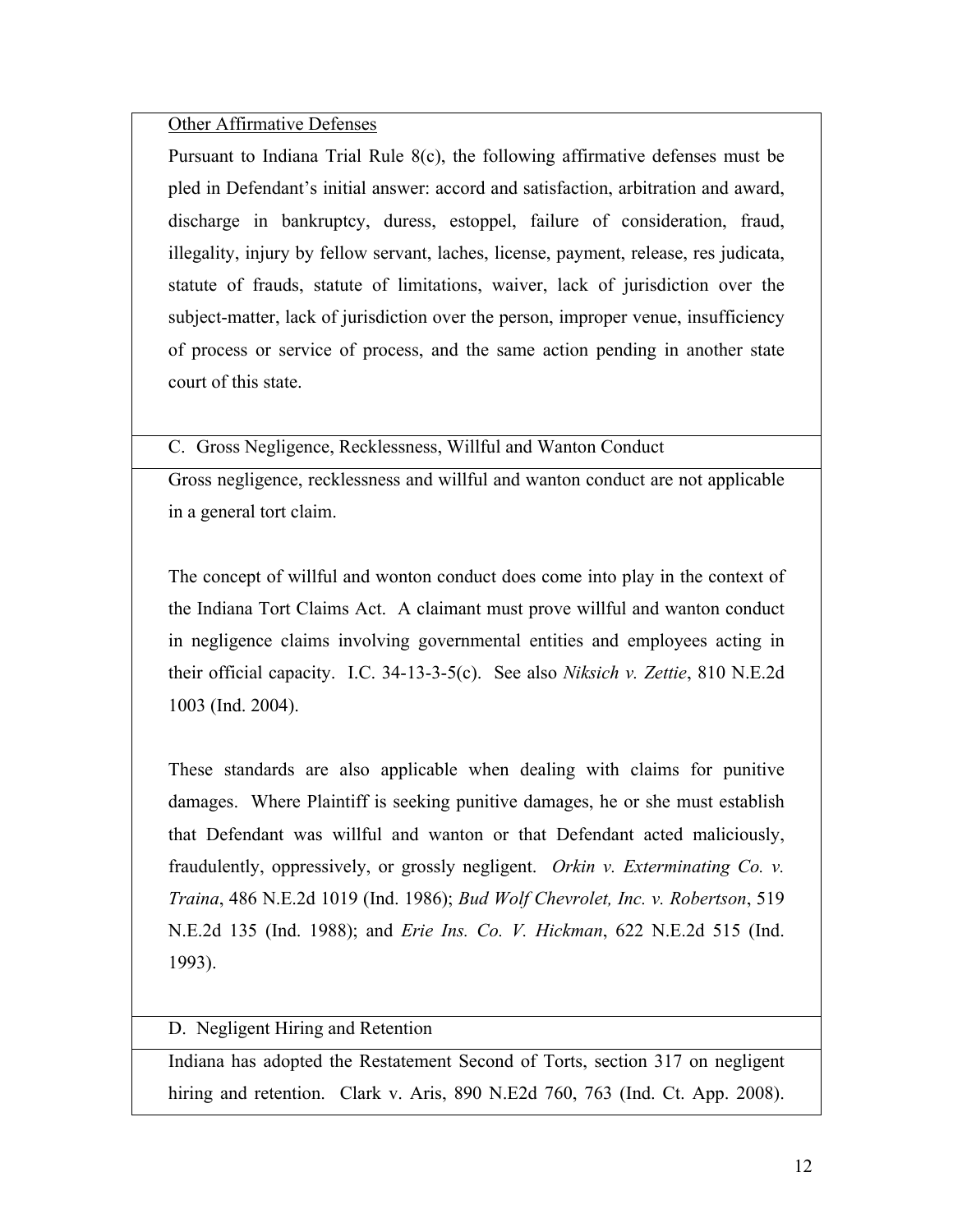The Restatement provides:

"A master is under a duty to exercise reasonable care so to control his servant while acting outside the scope of his employment as to prevent him from intentionally harming others or from so conducting himself as to create an unreasonable risk of bodily harm to them, if

(a) the servant

(i) is upon the premises in possession of the master or upon which the servant is privileged to enter only as his servant, or (ii) is using a chattel of the master, and

(b) the master

(i) knows or has reason to know that he has the ability to control his servant, and

(ii) knows or should know of the necessity and opportunity for exercising such control."

This does not eliminate the general requirements set forth by the Indiana Supreme Court regarding when a duty of care is owed. To determine whether to impose a duty of care, the court considers the relationship between the parties, the foreseeability of the harm, and public policy. *Clark*, 890 N.E.2d at 763-764. "Imposition of a duty is limited to those instances where a reasonably foreseeable victim is injured by a reasonably foreseeable harm." *Webb v. Jarvis*, 575 N.E.2d 992, 995 (Ind. 1991).

#### E. Negligent Entrustment

To prevail on an action for negligent entrustment against an owner of a vehicle, Plaintiff must establish "1) the owner of the vehicle entrusted her car; 2) to an incapacitated person or one who is incapable of using due care; 3) with actual or specific knowledge that the person is incapacitated or incapable of using due care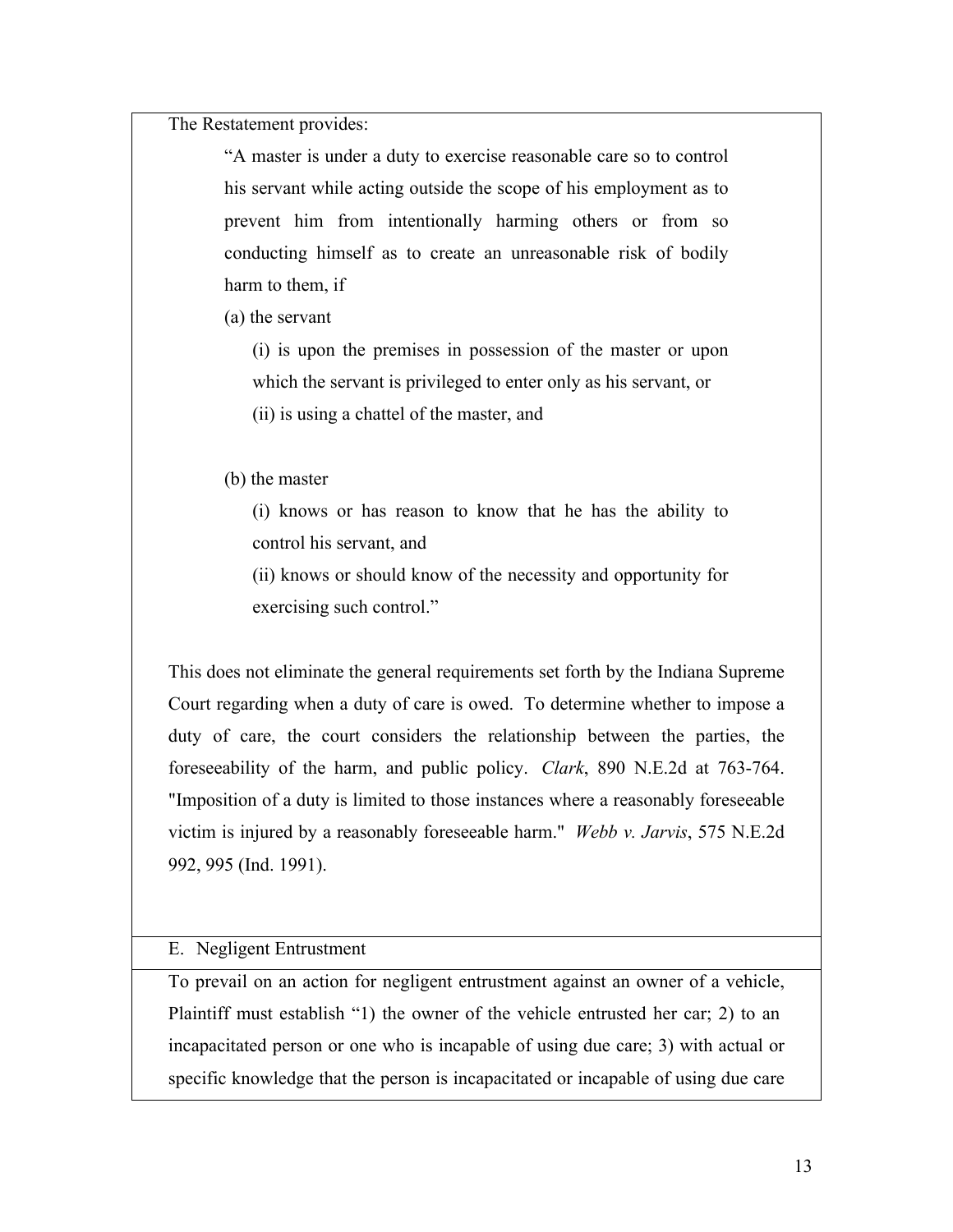at the time of the entrustment; 4) proximate cause; and 5) damages." *Bailey v. State Farm*, 881 N.E.2d 996, 1001 (Ind. Ct. App. 2008). See also *Sutton v. Sanders*, 556 N.E.2d 1362, 1365 (Inc. Ct. App. 1990). The owner must have actual knowledge of the individual's incapacity or intoxication at the time of the entrustment. *Id*.

### F. Dram Shop

The Indiana Dram Shop Act provides:

"A person who furnishes an alcoholic beverage to a person is not liable in a civil action for damages caused by the impairment or intoxication of the person who was furnished the alcoholic beverage unless:

(1) the person furnishing the alcoholic beverage had actual knowledge that the person to whom the alcoholic beverage was furnished was visibly intoxicated at the time the alcoholic beverage was furnished; and

(2) the intoxication of the person to whom the alcoholic beverage was furnished was a proximate cause of the death, injury, or damage alleged in the complaint."

I.C. 7.1-5-10-15.5(b).

While voluntary intoxication was a complete bar to recovery by an intoxicated Plaintiff prior to the comparative fault act, this is no longer the law in Indiana. Currently, Indiana law provides that "no degree of negligence on the part of the plaintiff, including that which may be characterized as willful and wanton, may operate to bar recovery [against the person who furnished alcohol]." *Gray v. D&G, Inc.*, 938 N.E.2d 256, 260-61 (Ind. Ct. App. 2010). Now, under section (c) of the statute, if the intoxicated person is at least 21 years old suffers injury or death proximately caused by his or her intoxication, he or she (or his/her estate) may assert a claim for personal injury or death against the person who furnished the alcohol if subsections(1) and (2) above apply.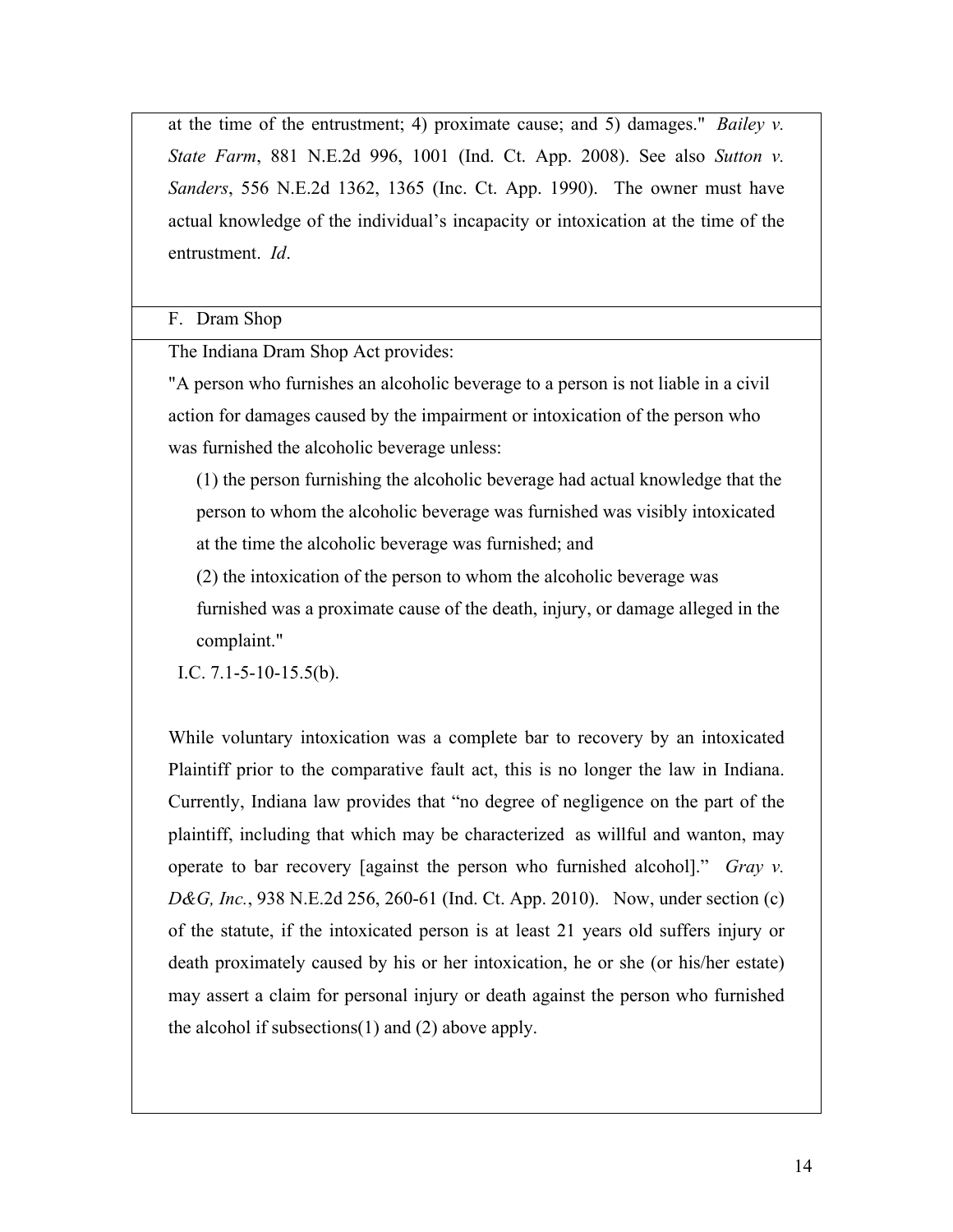G. Joint and Several Liability

Indiana has in place the Comparative Fault Act, which eliminates joint and several liability in most tort actions. I.C. 34-51-2-1 et seq. Under the Comparative Fault Act, Defendants may plead as an affirmative defense that an entity who was not a party to the action was in whole or in part at fault. IC 34-51-2-14. Defendant has the burden of proof with respect to the negligence of any non-party it names. IC 34-51-2-15.

If a non-party defense is known to Defendant at the time he or she answers Plaintiff's Complaint, Defendant must plead the affirmative defense at that time. IC 34-51-2-16. If Defendant later learns of the non-party defense, he may plead it "with reasonable promptness." However, where Plaintiff files his Complaint against Defendant at least 150 days before the expiration of the statute of limitations, Defendant must plead all non-party defenses within 45 days of the running of the statute of limitations. *Id*. The Court does have discretion to vary the time requirements to balance the Defendant's reasonable opportunity to discover the defense and Plaintiff's reasonable opportunity to name the non-party as a defendant. *Id*.

All parties and timely disclosed non-parties to an action are listed on the verdict form. The jury will apportion fault to each entity. Each defendant will only be responsible for the percentage of the damages proportionate to the fault allocated to it by the jury. Plaintiff's total award will be reduced by Plaintiff's own percentage of negligence and the percentage of negligence attributed to any nonparty (if any).

The Comparative Fault Act, however, does not apply to all tort actions. It is inapplicable to actions against the State or State actors. I.C. 34-51-2-2. Those actions are governed by I.C. 34-13-3 et seq.

Additionally, the following actions are still subject to joint and several liability: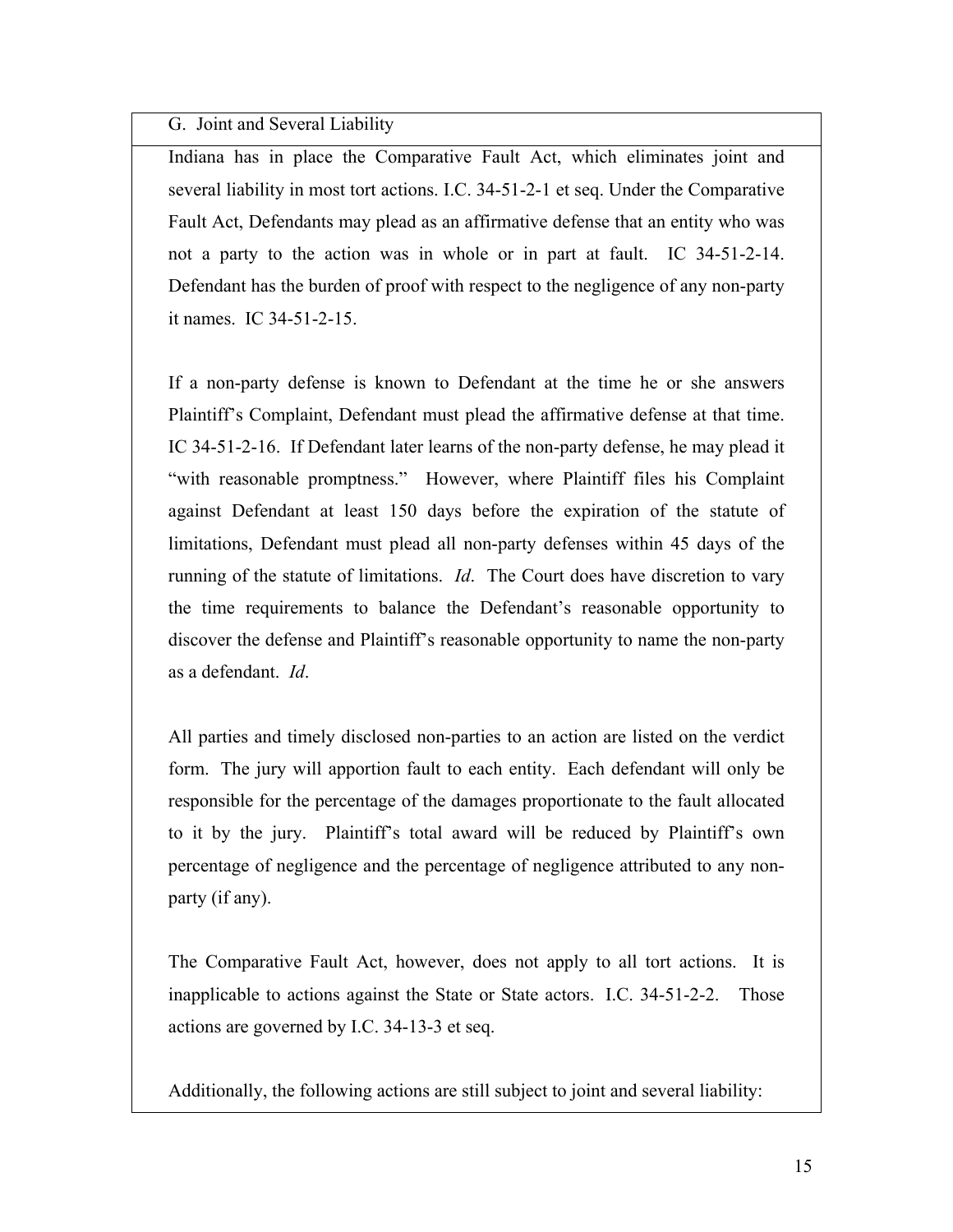#### Intentional torts

The Comparative Fault Act only abrogated the common law rule of joint and several liability for "liability grounded in negligence." *Dallas v. Cessna*, 968 N.E.2d 291, 297-298 (Ind. Ct. App. 2012). On the other hand, intentional torts are still subject to joint and several liability. *Id*.

#### Medical Malpractice

The Comparative Fault Act does not apply to Medical Malpractice Actions. *Ind. Dep't of Ins. v. Everhart*, 960 N.E.2d 129, 138 (Ind. 2012). *Palmer v. Comprehensive Neurologic Servs., P.C.*, 864 N.E.2d 1093, 1099 (Ind. Ct. App. 2007). As such, defendants in a medical malpractice action are still jointly and severally liable.

#### Business Relationships

Parties to a partnership or a joint venture are jointly and severally liable. *DLZ Ind., LLC v. Greene County*, 902 N.E.2d 323, 330 (Ind. Ct. App. 2009)

#### Minor Applicants for Driver's Permit or License

Under I.C. 9-24-9-4, a person who signs an application for a driver's permit or driver's license of an individual less than 18 years of age is jointly and severally liable for any injury or damages caused by the minor "by reason of operation of a motor vehicle" if the minor is found liable for damages. The Indiana Appellate Court held that this section is also applicable to negligent entrustment actions brought against a minor. In *Cedars v. Waldon*, 706 N.E.2d 219 (Ind. Ct. App. 1999), a parent (Waldon) signed her daughter Cherish's application for a license and agreed to be jointly and severally liable under section 9-24-9-4. On the date of the occurrence, Walton entrusted her vehicle to her Cherish, who in turn entrusted it to a friend who was unlicensed. The friend got into a car accident, injuring Cedars. *Id*. at 222. Cedars brought suit against Cherish for negligent entrustment and argued that Waldon was jointly and severally liable for the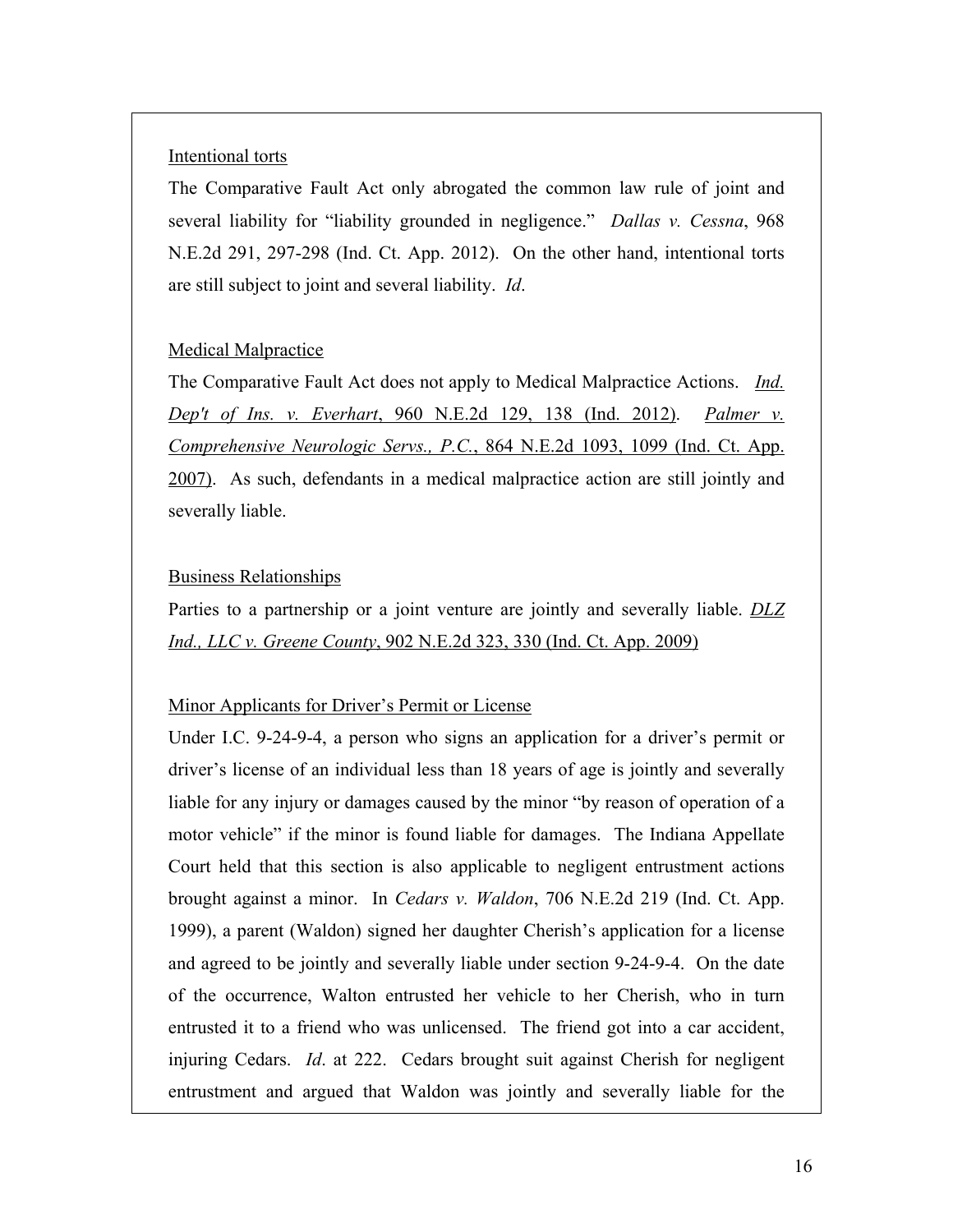negligence of Cherish. *Id*. The Court held that the statute "does not apply solely to a minor who causes damages by personally operating a vehicle," and found Waldon was jointly and severally liable for Cherish's negligent entrustment of the vehicle to her friend. *Id*. at 225.

#### "Very Duty Doctrine"

A case involving a challenge to joint and several liability was just recently granted transfer to the Indiana Supreme Court. In *Santelli v. Rahmatullah*, Plaintiff's decedent was staying at a motel owned by Rahmatullah, when he was murdered by a former employee of the hotel. *Santelli*, 966 N.E.2d 661, 664 (Ind. Ct. App. 2012). Plaintiff sued Rahmatullah for wrongful death, premised in part upon the negligent hiring of the former employee and negligence in failing to ensure that the former employee did not have access to patron's rooms. Rahmatulla, in turn, named the former employee as a non-party.

Under the Comparative Fault Act, the jury was allowed to apportion fault between the Plaintiff, the Defendant, and the non-party, and it found Santelli 1% liable, Rahmatulla 2% liable, and the non-party who murdered Santelli 97% liable. *Id*. at 664. Under the Comparative Fault Act, because Rahmatulla was found 2% at fault, he should only have been responsible for paying 2% of the verdict. Plaintiff, however, argued that in cases where a criminal act was committed by a non-party, such as it was in this case, that the Defendant and the non-party should be held jointly and severally liable pursuant to the "very duty doctrine." *Id*. at 669. The "very duty doctrine" is set forth in the Restatement  $(2<sup>nd</sup>)$  of Torts and provides: "If the likelihood that a third person may act in a particular manner is the hazard or one of the hazards which makes the actor negligent, such an act whether innocent, negligent, intentionally tortious, or criminal does not prevent the actor from being liable for harm caused thereby." *Id*. Defendant argued that the "very duty doctrine" did not survive enactment of the Comparative Fault Act. The Indiana Appellate Court, however, agreed with Plaintiff and found Defendant jointly and severally liable with the non-party. Rahmatullah appealed.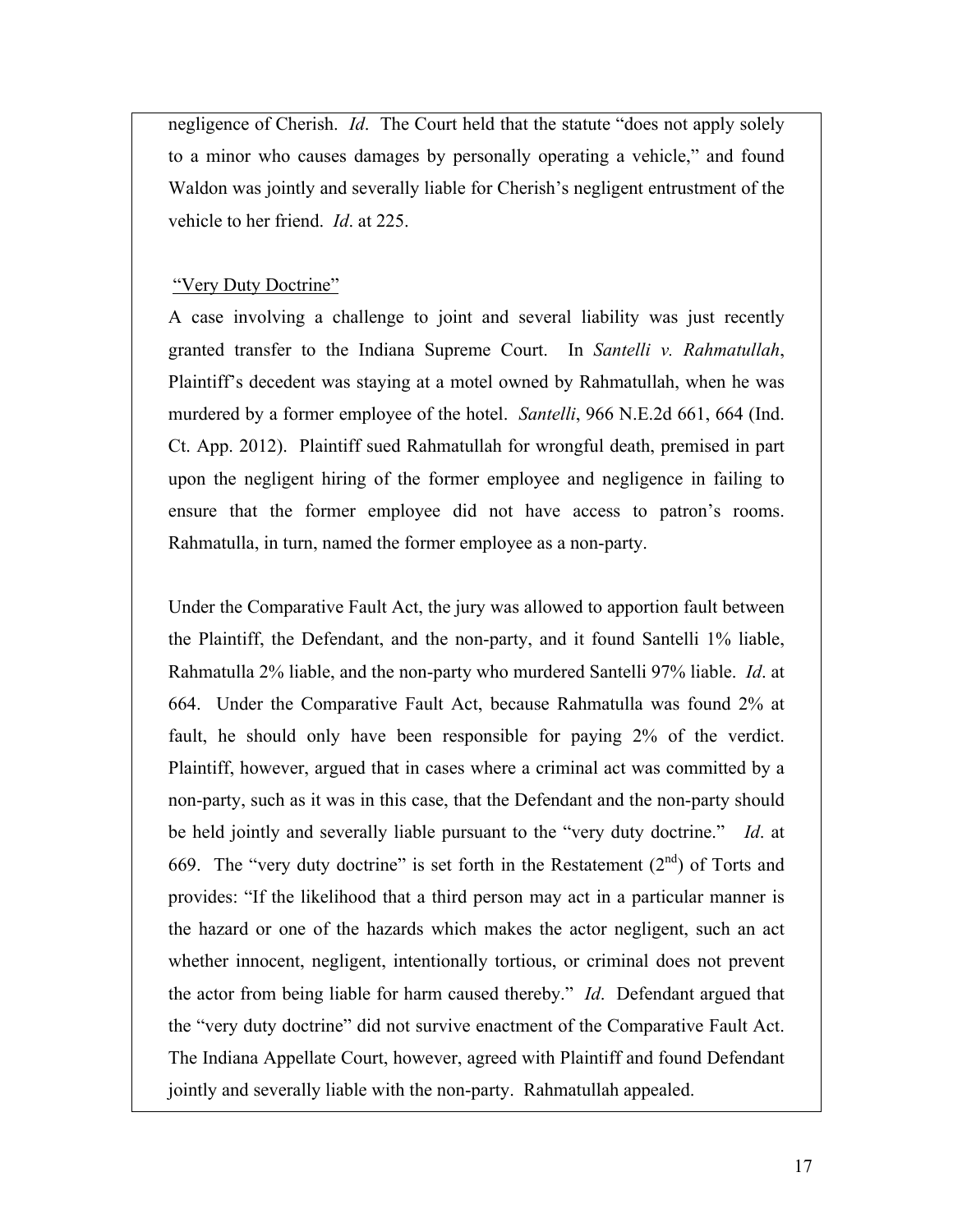Transfer to the Indiana Supreme Court was granted in December of 2012. Once a case has been grated transfer to the Indiana Supreme Court, the appellate Court decision is no longer controlling law, so parties to actions presently pending cannot cite to *Santelli* in support of the "very duty doctrine."

H. Wrongful Death and/or Survival Actions

Wrongful Death and Survival Actions are separate causes of actions under Indiana Law. Neither was recognized under Indiana Common law, and both are purely statutory.

Unlike some states, a party cannot recover under both a cause of action for wrongful death and a survival action in Indiana. *Cahoon v. Cummings*, 734 N.E.2d 535 (Ind. 2000). While both can be brought concurrently, a jury cannot award damages under both theories and will be instructed that it can only award damages under one theory of negligence. *Id*. This is because in Indiana, a wrongful death action is premised upon the theory that the decedent's death was caused by the negligence of Defendant(s) while a survival action is premised upon the theory that decedent's death was caused by something other than the negligence of Defendant(s).

### Wrongful Death

A suit for wrongful death may be brought by the personal representative of decedent within two years after his or her death. I.C. 34-23-1.1 et seq. If the decedent is a child, the action may be brought by the child's father, mother or guardian. I.C. 34-23-2-1(c).

## Survival Action

Indiana Code 34-9-3-4 is the Survival Statute. It provides that where a person sustains a personal injury from a wrongful act of another person and subsequently dies from a different cause, "(t)he personal representative of the decedent who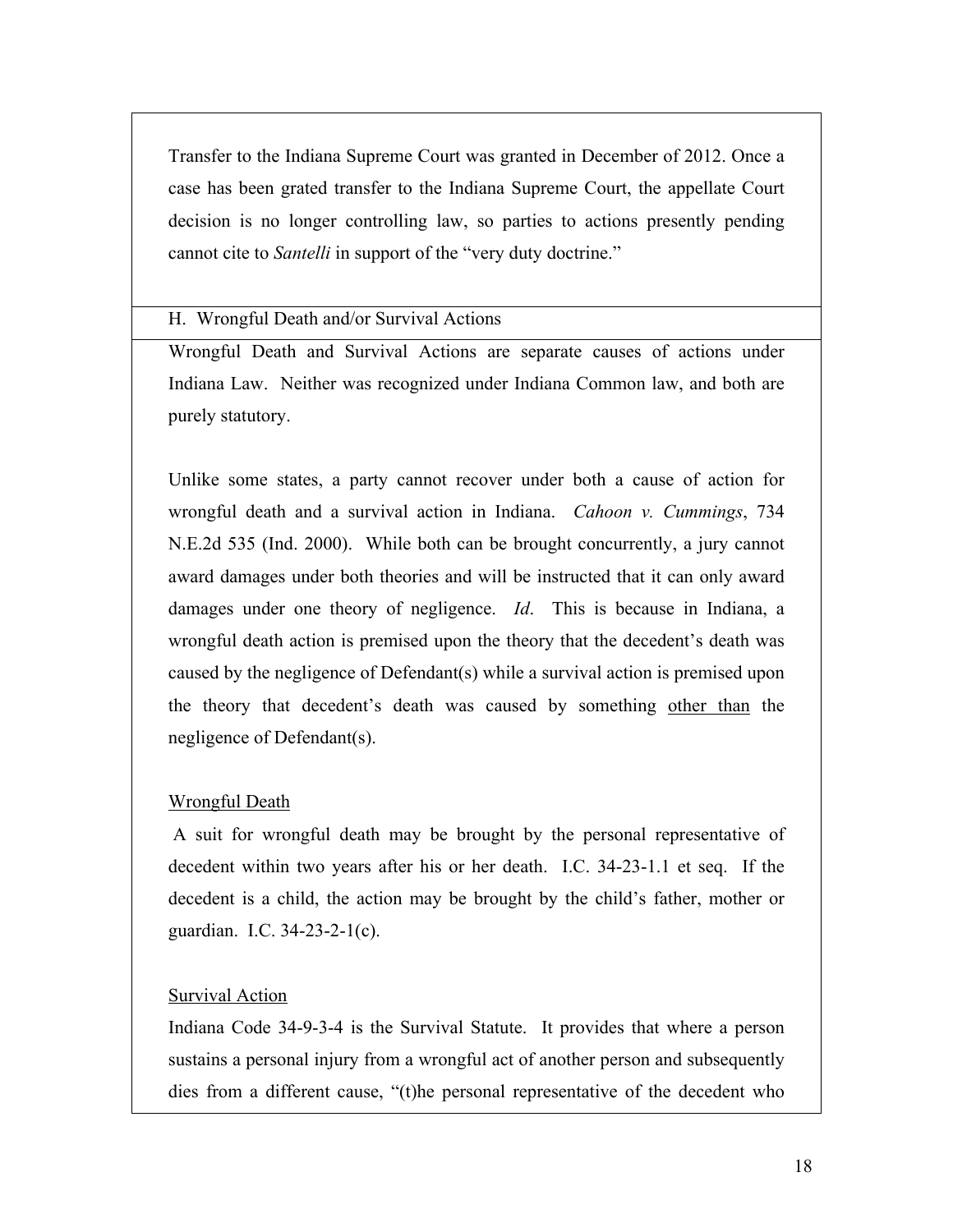was injured may maintain an action against the wrongdoer to recover all damages resulting before the date of death from those injuries that the decedent would have been entitled to recover had the decedent lived. The damages inure to the exclusive benefit of the decedent's estate." See also *Cahoon v. Cummings*, 734 N.E.2d 535 (Ind. 2000).

#### I. Vicarious Liability

(1) Vicarious liability may give rise where there is a principal/agent relationship between two parties. *Yost v. Wabash College*, 976 N.E.2d 724 (Ind. Ct. App. 2012). "Agency is a relationship which results from manifestation of consent by one party to another. The elements of agency are consent and control. An agent must acquiesce to the arrangement, and be subject to the principal's control." *Id*. Where apparent authority is at issue, it must be initiated by a manifestation of the principal.In other words, the necessary manifestation is one made by the principal to a third party who in turn is instilled with a reasonable belief that another individual is an agent of the principal. It is essential that there be some form of communication, direct or indirect, by the principal, which instills a reasonable belief in the mind of the third party. Statements or manifestations made by the agent are not sufficient to create an apparent agency relationship." *Id.*

(2) Vicarious liability is imposed upon an employer under the doctrine of *respondeat superior* where the employee has inflicted harm while acting within the scope of employment. *Barnett v. Clark*, 889 N.E.2d 291 (Ind. 2008). "[I]n order for an employee's act to fall "within the scope of employment," the injurious act must be incidental to the conduct authorized or it must, to an appreciable extent, further the employer's business." *Id.* An employee's act is *not* within the scope of employment when it occurs within *an independent course of conduct* not intended by the employee to *serve any purpose of the employer*. *Id.* In certain fact specific circumstances, liability may be imposed upon an employer for intentional or criminal acts of employees. *See, e.g., Stropes v. Heritage House*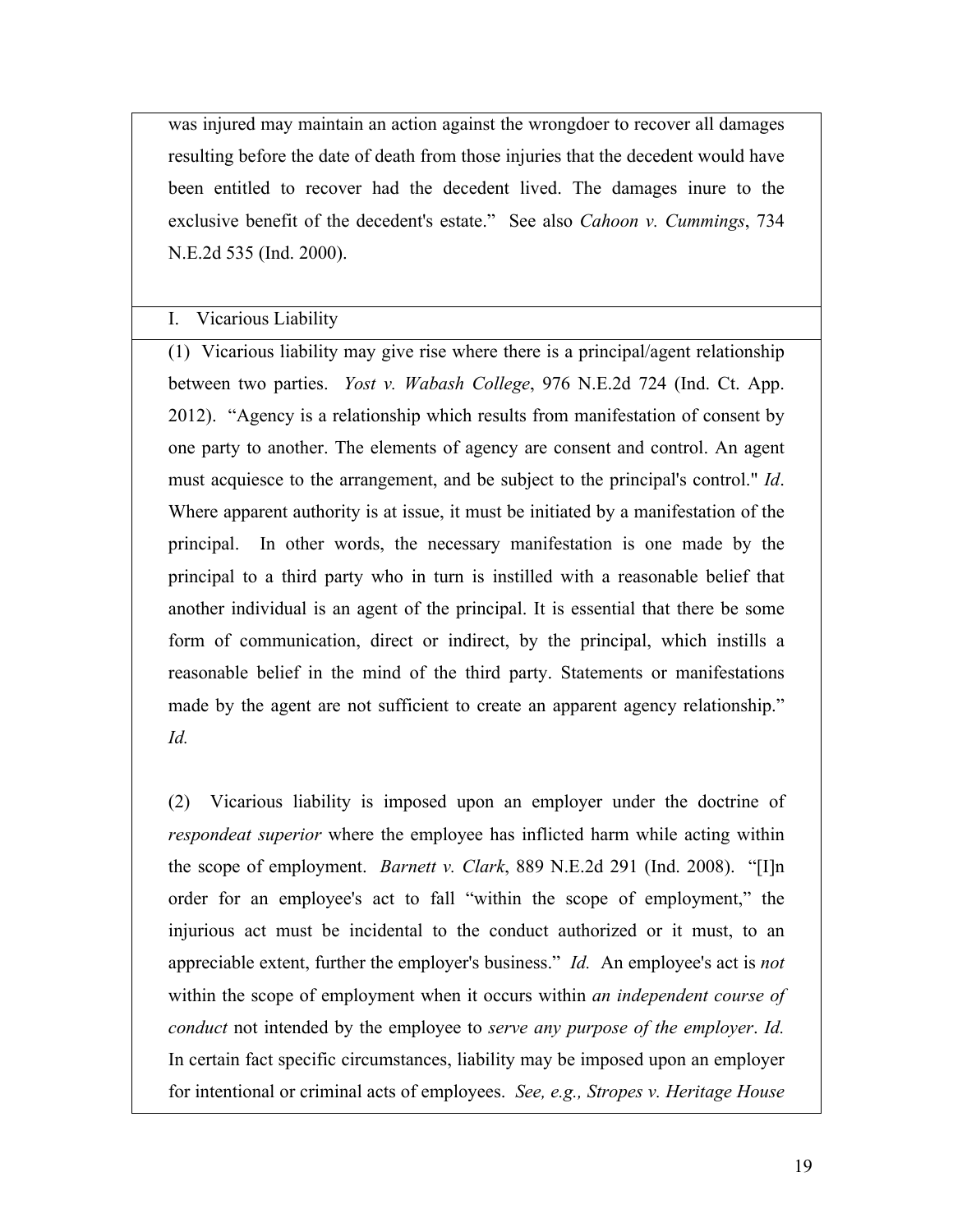*Childrens Center, Inc.* 547 N.E.2d 244 (Ind. 1989) (employee assault upon incapitated patient); *Southport Little League v. Vaughn*, 734 N.E.2d 261 (Ind. Ct. App. 2000) (equipment manager's molestation of participating youths); *Gomez v. Adams*, 462 N.E.2d 212 (Ind. Ct. App. 1984) (private security officer's assault and battery, forgery, conversion, and theft).

(3) A principal is not liable for the negligence of an independent contractor. *Barnett v. Clark*, 889 N.E.2d 291 (Ind. 2008); *Bagley v. Insight Comm. Co., L.P.*, 658 N.E.2d 584 (Ind. 1995). The question of whether one is an employee or independent contractor is generally a question of fact. *Mortgage Consultants, Inc. v. Mahaney*, 655 N.E.2d 493 (Ind. 1995).

To make this determination, Indiana applies the ten-factor analysis described in the Restatement (Second) of Agency Section 220: (a) the extent of control which, by the agreement, the master may exercise control over the details of the work; by the agreement, the master may exercise over the details of the work; (b) whether or not the one employed is engaged in a distinct occupation or business;

(c) the kind of occupation, with reference to whether, in the locality, the work is usually done under the direction of the employer or by a specialist without supervision; (d) the skill required in the particular occupation; (e) whether the employer or the workman supplies the instrumentalities, tools, and the place of work for the person doing the work; (f) the length of time for which the person is employed; (g) the method of payment, whether by the time or by the job; (h) whether or not the work is a part of the regular business of the employer; (i) whether or not the parties believe they are creating the relation of master and servant; and (j) whether the principal is or is not in business.

(4) Indiana common law does not hold a parent liable for the tortuous acts of minor children and has rejected the "family purpose" doctrine. *Moore v. Waitt*, 298 N.E.2d 456 (Ind. Ct. App. 1973); *Wimp v. Anthis*, 396 N.E.2d 918 (Ind. Ct.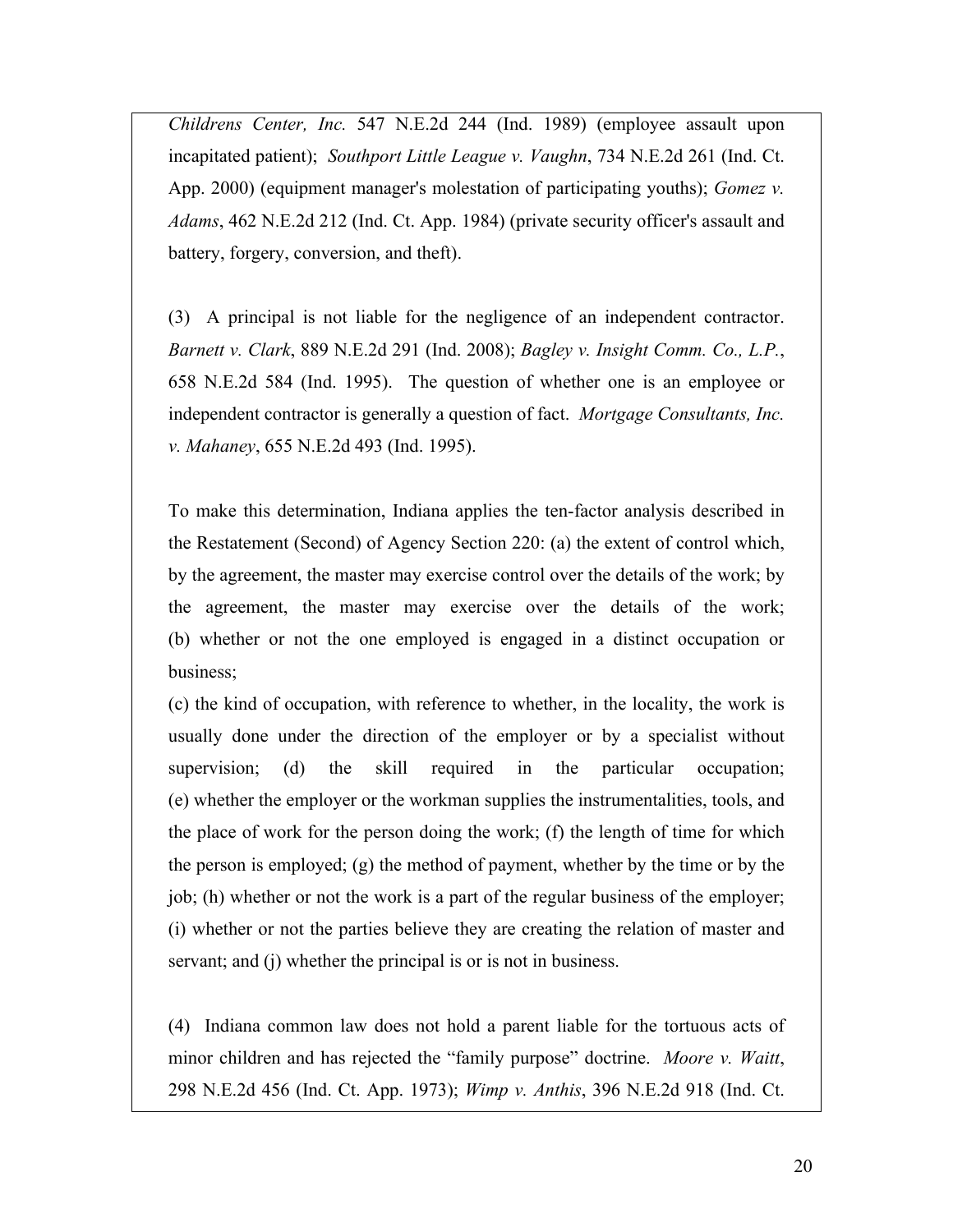App. 1979). There are four common law exceptions to this rule: (1) where the parent entrusts the child with an instrumentality which, because of the child's lack of age, judgment, or experience, may become a source of danger to others; (2) where the child committing the tort is acting as the servant or agent of its parents; (3) where the parent consents, directs, or sanctions the wrongdoing; and (4) where the parent fails to exercise control over the child although the parent knows, or with due care should know, the injury is possible. *Wells v. Hickman*, 657 N.E.2d 172 (Ind. Ct. App. 1995). Additionally, IC §34-4-31-1 imposes strict liability upon a parent for harm or damage to persons or property knowingly, intentionally, or recklessly caused by the child. Actual damages may not exceed \$3,000 and the parent is liable if the child is a minor and lives with the parent, and the parent has legal custody of the child.

(5) At least one Indiana Court has noted that a person may be held liable for the injuries that flow from his participation in a joint concerted tortuous activity, if the activity was the proximate cause of the injury. *Buchanan v. Vowell*, 926 N.E.2d 515 (Ind. Ct. App. 2010).

### J. Exclusivity of Workers' Compensation

(1) The Worker's Compensation Act is the exclusive remedy for injuries occurring by accident, that arise out of and in the course of a person's employment. See *Knoy v. Cary*, 813 N.E.2d 1170, 1171 (Ind. 2004); IC §22-3-2- 2; IC §22-3-2-6. If the act covers any injury, the Court's have no jurisdiction to entertain common law claims against the employer. *Id*.

(2) A parent corporation and its subsidiaries shall each be considered joint employers of the corporation's, the parent's, or the subsidiary's employees for the purposes of IC 22-3-2-6 and IC 22-3-3-31. Indiana Worker's Compensation Statute.

(3) An exception to the exclusivity doctrine applies where the employer intended the injury or had actual knowledge that an injury was certain to occur. *Baker v.*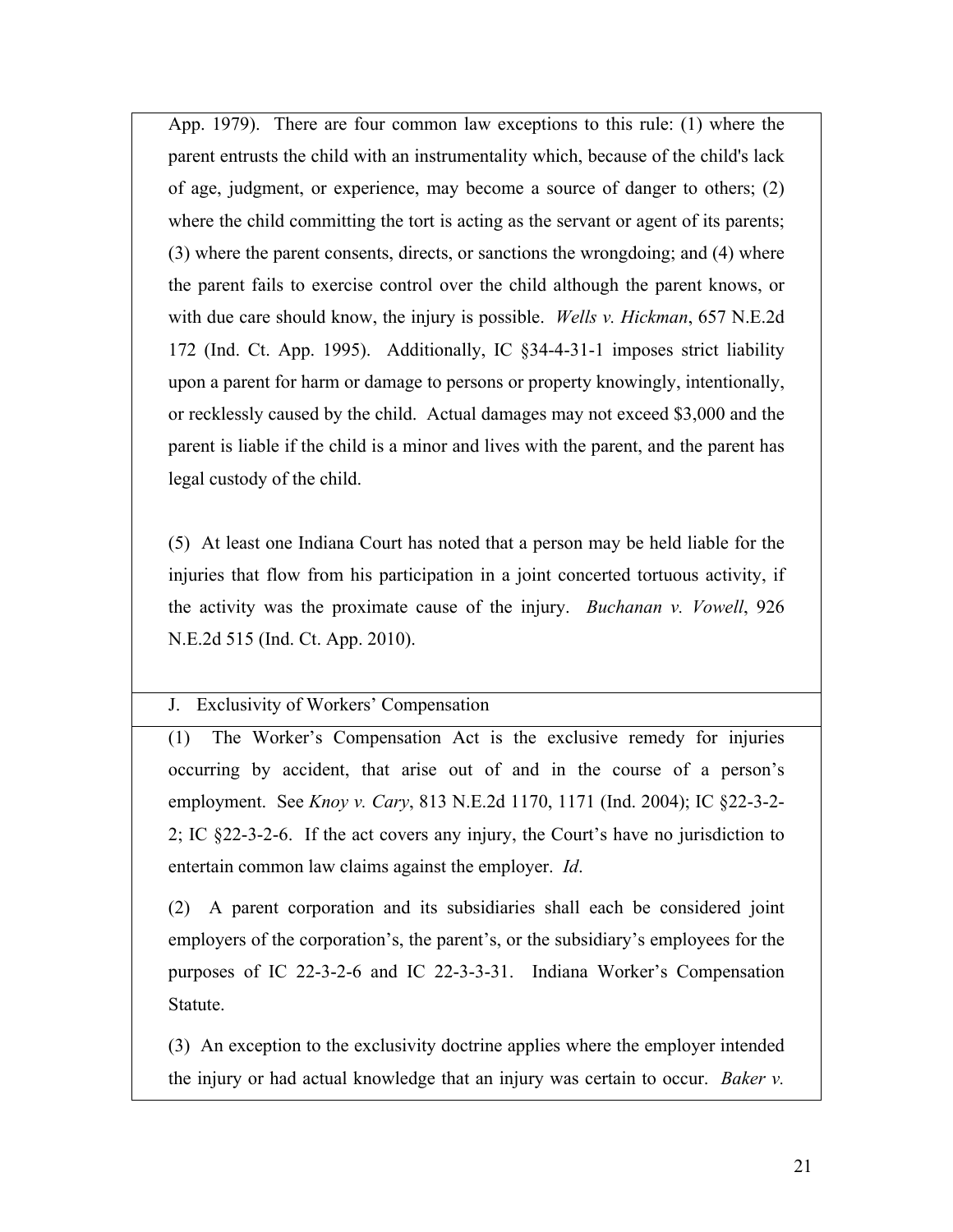*Westinghouse Elec Corp.*, 637 N.E.2d 1271 (Ind. 1994); *Foshee v. Shone's Inc.*, 637 N.E.2d 1277 (Ind. 1994). The person intended the injury must be the actual employer or an alter ego of the employer, and not a supervisor, manager or foreman. *Id.*; *Eichstadt v. Frisch's Rests., Inc.*, 879 N.E.2d 1207 (Ind. Ct. App. 2008).

#### **Damages**

A. Statutory Caps on Damages

1. **Medical Malpractice:** liability is limited to \$250,000.00 per health care provider (*Hematology-oncology of Ind., P.C. v. Fruits*, N.E.2d (2011 Ind. LEXIS 569 (2011)), with a total cap on damages of \$1.25 million. (IC 34-18-14-13). The constitutionality of the medical malpractice cap was upheld in Johnson v. St. Vincent Hosp., 273 Ind. 374 (Ind. 1980). In *Plank v. Cmty. Hosps. of Ind*., 956 N.E.2d 731 (Ind. Ct. App. 2011) The Supreme Court of Indiana held that Plaintiff was entitled to an evidentiary hearing on his claim that the statutory cap under the Indiana Medical Malpractice Act, IC 34-18-14-3, violated Ind. Const., art. 1, § 23, although the state's highest court had previously found the Act to be constitutional, a determination of constitutionality under § 23 could be revisited, and plaintiff had the burden to prove that changes in circumstances required reversal of existing case law

2. **Punitive Damages**: In Indiana Code 34-51-3-4 the legislature placed a limit on punitive damages wards of the greater of three times the compensatory damages award in the action or \$50,000.00. The amount of punitive damages to be awarded rests within the discretion of the trier of fact. *Hibschman Pontiac, Inc. v. Batchelor*, 266 Ind. 310, 362 N.E.2d 845 (1977).

3. **Wrongful Death:** An adult person who had died and is not married and has no children can be awarded no more than \$300,000.00 in damages. (IC 34-23-1-2)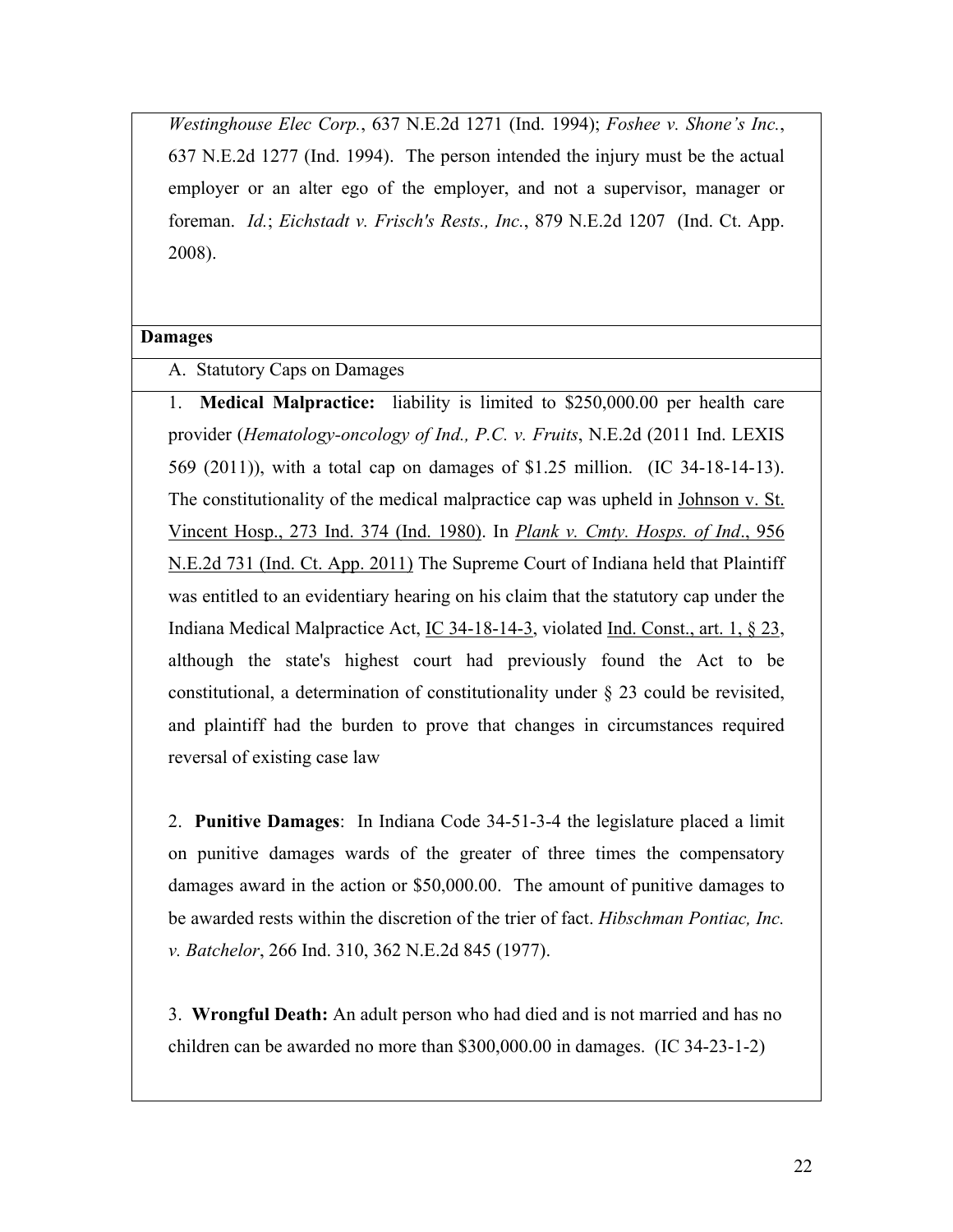B. Compensatory Damages for Bodily Injury

**1.** Compensatory damages are an award of monetary damages intended to compensate a plaintiff for economic and non-economic losses and damages. Economic damages can be medical bills, lost wages, or money for damaged or destroyed property. Non-economic damages include pain and suffering, loss of lifestyle, loss of consortium, embarrassment, depression, disfigurement, or loss of emotional support.

## **2. Jury Instructions for General Damages Award**:

If you decide from the greater weight of the evidence that [*defendant*] is liable to [*plaintiff*], then you must decide the amount of money that will fairly compensate [*plaintiff*].

In deciding the amount of money you award, you may consider:

(1) the nature and extent of the [injury][injuries], and the effect of the [injury][injuries] on the [*plaintiff*]'s ability to function as a whole person; (2) whether the [injury][injuries] [is][are] temporary or permanent; (3) the value of [lost time][lost earnings][and][loss or impairment of earning capacity];

(4) the physical pain and mental suffering [*plaintiff*] has experienced [and will experience in the future as a result of the [injury][injuries]; (5) the reasonable value of necessary medical care, treatment, and services plaintiff incurred [and will incur in the future] as a result of the [injury][injuries]; (6) the aggravation of a previous [injury][disease][or][condition]; (7) the [disfigurement][and][or][deformity] resulting from the [injury][injuries]; and

(8) the life expectancy of [*plaintiff*].

## **3. Jury Instructions for Pain and Suffering**

[*Plaintiff*] must prove the nature and extent of [his][her] pain, suffering, mental anguish, or [*insert other damage element for which evidence is not required, such as deformity*]. [He][She] does not have to present evidence of the dollar value of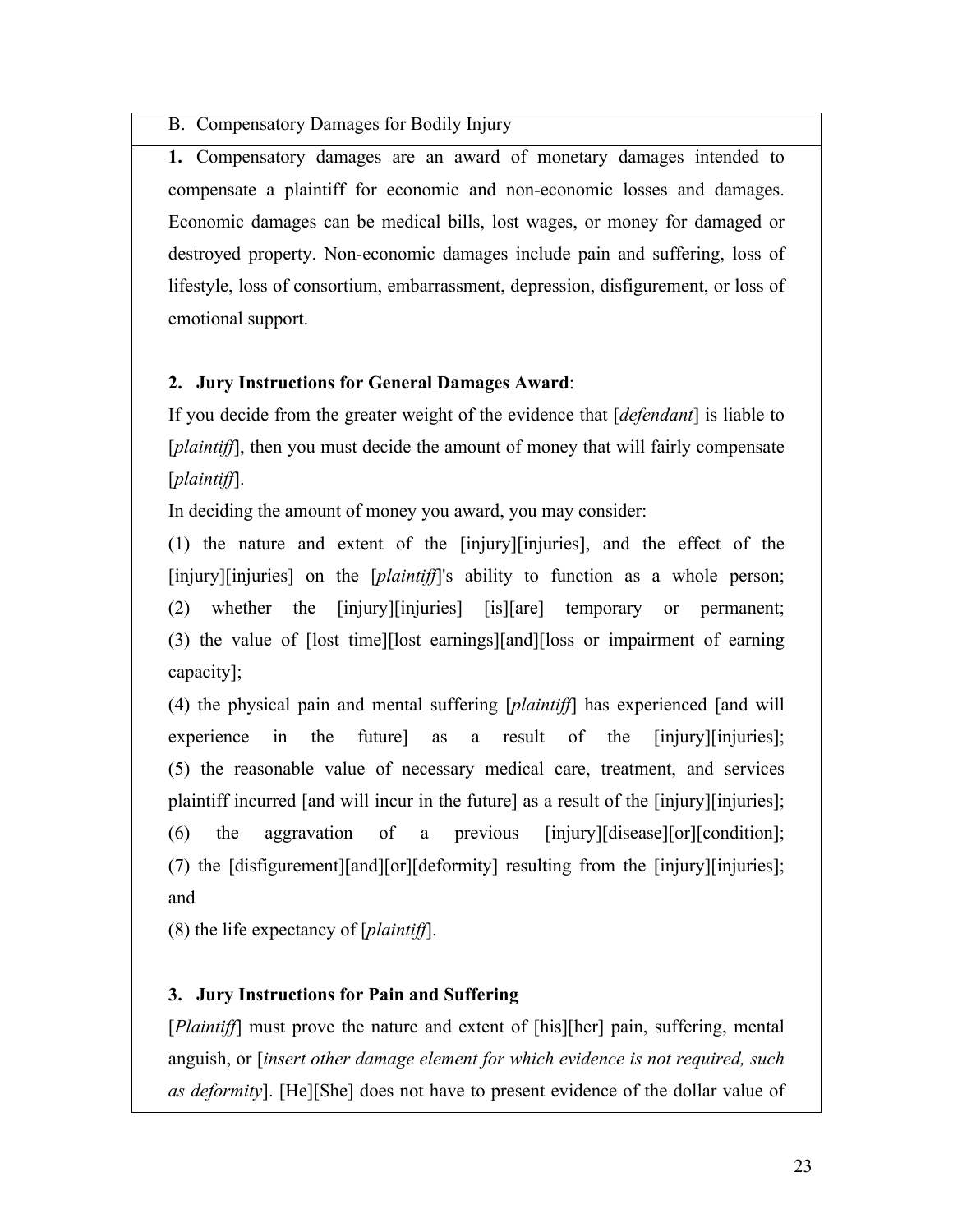these types of damages. The dollar value, if any, of these damages is left to your good judgment.

**4. Loss of Consortium**: The Indiana Court of Appeals in *Greene v. Westinghouse Electric Corp.*, 573 N.E.2d 452 (Ind. Ct. App. 1991) stated: "We fully agree that the law must protect the marital relationship, and we observe that the term loss of consortium . . . can indeed entail significant harm to the spouse of a plaintiff. For example, the foremost element in loss of consortium is disruption in conjugal intercourse, which is a matrimonial benefit of constitutional magnitude. . . . Deprivation of conjugal relations may cause mental anguish to both partners, which is another aspect of damages in loss of consortium actions. Moreover, loss of consortium involves loss of the injured spouse's companionship and services in maintaining the household. These losses may become permanent, depending on the severity of the injury, and are compounded where the couple has dependent children. "Consortium does not consist alone of intangible mental and emotional elements, but embraces within its ambit also services and charges which one partner in the marriage performs for the other and have a monetary and pecuniary value."

Currently Indiana law recognizes loss of consortium claims for couple that were married prior to the accident. The law does not recognize loss of consortium for couples who were engaged or merely cohabitating.

### C. Collateral Source

**1. Proof of collateral source payments:** In a personal injury or wrongful death action, the court shall allow the admission into evidence of:

**(1)** proof of collateral source payments other than:**(A)** payments of life insurance or other death benefits;**(B)** insurance benefits that the plaintiff or members of the plaintiff's family have paid for directly; or **(C)** payments made by: **(i)** the state or the United States; or **(ii)** any agency, instrumentality, or subdivision of the state or the United States; that have been made before trial to a plaintiff as compensation for the loss or injury for which the action is brought; **(2)** proof of the amount of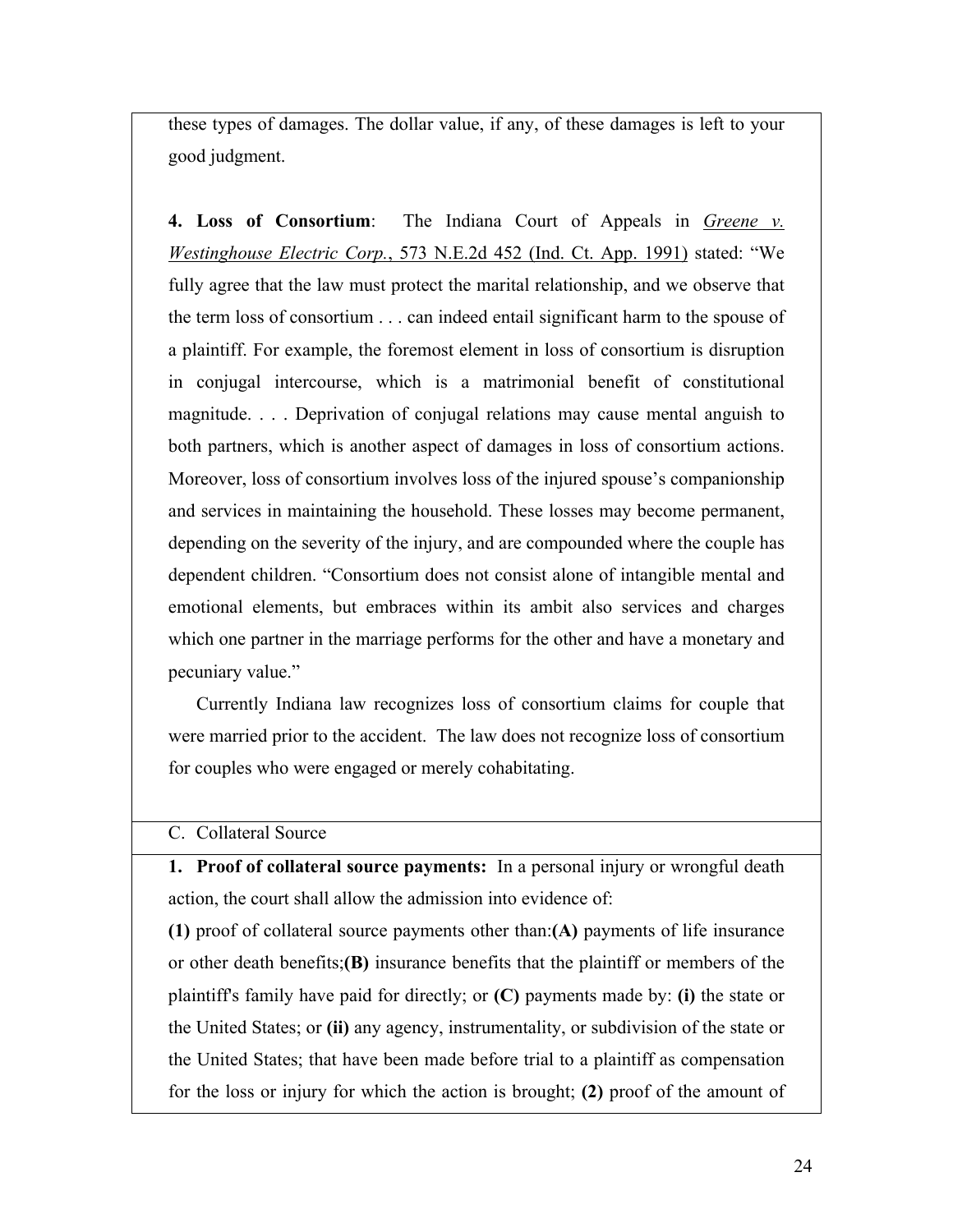money that the plaintiff is required to repay, including worker's compensation benefits, as a result of the collateral benefits received; and **(3)** proof of the cost to the plaintiff or to members of the plaintiff's family of collateral benefits received by the plaintiff or the plaintiff's family. (IC 34-44-1)

The purpose of the statute is to determine the actual amount of a plaintiff's monetary loss and to prevent a plaintiff from recovering more than once from all non-exempt sources for each item of loss sustained in a personal injury or wrongful death case. *Stanley v. Walker*, 906 N.E.2d 852, 855 (Ind. 2009), *re'hrg denied.* Collateral source payments should not reduce a damage award if the payment resulted from plaintiff's own forethought, such as insurance purchased by Plaintiff or government benefits that Plaintiff paid through taxes. *Id.*

**2. Payments to be considered by trier of fact:** Proof of payments shall be considered by the trier of fact in arriving at the amount of any award and shall be considered by the court in reviewing awards that are alleged to be excessive.

### D. Pre-Judgment/ Post Judgment Interest

### Prejudgment Interest

Under the Indiana Tort Prejudgment Interest Statute ("TPIS"), a Court has discretion to order payment of prejudgment interest on compensatory damages awarded on a judgment in a tort action. I.C. 34-51-4-1. The TPIS does not require that prejudgment interest be awarded. *Inman v. State Farm Mutual Auto. Ins. Co.*, Slip Op. at 3 (Ind. 2012). The Court has broad discretion as to whether or not to award prejudgment interest and how to calculate it. *Kosarko v. Padula*, Slip Op. (Ind. 2012).

"A prerequisite to the recovery of prejudgment is a settlement letter [written pursuant to 34-51-4-6]." *Alsheik v. Guerro*, Slip Op. at 4-5 (Ind. 2012). Under I.C. 34-51-4-6, the party must make a written settlement offer within one year of a claim being filed. A claim made pre-suit can also be eligible for prejudgment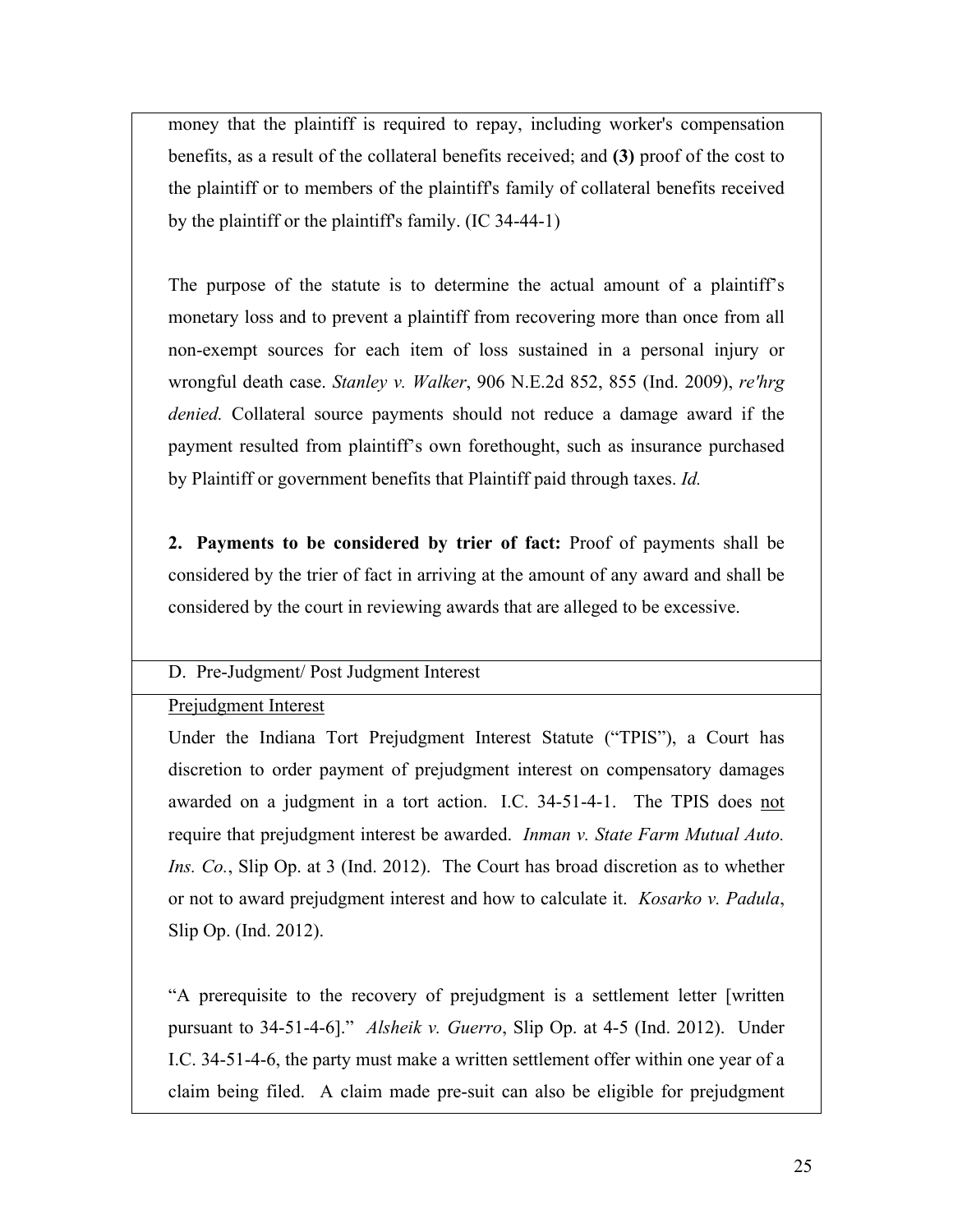interest. *Wisner v. Laney,* Slip Op. at 13 (Ind. 2012). The settlement letter must also provide that the payment be made within 60 days of the offer, although courts have held that demands for settlement "now" or "at this time" will meet the requirements of the statute. *Id*.

The Indiana Supreme Court recently held that the TPIS applies in Uninsured Motorist claim disputes. *Inman v. State Farm* (Ind. 2012). It further held that "because prejudgment interest is a collateral litigation expense, it can be awarded in excess of an insured's UIM policy limits." *Id*. It does not apply in claims against the State. I.C. 34-51-4-4. It also does not apply in cases against the Patient Compensation Fund. I.C. 34-51-4-2

Post Judgment Interest

Under I.C. 24-4.6-1-101, interest on judgments will accrue from the date of return of the verdict until the satisfaction of the judgment. Unless the parties agree to an interest rate, the rate of interest is 8%. I.C. 24-4.6-1-101(2).

## E. Damages for Emotional Distress

Damages for emotional distress can be sought in tort actions under several different theories. Emotional Damages can include mental anguish (*Atl. Coast Airlines v. Cook*, 857 N.E.2d 989 (Ind. 2006)), emotional/mental trauma (*Cullison v.Medley*, 570 N.E.2d 27 (Ind. 1991)); fright (*Kline v. Kline*, 64 N.E. (1902)); or humiliation and mortification (*Harness v. Steele*, 64 N.E. 875 (1902).

## Negligent infliction of emotional distress

Indiana has adopted a "modified impact rule" in actions for negligent infliction of emotional distress. *Shaumber v. Henderson*, 579 N.E.2d 452 (Ind. 1991). Under the "modified impact rule," Plaintiff does not have to establish that he or she sustained a physical injury in addition to any emotional injury. Rather, Plaintiff is only required to sustain a direct impact as a result of the negligent conduct, and that as a result, he or she sustained an emotional trauma. *Id*.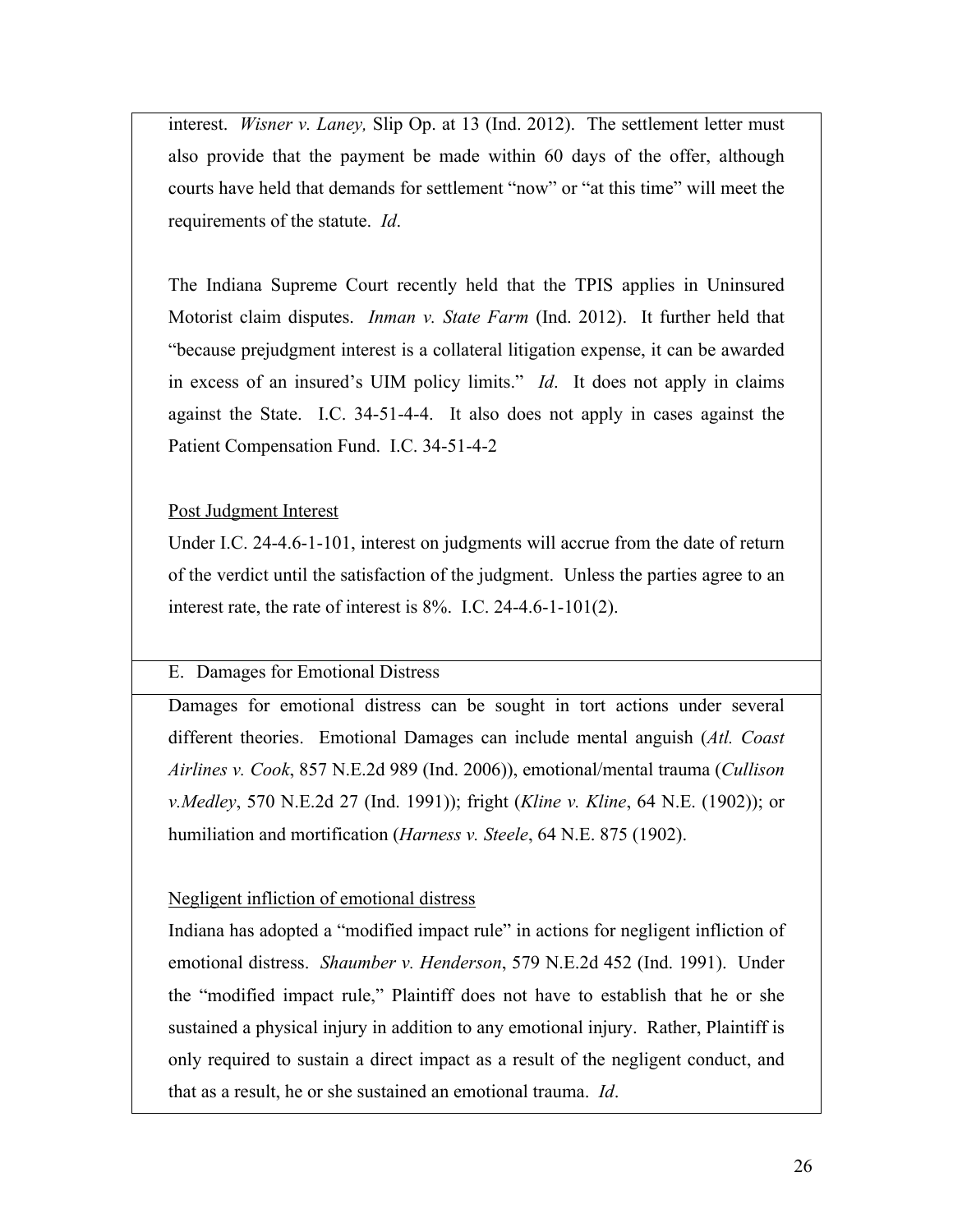### Negligent infliction of emotional distress – bystander

Certain bystanders can recover for emotional distress when they come to the scene of an accident soon after an individual has been seriously injured or killed. *Groves v. Taylor*, 729 N.E.2d 569 (Ind. 2000). The bystander must have a relationship with the person who was seriously injured or killed, such as a spouse, parent, child, sibling, or grandparent. *Id*.

### Intentional Infliction of Emotional Distress

A party may also seek recovery for intentional infliction of emotional distress. To recover under this theory, Plaintiff must prove that Defendant exhibited extreme and outrageous conduct, and by this conduct, Defendant intentionally or recklessly caused severe emotional distress to Plaintiff. *Branham v. Celadon Trucking Servs.*, 744 N.E.2d 514 (Ind. Ct. App. 2001); *Powdertech Inc. v. Joganic*, 776 N.E.2d 1251 (Ind. Ct. App. 2002); and *Bradley v. Hall*, 720 N.E.2d 747 (Ind. Ct. App. 1999).

### F. Wrongful Death and/or Survival Action Damages

As referenced above, if Plaintiff pursues both wrongful death and survival actions, the jury can only award damages under one or the other. The damages available for a wrongful death and survival action are quite different.

### Wrongful Death

The damages available under Indiana's Wrongful Death Act vary depending upon several factors, including whether the decedent was an adult or a child and whether the decedent had any dependants. In either case, a recovering Plaintiff is entitled to an award of attorney's fees under the Wrongful Death Act. See *Mccabe v.Comm'r*, 949 N.E.2d 846 (Ind. 2011)

For purposes of the Wrongful Death Act, a child is a person who is either under 20 years old and dies leaving no dependants, or a person under 23 years old who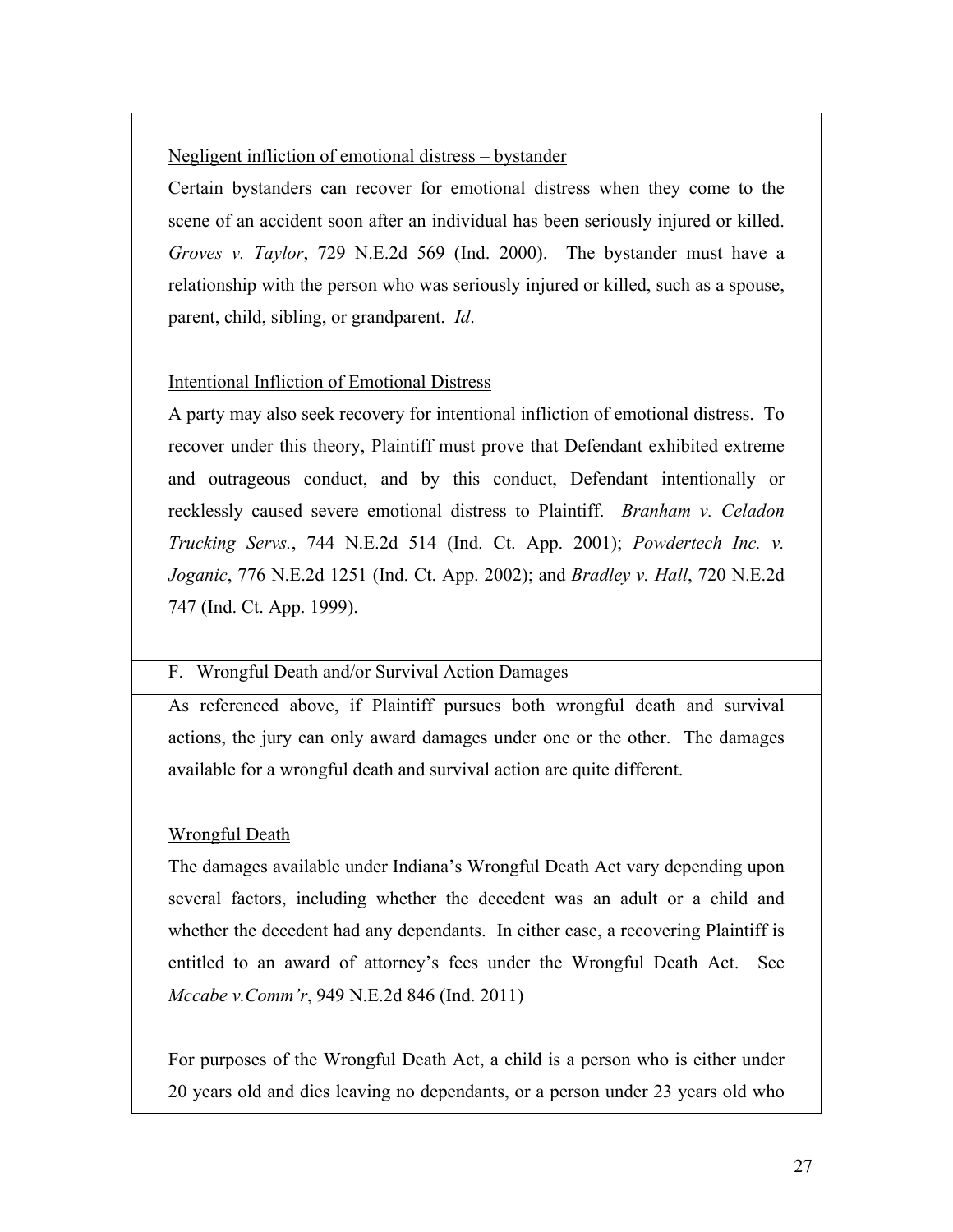is enrolled in post secondary or vocational school. I.C. 34-23-2-1. The definition of "child" includes a viable fetus. I.C. 34-23-2-1(b).

Damages for wrongful death of a child include: loss of the child's services; loss of the child's love and companionship; and expenses for medical treatment incurred as a result of the wrongful act that led to the child's death, funeral and burial expenses, counseling for surviving parents and siblings who are minors, and uninsured debts of the child which the parents are obligated to repay. I.C. 34-23-  $2-1(f)$ .

When an adult dies without a surviving spouse, dependent children, or dependent next of kin, his or her recovery is limited to reasonable medical expenses necessitated by the act causing his or her death, funeral expenses, and the cost of administration, and it is capped at the statutory maximum (\$300,000). I.C. 34-23- 1-2(e). See also *Shipley v. Daly*, 20 N.E.2d 653 (1939). A party cannot seek punitive damages under this section, however, he can see attorneys fees, which are in addition to the \$300,000 cap.

When an adult dies leaving a spouse, or dependent children or kin, the \$300,000 cap does not apply, and a jury can also award damages for lost earnings, as well as for emotional damages such as loss of love, care and affection. I.C. 34-23-1-1. See also *Ed Wiersma Trucking Co. v. Pfaff*, 643 N.E.2d 909 (Ind. Ct. App. 1994).

#### Survival Action

The same damages that would have been available to the decedent had he survived are available to Plaintiff under the survival action. This includes punitive damages if they would have been supported in a claim by the decedent. *Foster v. Evergreen Healthcare, Inc.*, 716 N.E.2d 19, 25-26 (Ind. Ct. App. 1999).

#### G. Punitive Damages

Punitive Damages may be awarded in a tort action where Plaintiff proves by clear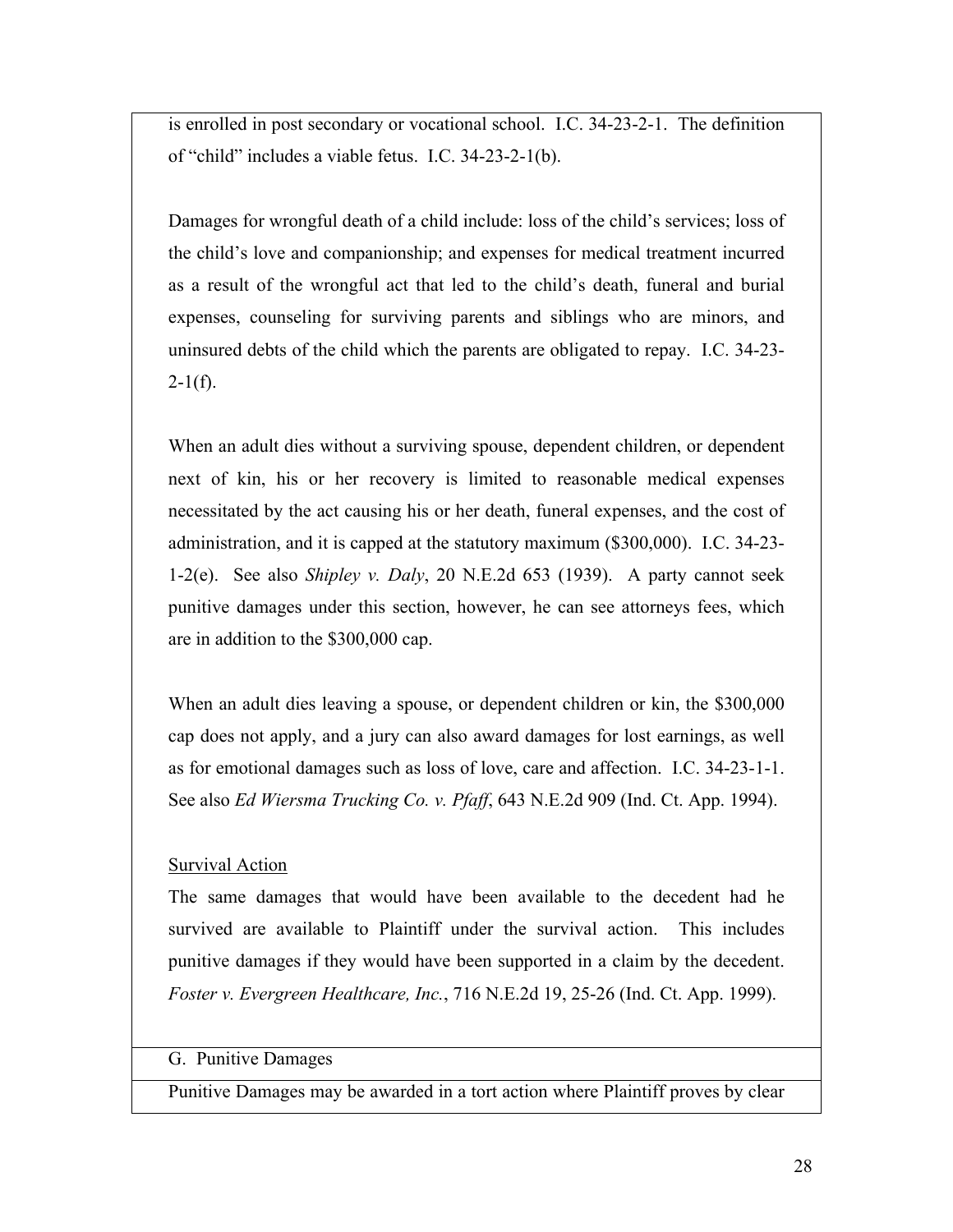and convincing evidence that Defendant's misconduct was willful and wanton or that Defendant acted maliciously, fraudulently, oppressively, or grossly negligent. *Orkin v. Exterminating Co. v. Traina*, 486 N.E.2d 1019 (Ind. 1986); *Bud Wolf Chevrolet, Inc. v. Robertson*, 519 N.E.2d 135 (Ind. 1988); and *Erie Ins. Co. V. Hickman*, 622 N.E.2d 515 (Ind. 1993). In addition, Defendant's actions must not have been the result of a mistake of fact; an honest error of judgment; overzealousness; ordinary negligence; or other human failing.

Punitive damages cannot exceed three times the amount of compensatory damages or fifty thousand dollars. I.C. 34-51-3-4 and I.C. 34-51-3-5. See also *Wohlwend v. Edwards*, 796 N.E.2d 781, 785 (Ind. Ct. App. 2003).

It is not a defense to punitive damages that Defendant has been found criminally responsible for the same conduct. See I.C. 34-24-3-3 and *Cheatham v. Pohle*, 789 N.E.2d 467 (Ind. 2003).

H. Diminution in Value of Damaged Vehicle

When a vehicle is damaged, but not completely destroyed, Plaintiff is entitled to the difference between the fair market value immediately before and immediately after the collision; the cost of reasonable repair; or a combination of the two where repairs will not completely restore the proper to its fair market value before the accident. *Wiese –GMC, Inc. v. Wells*, 626 N.E.2d 595 (Ind. Ct. App. 1993).

I. Loss of Use of Motor Vehicle

A party is entitled to the "reasonable value of the loss of use of the property for the reasonable amount of time required for repair or to obtain a replacement." *Persinger v. Lucas*, 512 N.E.2d 865, 868 (Ind. Ct. App. 1987).Generally loss of use is measured by the rental cost in the market where the loss occurred. *Id*.

### **Evidentiary Issues**

A. Preventability Determination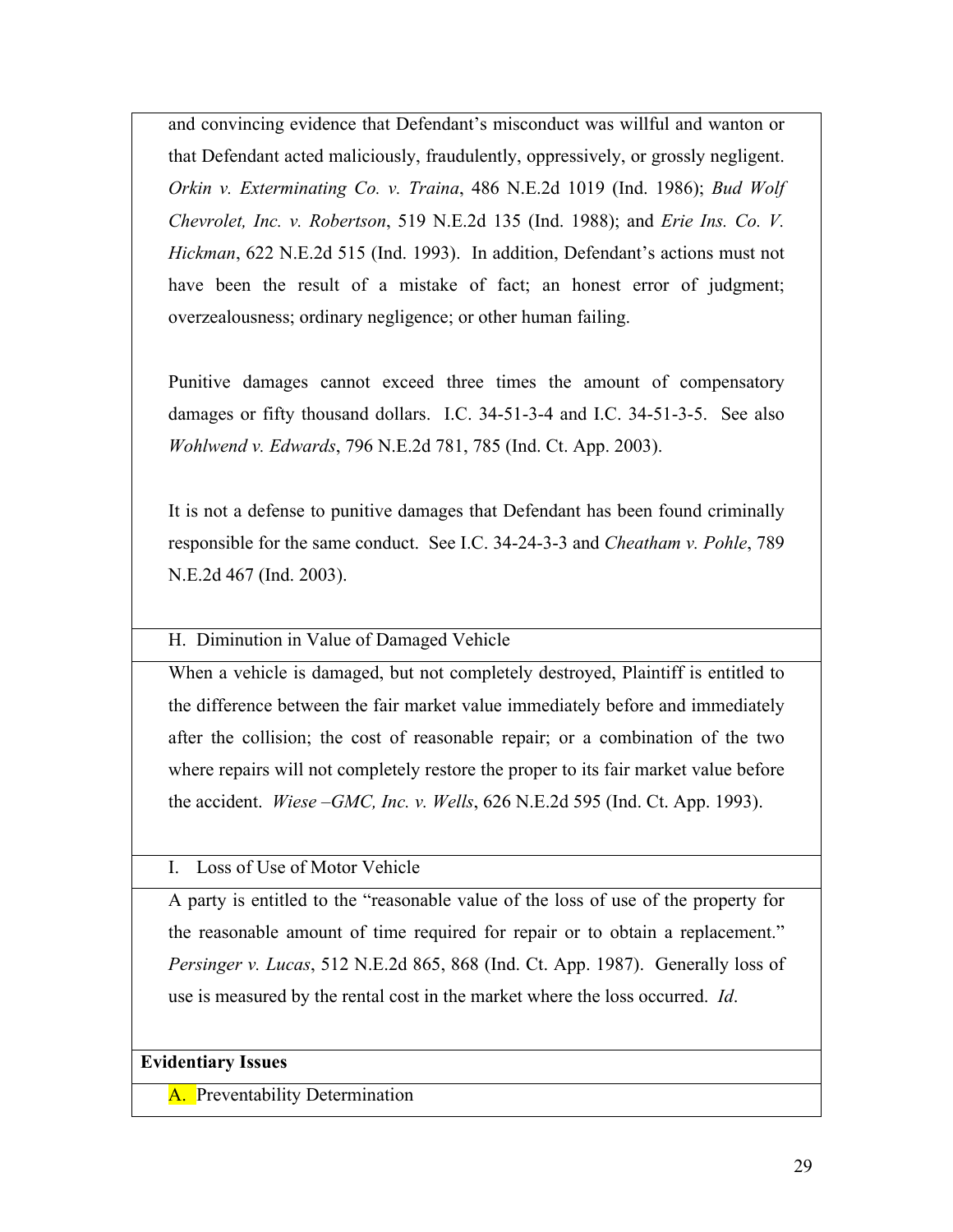Indiana has not addressed the issue of Preventability Determinations direction in laws or cases; however, general evidence principles will apply. The standard for admissibility of any evidence is governed by Indiana Rule of Evidence 104 which states generally that any piece of Evidence must be relevant to the case at hand. Indiana Rule of Evidence 403 provides that regardless of the relevancy, if the evidence's probative value is substantially outweighed by the danger of unfair prejudice, confusion of the issues, or misleading the jury, or by considerations of undue delay the evidence can be excluded.

B. Traffic Citation from Accident

Evidence that another court has already determined a motorist violated a safety statute is inadmissible and unfairly prejudicial to a defendant. *Lepucki v. Lake County Sheriff's Dept.*, 801 N.E.2d 636 (Ind. Ct. App. 2003).

C. Failure to Wear a Seat Belt

Indiana Code 9-19-10-2 provides that in a vehicle equipped with a seatbelt, each occupant must have it properly fastened at all times when the vehicle is in motion. Notably, however, there is no common law duty in Indiana for a person to wear a seatbelt. *Morgen v. Ford Motor Co.*, 762 N.E.2d 137 (Ind. Ct. App. 2002) (superseded on other grounds). In Indiana, the "seatbelt defense is not admissible to demonstrate fault under the common law defense of contributory negligence or the Indiana Comparative Fault Act." *Hopper v. Carey*, 716 N.E.2d 566, 567-77 (Ind. Ct. App. 1999).

D. Failure of Motorcyclist to Wear a Helmet

In Indiana, only persons under 18 years of age are required to wear helmets and protective eyewear while riding a motorcycle. I.C. 9-21-10-9. The failure to wear a helmet cannot be introduced to show negligence on the part of Plaintiff. See *State v. Eaton*, 659 N.E.2d 232, 235-36 (Ind. Ct. App. 1995).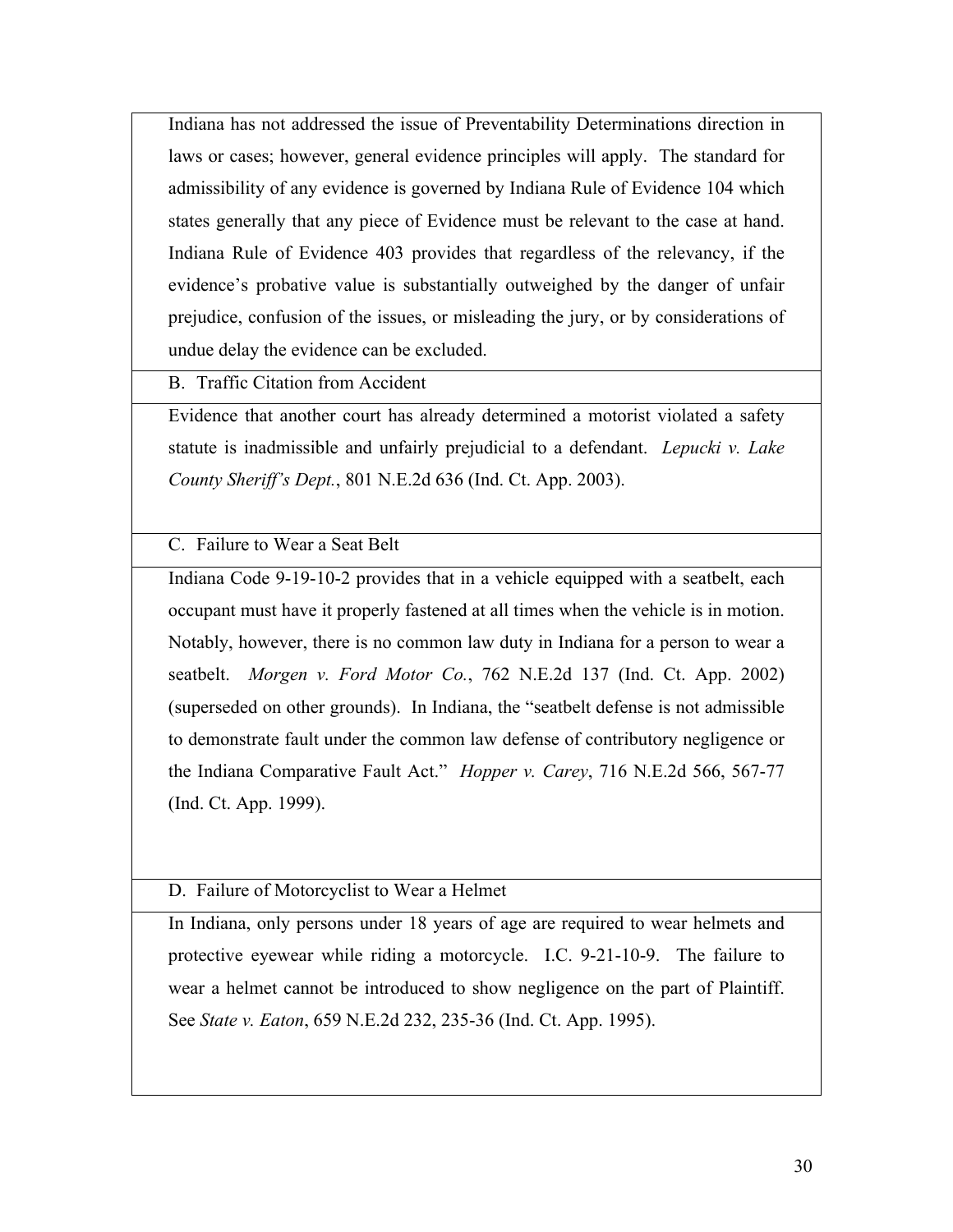E. Evidence of Alcohol or Drug Intoxication

Evidence of a party's intoxication is admissible where it was a proximate cause of the injury. *Colaw v. Nicholson*, 450 N.E.2d 1023, 1026 (Ind. Ct. App. 1983).

A lay witness may give an opinion of another person's intoxication. *Mehidal v. State* 623 N.E.2d 428, (Ind. Ct. App. 1993). Opinions regarding a witness's intoxication may also be given by an expert witness. A treating physician is permitted to testify as to a patient's intoxication based upon laboratory tests (such as blood alcohol tests), even without a chain of custody, under the business records exception to the hearsay rule. *Reeves v. Boyd & Sons*, 654 N.E.2d 864, 869 (Ind. Ct. App. 1995).

F. Testimony of Investigating Police Officer

An individual's status as a police officer does not automatically make him or her qualified to offer certain opinions, such as vehicle speed. *Estate of Hunt v. Board of Comm'rs,* 526 N.E.2d 1230 (Ind. Ct.App. 1988).However, an investigating police officer may offer opinion testimony where he or she is qualified as an expert and has the proper foundation for his or her opinions. A police officer may be "qualified by training, experience, or both, so as to properly testify concerning their opinions in various facets of accident investigation or reconstruction." *Koch v. Greenwood*, 149 Ind. App. 457, 465 (Ind. Ct. App. 1975).

## G. Expert Testimony

**1. Testimony by experts**: (a) If scientific, technical, or other specialized knowledge will assist the trier of fact to understand the evidence or to determine a fact in issue, a witness qualified as an expert by knowledge, skill, experience, training, or education, may testify thereto in the form of an opinion or otherwise. (b) Expert scientific testimony is admissible only if the court is satisfied that the scientific principles upon which the expert testimony rests are reliable. (Indiana Rule of Evidence 702)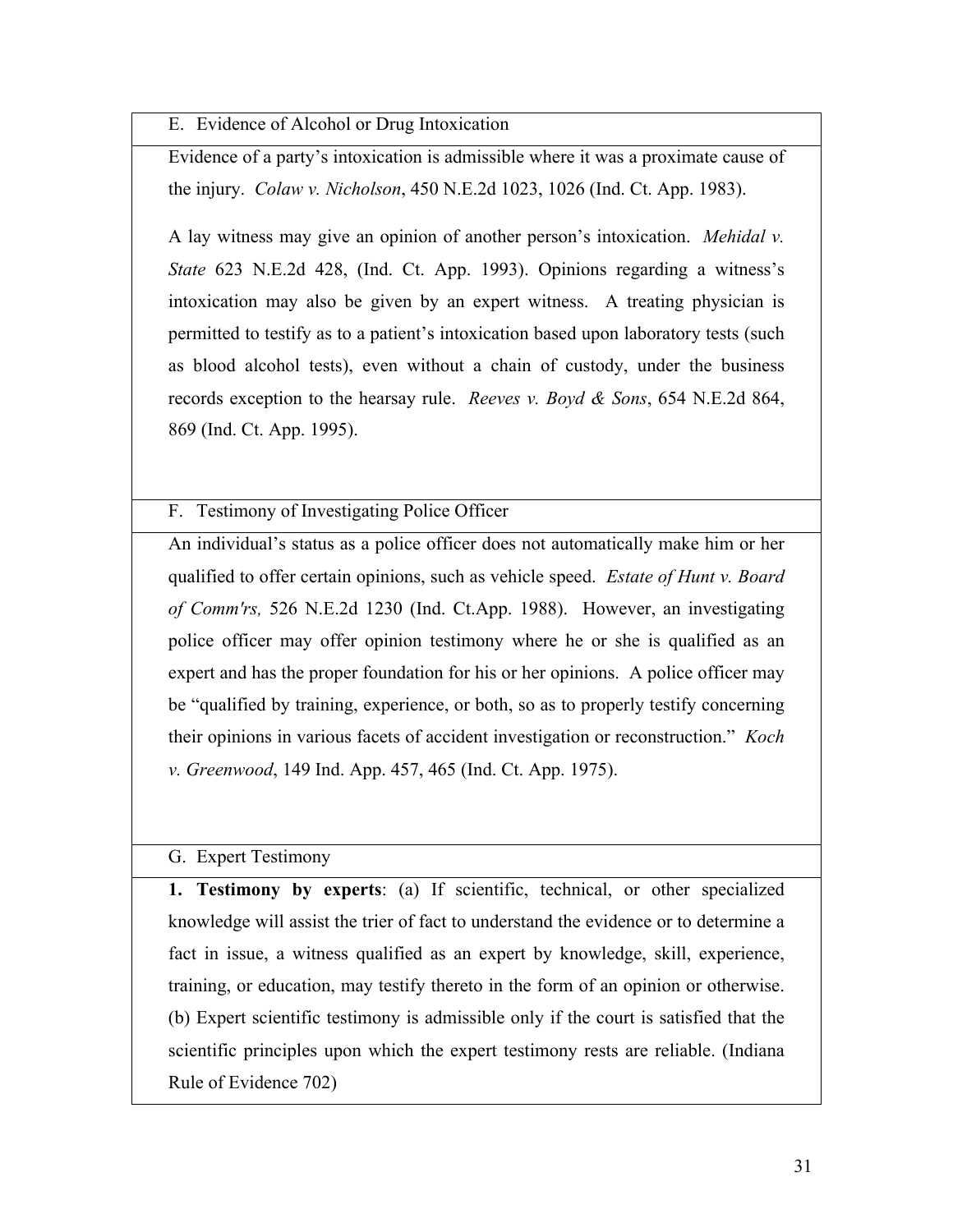**2. Bases of opinion testimony by experts**: The facts or data in the particular case upon which an expert bases an opinion or inference may be those perceived by or made known to the expert at or before the hearing. Experts may testify to opinions based on inadmissible evidence, provided that it is of the type reasonably relied upon by experts in the field. (Indiana Rule of Evidence 703)

**3. 702 and the Frye Test**: Federal Rule of Evidence 702 has been criticized for failing to address the continuing validity of the "general acceptance" standard of *Frye v. United States,* 293 Fed. 1013 (D.C. Cir. 1923). Judge Edward R. Becker of the United States Court of Appeals for the Third Circuit calls this failure to clarify the standard for admitting novel scientific evidence "the greatest single oversight in the rules." *Edward R. Becker and Aviva Orenstein, Is the Evidence All In? A Proposal for Revising the Federal Rules, A.B.A. J.,* October 1992, at 84. Part (b) of Indiana Rule of Evidence 702 clarifies that standard for Indiana. For novel scientific evidence, the judge is to hold a separate hearing on the reliability of the proposed scientific evidence. "In part (b), we adopted the "reliability" standard in preference to the *Frye* test because it is more consistent with existing Indiana law governing the admissibility of novel scientific evidence, and because it is the test preferred by scholarly commentators." See *Becker & Orenstein, supra,* at 84; *J. Alexander Tanford et al., Novel Scientific Evidence of Intoxication: Acoustic Analysis of Voice Recordings from the Exxon Valdez,* 82 *J. Crim. L. & Criminology* 579, 591-95 (1991). "The Advisory Committee on Civil Rules has proposed that expert testimony be admissible if it is "reasonably" reliable. We agree with Judge Becker & Prof. Orenstein, *supra* at 84, that adding the undefined word "reasonably" before "reliable" invites a return to the illadvised *Frye* test." Indiana Rule of Evidence 702 *Committee Commentary*.

## H. Collateral Source

### **IC §34-44-1-2. Proof of collateral source payments.**

In a personal injury or wrongful death action, the court shall allow the admission into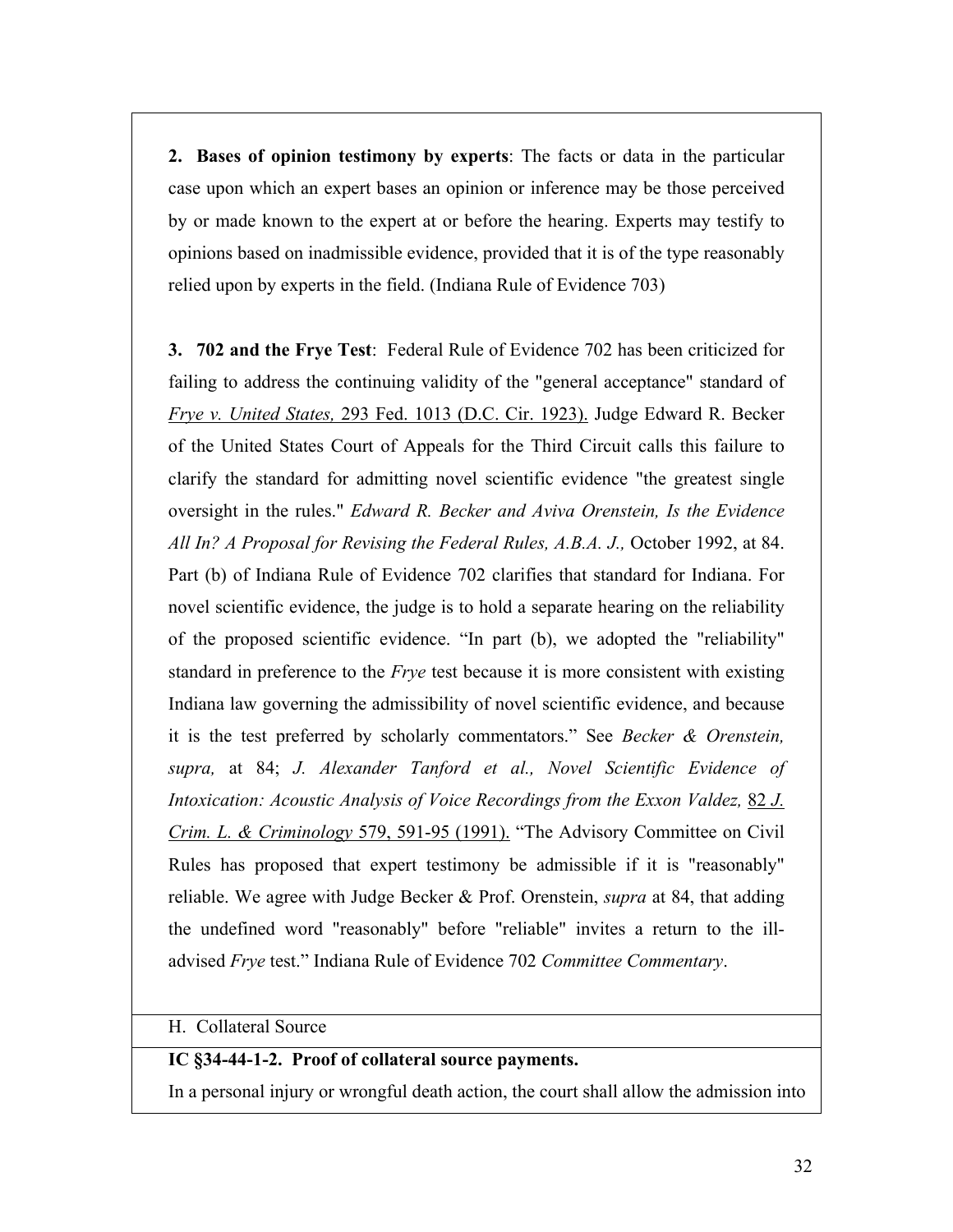evidence of:

**(1)** proof of collateral source payments other than:

**(A)** payments of life insurance or other death benefits;

 **(B)** insurance benefits that the plaintiff or members of the plaintiff's family have paid for directly; or

**(C)** payments made by:

**(i)** the state or the United States; or

 **(ii)** any agency, instrumentality, or subdivision of the state or the United States; that have been made before trial to a plaintiff as compensation for the loss or injury for which the action is brought;

**(2)** proof of the amount of money that the plaintiff is required to repay, including worker's compensation benefits, as a result of the collateral benefits received; and **(3)** proof of the cost to the plaintiff or to members of the plaintiff's family of collateral benefits received by the plaintiff or the plaintiff's family.

The collateral source statute does not bar evidence of discounted amounts in order to determine the reasonable value of medical services and, so long as the defendant does not reference insurance, trial courts should allow the admission of evidence of the amount of medical expenses actually paid after discounts are applied. *Stanley v. Walker*, 906 N.E.2d 852 (Ind. 2009).

I. Recorded Statements

When a writing or recorded statement or part thereof is introduced by a party, an adverse party may require at that time the introduction of any other part or any other writing or recorded statement which in fairness ought to be considered contemporaneously with it. (Indiana Rule of Evidence 106)

J. Prior Convictions

**1. Impeachment by evidence of conviction of crime:** For the purpose of attacking the credibility of a witness, evidence that the witness has been convicted of a crime or an attempt of a crime shall be admitted but only if the crime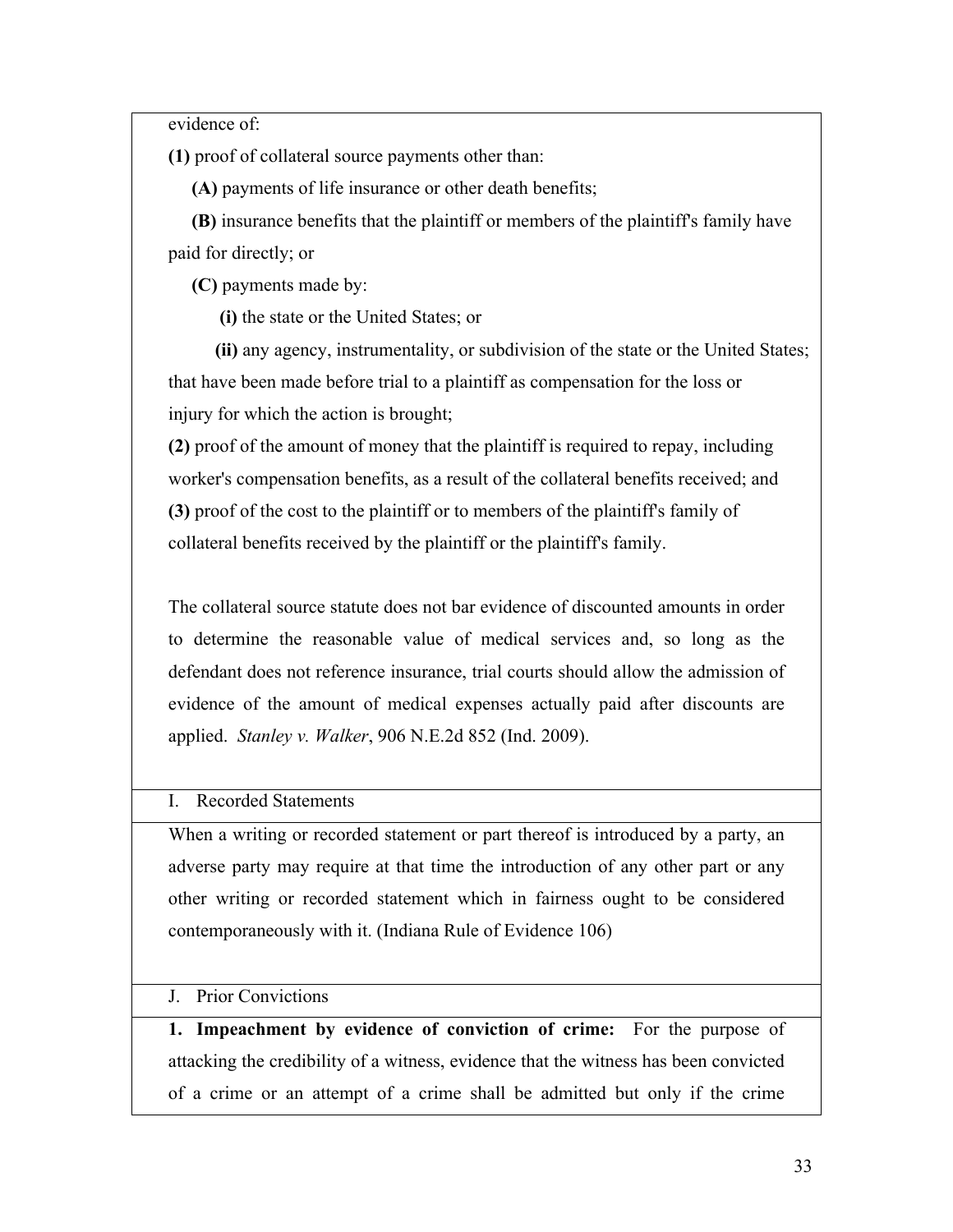committed or attempted is (1) murder, treason, rape, robbery, kidnapping, burglary, arson, criminal confinement or perjury; or (2) a crime involving dishonesty or false statement. (Indiana Rule of Evidence 609)

**2. Time limit**: Evidence of a conviction under this rule is not admissible if a period of more than ten (10) years has elapsed since the date of the conviction or, the date of the release of the witness from the confinement unless the court determines, in the interests of justice, that the probative value of the conviction substantially outweighs its prejudicial effect. Evidence of a conviction more than ten years old is not admissible unless the proponent gives sufficient advance written notice of intent to use such evidence to provide the adverse party with a fair opportunity to contest the use of such evidence. (Indiana Rule of Evidence 609)

**3. Effect of pardon, annulment, or certificate of rehabilitation**: Evidence of a conviction is not admissible if (1) the conviction has been the subject of a pardon, annulment, certificate of rehabilitation, or other equivalent procedure based on a finding of the rehabilitation of the person convicted, and that person has not been convicted of a subsequent crime which was punishable by death or imprisonment in excess of one year, or (2) the conviction has been the subject of a pardon, annulment, or other equivalent procedure based on a finding of innocence. (Indiana Rule of Evidence 609).

## K. Driving History

Generally, in Indiana, a party's driving record is inadmissible *to prove that either party drove negligently at the time of the accident*. However, these records can be admitted *for other purposes*.

First, a person's driving record can be admitted into evidence to show that that person had notice of the fact that their license was suspended. *Quarles v. State,* 763 N.E.2d 1020, 1023 (Ind. Ct. App. 2002)*; DeSantis v. State, 760 N.E.2d 641,*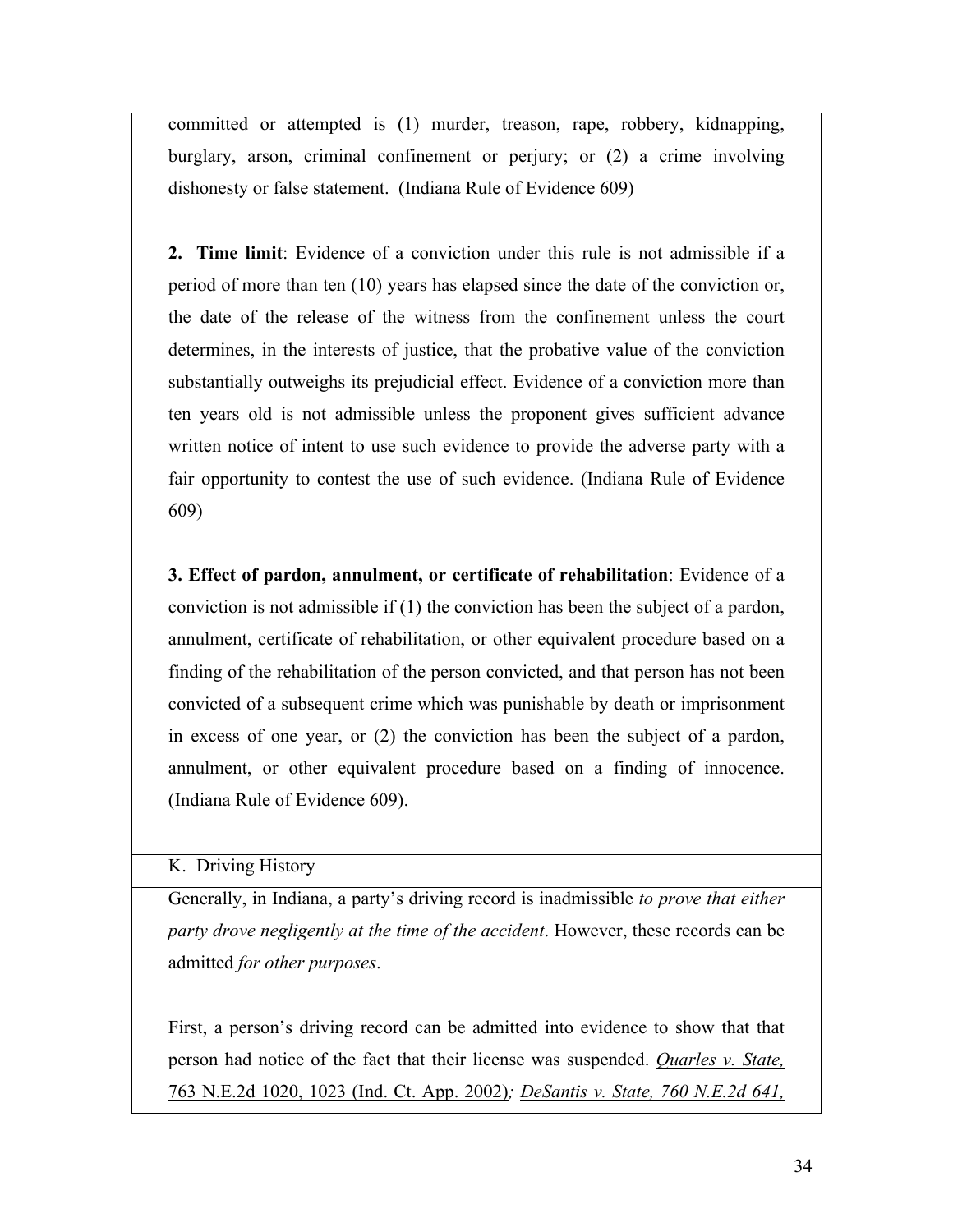#### *646 (Ind. Ct. App. 2001)*.

Following general evidence principles, a person's driving record could also be introduced to impeach a driver's credibility. For example, if the defendant testifies at trial that he is a good driver, he has just opened the door for his bad driving record to be entered into evidence to counter that assertion. Also keeping with general evidence rules, a party's driving record can be admitted if it includes a felony conviction that occurred within the last ten years. These convictions would be admissible to impeach the defendant's overall credibility. All convictions for felonies or "misdemeanors involving dishonesty" (such as fraud) are admissible against any party to impeach credibility.

A defendant's bad driving record can be admitted into evidence when the defendant was operating a vehicle for his employer at the time of the accident. Where an employer has hired or retained a delivery person with a bad driving record, the employer can be sued for (1) negligent hiring, if the employee had the bad record before he was first hired or (2) negligent retention, if the employee developed the bad driving record *after* he was hired. In these cases, the bad driving record would be introduced to prove that the employer was negligent because it either knew or should have known that the employee was unfit to be a delivery driver, *not* to prove that the employee negligently caused the accident.

According to *Frink v. State*, 568 N.E.2d 535, 537 (Ind. 1991), evidence of prior crimes is inadmissible to prove commission of the crime charged. However, as the Court of Appeals noted, (1) the jury was admonished to disregard the prior offenses listed on the record which was in evidence merely to prove that Frink's license was suspended, and (2) the jury evidently followed the admonishment because it acquitted Frink on the DWI charge, despite the two prior DWIs listed on the driving record. Because no prejudice resulted, the Supreme Court agreed with the Court of Appeals' resolution of this issue, but also stated that the better practice would be to conceal the surplus information regarding prior offenses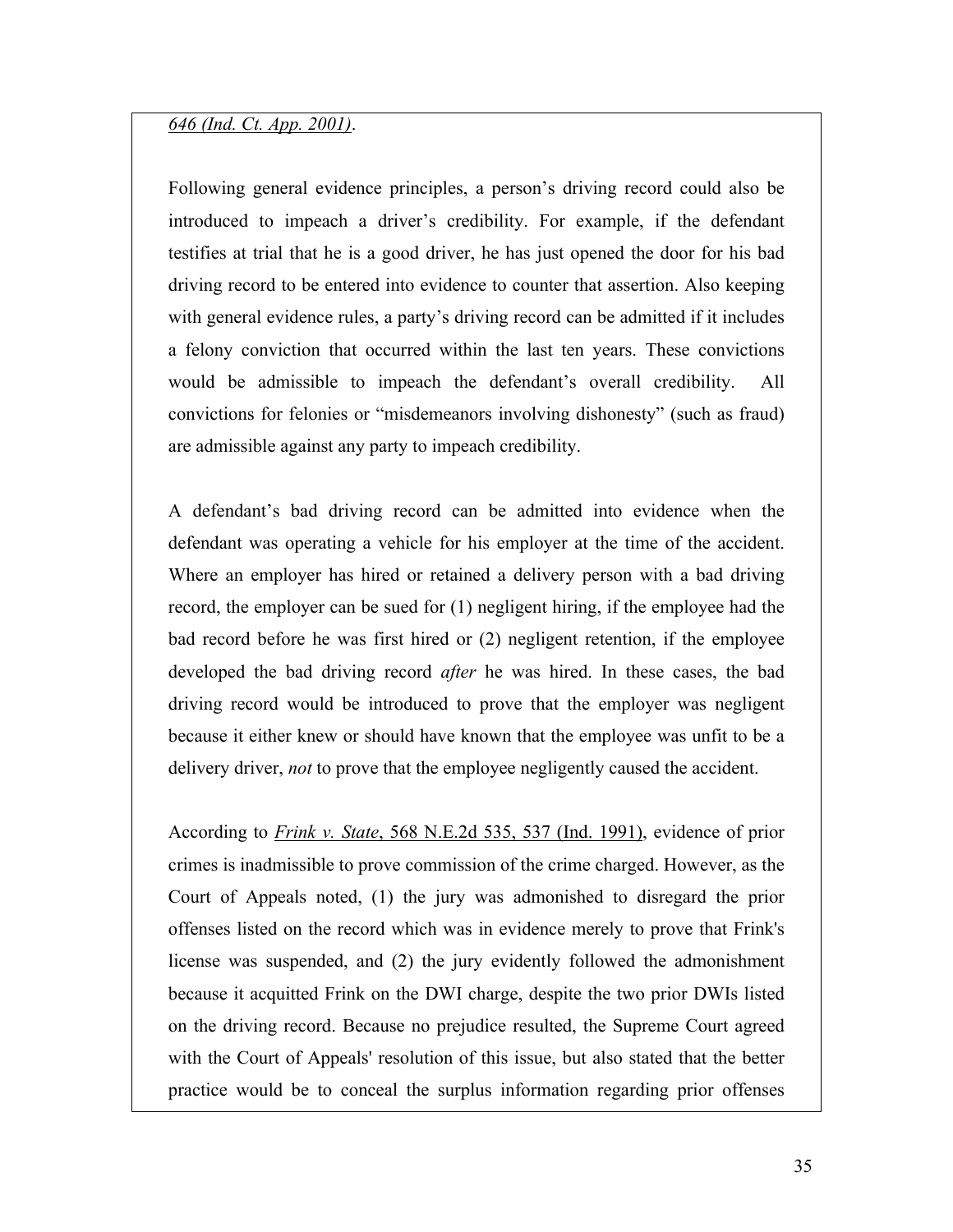prior to the documents being passed to the jury.

L. Fatigue

Drivers must follow the Hours of Service Regulations if they drive a commercial motor vehicle. A complete version of the Hours of Service of Drivers Final Rule can be found at http://www.fmcsa.dot.gov/rules-regulations/topics/hos/index.htm.

M. Spoliation

Spoliation is "The intentional destruction, mutilation, alteration, or concealment of evidence, usually a document. If proved, spoliation may be used to establish that the evidence was unfavorable to the party responsible." *Allen v. LTV Steel Co.*, 68 Fed. Appx. 718 ( $7<sup>th</sup>$  Cir. 2003). The Indiana Supreme Court has held that the negligent or intentional destruction or discarding of evidence relevant to a tort action does not give rise to an independent claim for spoliation of evidence. *Gribben v. Wal-Mart Stores, Inc.*, 824 N.E. 2d 349 (Ind. 2005); *see also Meridian Sec. Ins. Co. v. Hoffman Adjustment Co.*, 933 N.E.2d 7, 14 (Ind. Ct. App. 2010 and *Glotzbach v. Froman*, 854 N.E.2d 337, 338 (Ind. 2006).

This means that the plaintiff cannot sue somebody he has already sued with an additional count for spoliation. However, a claim against a third party, i.e. someone who is not directly involved and sued by the plaintiff, may have some exposure.

There can be no third-part spoliation claim against an employer because there is no duty in the employer-employee context to preserve evidence. If found that certain other remedies, such as contempt sanctions, are still available against a third party. *Meridian Sec. Ins. Co. v. Hoffman Adjustment Co.*, 933 N.E.2d 7 (Ind. Ct. App. 2010).

On the other hand, a third party spoliation claim was permitted against a defendant's insurer, finding that insurers are not strangers to litigation, and it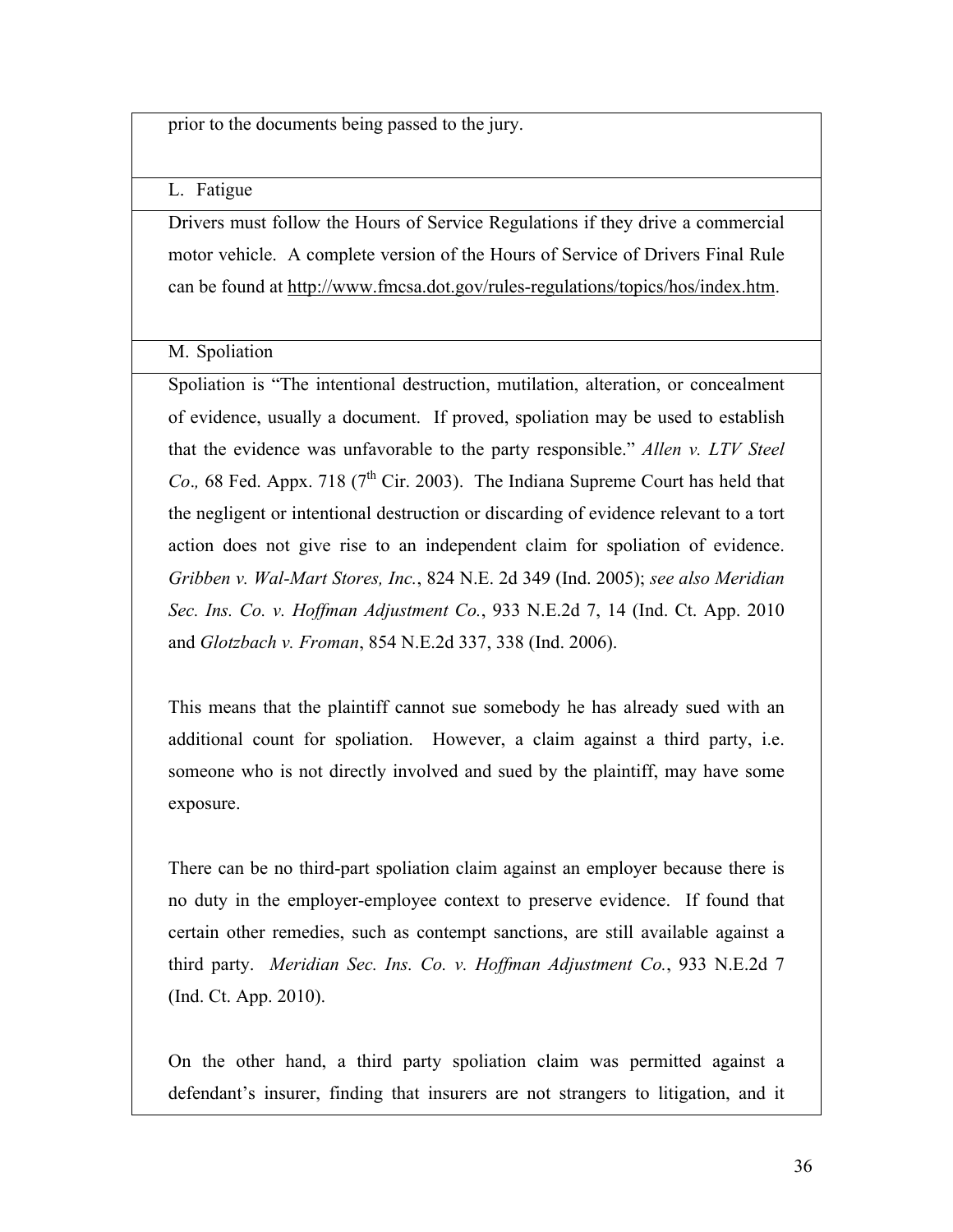"strains credulity to posit . . . that a liability carrier could be unaware of the potential importance of physical evidence." *Thompson v. Owensby*, 704 N.E.2d 134 (Ind. Ct. App. 1998).

#### **Settlement**

A. Offer of Judgment

### Indiana Trial Rule 68. Offer of judgment

At any time more than ten (10) days prior to trial, a defendant may serve a written offer to allow judgment to be taken against the defendant. If accepted in writing within ten (10) days, either party may then file the offer and notice of acceptance with the court. If the offer is rejected and the judgment obtained is not more favorable than the offer, the offeree must pay the costs incurred after the making of the offer.

## Qualified Settlement Offers - IC §34-50-1 et seq.

A qualified settlement offer may be made at any time after a complaint is filed, but not less than thirty (30) days prior to trial. The offer must resolve all claims and defenses at issue between the offeror and the recipient. IC 34-50-1-3. It must be in writing, signed by the party or attorney, designed a qualified settlement offer on its face, set forth the complete terms of the proposed settlement, and expressly revoke any prior offers. IC 34050-1-4. Acceptance must be unconditional, in writing, signed and delivered not more than thirty (30) days after receipt. IC 34- 50-1-5. If rejected and the final judgment is less favorable than the qualified settlement offer, the court shall aware attorney's fees, costs and expenses incurred after the rejection, at a rate of \$100 per hour, not to exceed \$1,000. IC 34-50-1-6. The motion seeking fees and costs must be made within thirty (30) days after entry of judgment and include a supporting affidavit.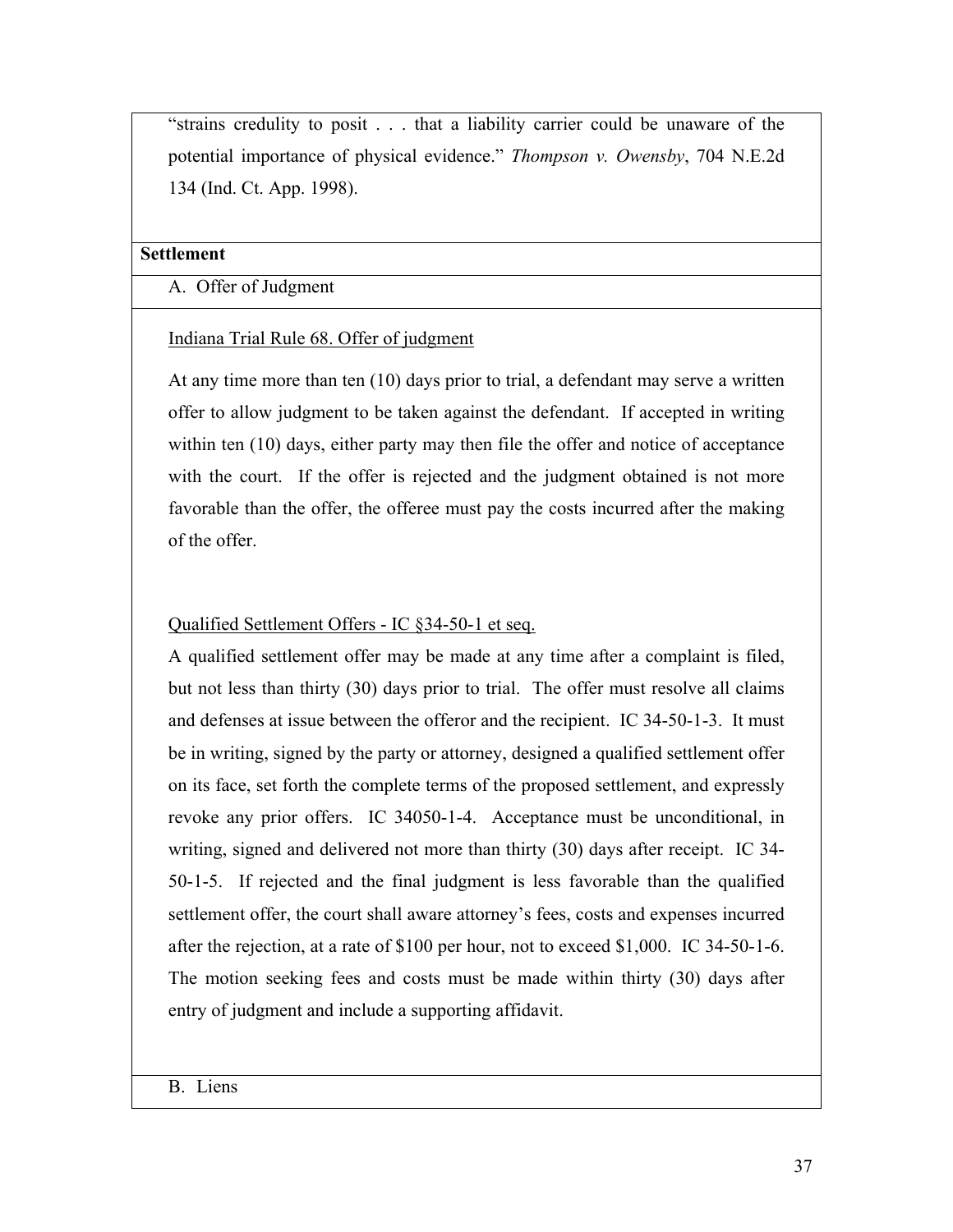1. Hospital Lien Law – IC 33-33-4 eq seq.

The Hospital Lien Law provides that a hospital has "a lien for all reasonable and necessary charges for hospital care" where there is a cause of action, suit or claim that relates to the treatment. The lien must be recorded within 180 days after discharge. The lien is reduced by any amounts recovered from medical insurance, which the hospital must make reasonable efforts to recover. The lien is inferior to all claims for attorney's fees, court costs and expenses. If the settlement amount would result in the plaintiff incurring less than twenty percent (20%) of the settlement if the lien were paid in full, the hospital lien must be reduced on a pro rata basis to allow such recovery.

### 2. Worker's Compensation Lien – IC 22-3-2-13.

The employer or worker's compensation insurance carrier may recover amounts it has paid to the injured employee or his family, subject to a reduction for its pro rata share of all costs and expenses and a fee of twenty-five (25%) percent if collected pre-suit and thirty-three and one-third percent (33 1/3%) if collected through suit, for attorneys' fees. The employer and worker's compensation carrier are given the right to intervene in any action. If they fail to intervene and the jury is not instructed on the amount that is to be repaid for the lien, the employer or carrier may lose the ability to recover. *Travelers Indem. Co. of America v. Jarrells*, 927 N.E.2d 374 (Ind. 2010).

### 3. Indiana Medicaid Lien – IC 12-15-8 et seq.

Indiana Medicaid may recover amounts it has paid on behalf of a Medicaid recipient, subject to a reduction for its pro rata share of all costs and expenses and a fee of twenty-five (25%) percent if collected pre-suit and thirty-three and onethird percent (33 1/3%) if collected through suit, for attorneys' fees. Medicaid is permitted by statute to waive this lien.

### 4. Lien Reduction Statute – IC 34-51-2-19

If a subrogation claim or other lien or claim that arose out of payment of medical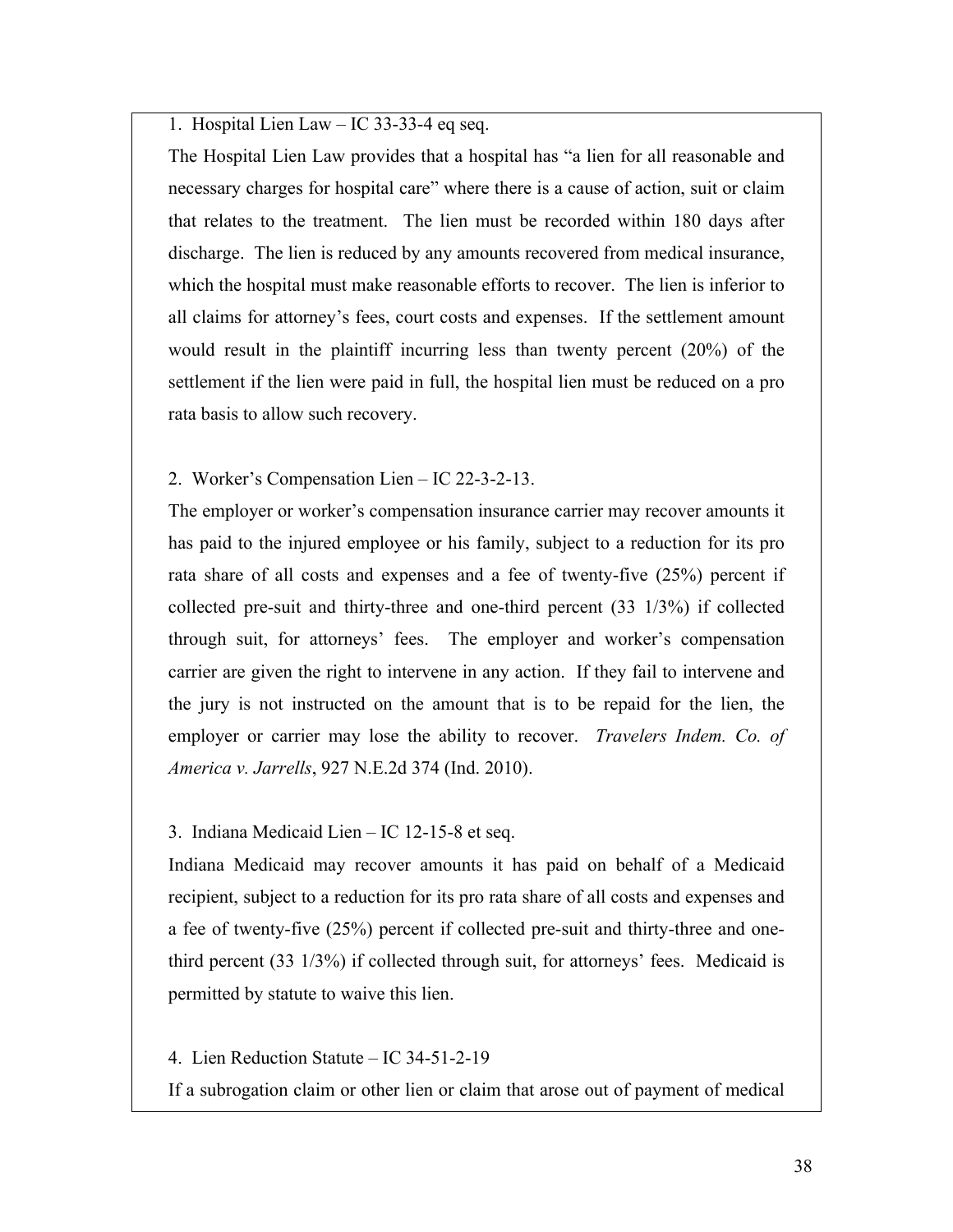expenses or other benefits exists in respect to a claim for personal injuries or death and the claimant's recovery is dimished:

(1) by comparative fault; or

(2) by reason of the uncollectibility of the full value of the claim for personal injuries or death resulting from limited liability insurance or from any other cause; the lien or claim shall be diminished in the same proportion as the claimant's recovery is diminished. The party holding the lien or claim shall bear a pro rata share of the claimant's attorney's fees and litigation expenses.

An unpaid hospital lien is not subject to this statute. *National Ins. Ass'n v. Parkview Memorial Hosp.*, 590 N.E.2d 1141 (Ind. Ct. App. 1992).

### C. Minor Settlement

Generally, anyone wishing to settle a claim with an person less than eighteen (18) years of age, who is not emancipated, must file a petition requesting the court's approval. IC 29-3-1-10; IC 29-3-9-7. If a guardian has been appointed and the settlement exceeds \$10,000, the guardian must compromise the claim. *Id.* Otherwise, the parent may compromise the claim. *Id.* IC 29-3-3-1, provides that any person who is indebted to a minor, or who has possession of a minor's property valued at less than \$10,000, may pay the dept or deliver the property without a court order or appointment of a guardian. Such payment may be made to any person having are and custody of the minor with whom the minor resides. IC 29-3-3-1. This provision does not apply if the person paying the debt is aware a guardian has been appointed, or that proceedings to appoint such guardian are pending. IC 29-3-3-1(c). The person who delivers the property or pays the debt is not responsible for its proper allocation. IC-29-3-3-1(d).

If the amount of the compromise is greater than \$10,000, or a guardian has been appointed, or proceedings to make such appointed are pending, the court will require that a guardian be appointed, and that the settlement be delivered to the guardian upon terms directed by the Court. IC 29-3-9-7(b).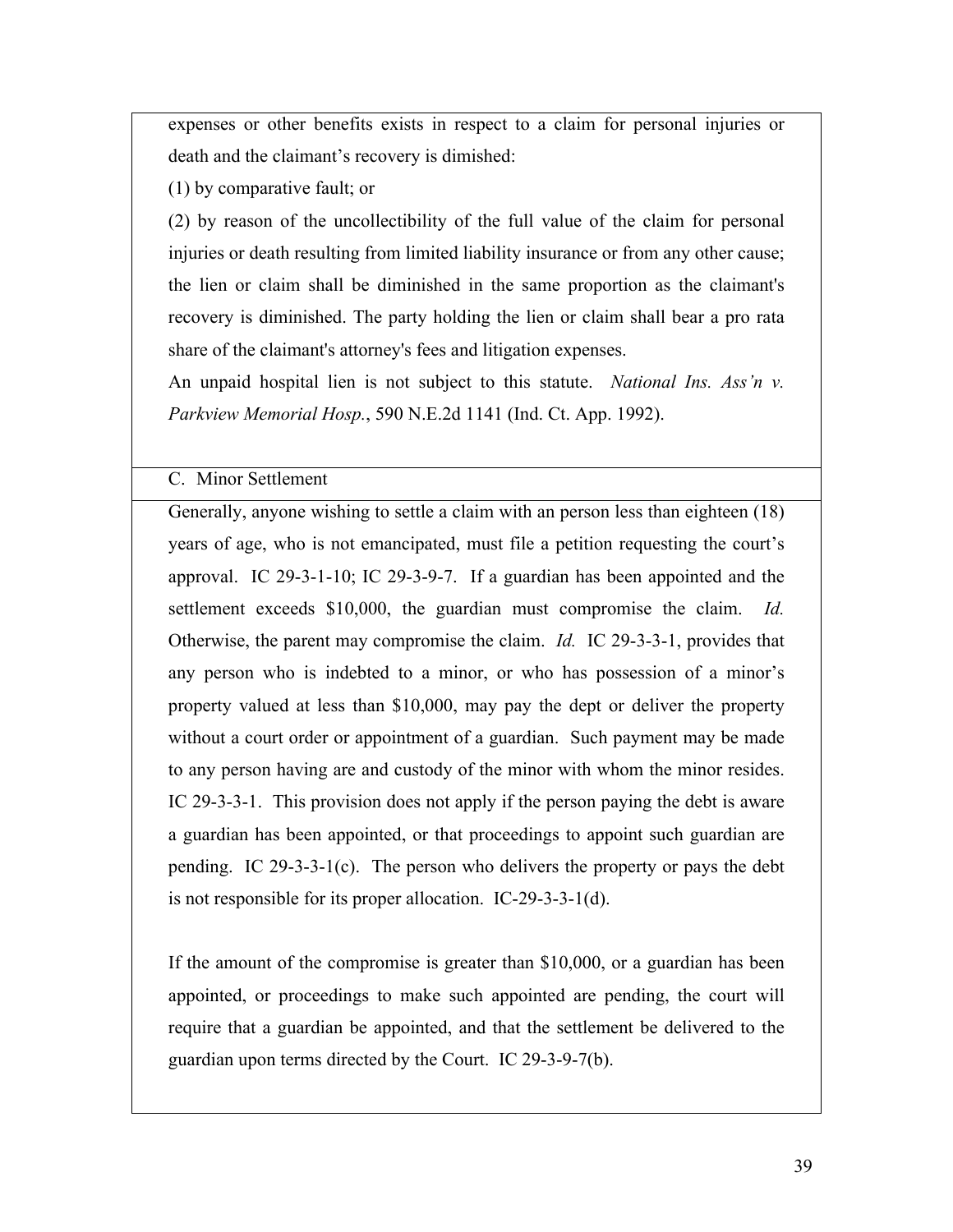### D. Negotiating Directly with Attorneys

Direct settlement negotiations between an attorney and claim adjuster are a regular practice in Indiana. However, in *Fink v. Peden*, 17 N.E.2d 95 (Ind. 1938), it was found that a claim adjuster negotiating a settlement on behalf of an injured party constituted the unauthorized practice of law, and he could not recover a fee. The Indiana State Bar Association has also opined that while a paralegal can perform certain tasks related to settlement under the supervision of an attorney, a paralegal may not attend mediation on the injured party's behalf, as this constitutes the unauthorized practice of law. Ind. State Bar Assoc. Ethics Op No. 1 (1997).

## E. Confidentiality Agreements

"Agreements between litigants governing the treatment of information exchanged *between them* are well recognized as fostering multiple objectives, including reduction of litigation costs, protection of legitimate trade secrets, and protection of recognized forms of privilege. Trial court orders confirming such agreements can likewise help secure these benefits." *Travelers Cas. & Sur. Co. v. United States Filter Corp.*, 895 N.E.2d 114 (Ind. 2008). However, such confidential documents, once filed, are not shielded from public access. As a result, to prevent disclosure, the parties must seek a specific court order. *Id.*

### F. Releases

Settlement agreements are governed by the same general principles of contract law as any other agreement. *Zuckerman v. Montgomery*¸945 N.E.2d 813 (Ind. Ct. App. 2011). Unambiguous language of a contract is conclusive and binding on the parties and the court, and the parties' intent is determined from the four corners of the document. *Id.* To be valid and enforceable, a contract must be reasonably definite and certain. All that is required to render a contract enforceable is reasonable certainty in the terms and conditions of the promises made, including by whom and to whom; absolute certainty in all terms is not required. *Id.* To be enforceable, contracts must be sufficiently definite, and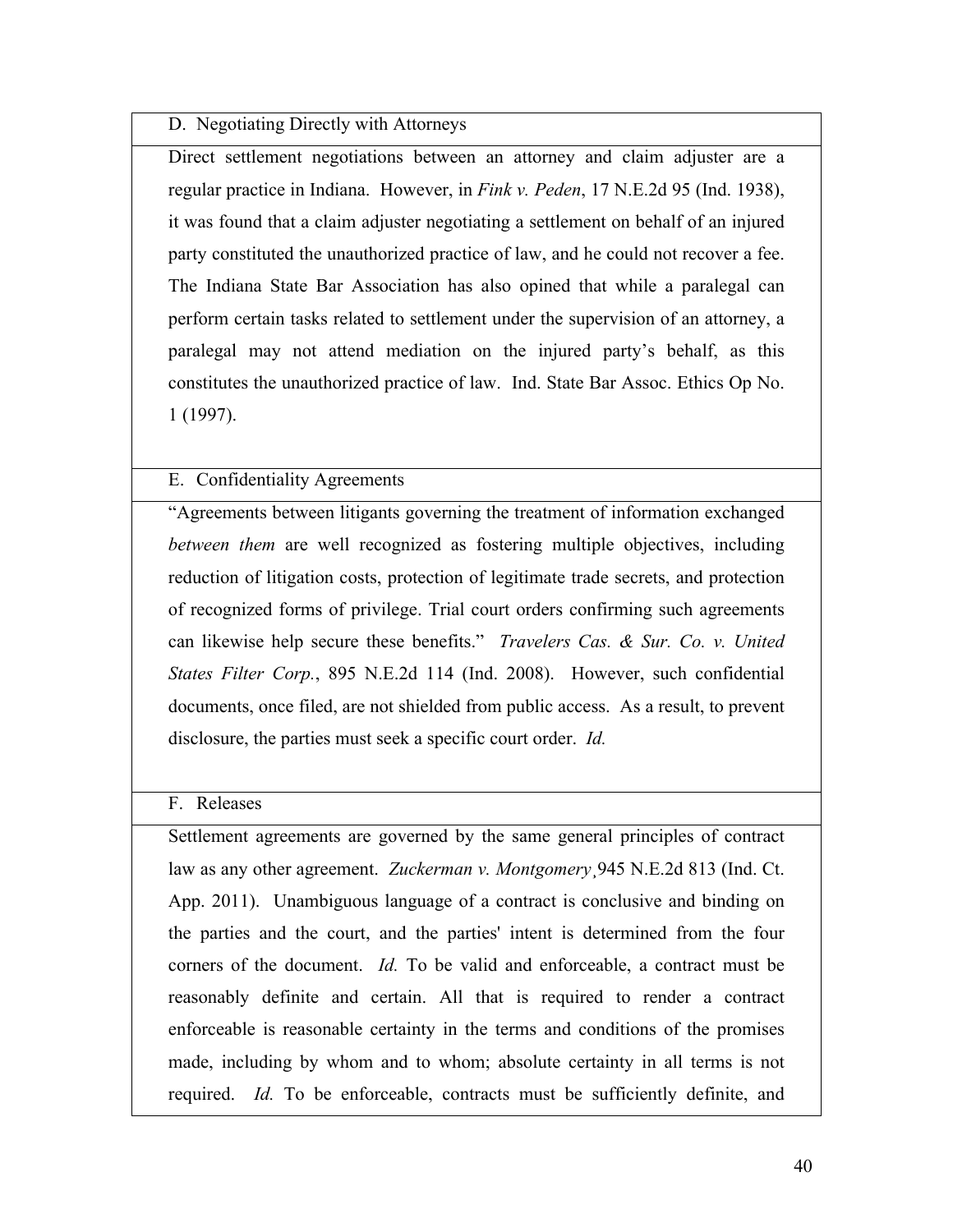amounts and prices must be fixed or subject to some ascertainable formula or standard. *Id.*

#### G. Voidable Releases

1. Mutual Mistake of Fact

A release may be voidable where there is a mutual mistake as to a material fact in a settlement agreement. *Indiana Bell Tec. Co. v. Mygrant*, 471 N.E.2d 660 (Ind. 1984). A mutual mistake is one which involves an independent mistake made by both parties. *Automobile Underwriters, Inc. v. Smith*, 133 N.E.2d 72 (Ind. Ct. App. 1956). A court will consider all circumstances relating to the signing of the release when determining whether a mutual mistake was made. *Mygrant*, 471 N.E.2d at 663. One example of a material fact justifying rescission is where the parties to the settlement are of the belief that the injuries are "trivial and temporary, when as a matter of fact they are serious and permanent…." *Id.*

### 2. Fraud in the Inducement

A release may also be avoided or a separate cause of action may exist for fraud against an insurer if the insurer "knowingly misrepresents the contents of a writing or if it is established that the signee was lulled by fraud and deceit into omitting to read the document." *Farm Bureau Mut. Ins. Co. v. Seal*, 179 N.E.2d 760, 766 (Ind. Ct. App. 1962); see also *Tru-Cal, Inc. v. Conrad Kacsik Instrument Sys.*, 905 N.E.2d 40, 44-45 (Ind. Ct. App. 2009). The elements of fraud are (1) a material representation of a fact which, (2) was false, (3) was made with knowledge or reckless ignorance of its falsity, (4) was made with intent to deceive, (5) was justifiably relied upon, and (6) proximately caused injury. *Tru-Cal, Inc.*, 905 N.E.2d at 44-45. "Fraudulent inducement occurs when a party is induced through fraudulent misrepresentation to enter into a contract." *Id.* (citing *Lightning Litho, Inc. v Danka Idus.*, 776 N.E.2d 1238 (Ind. Ct. App. 2002)). Fraud in the inducement may exist even where the release includes language stating "CAUTION! READ BEFORE SIGNING." *Seal*, 179 N.E.2d at 765.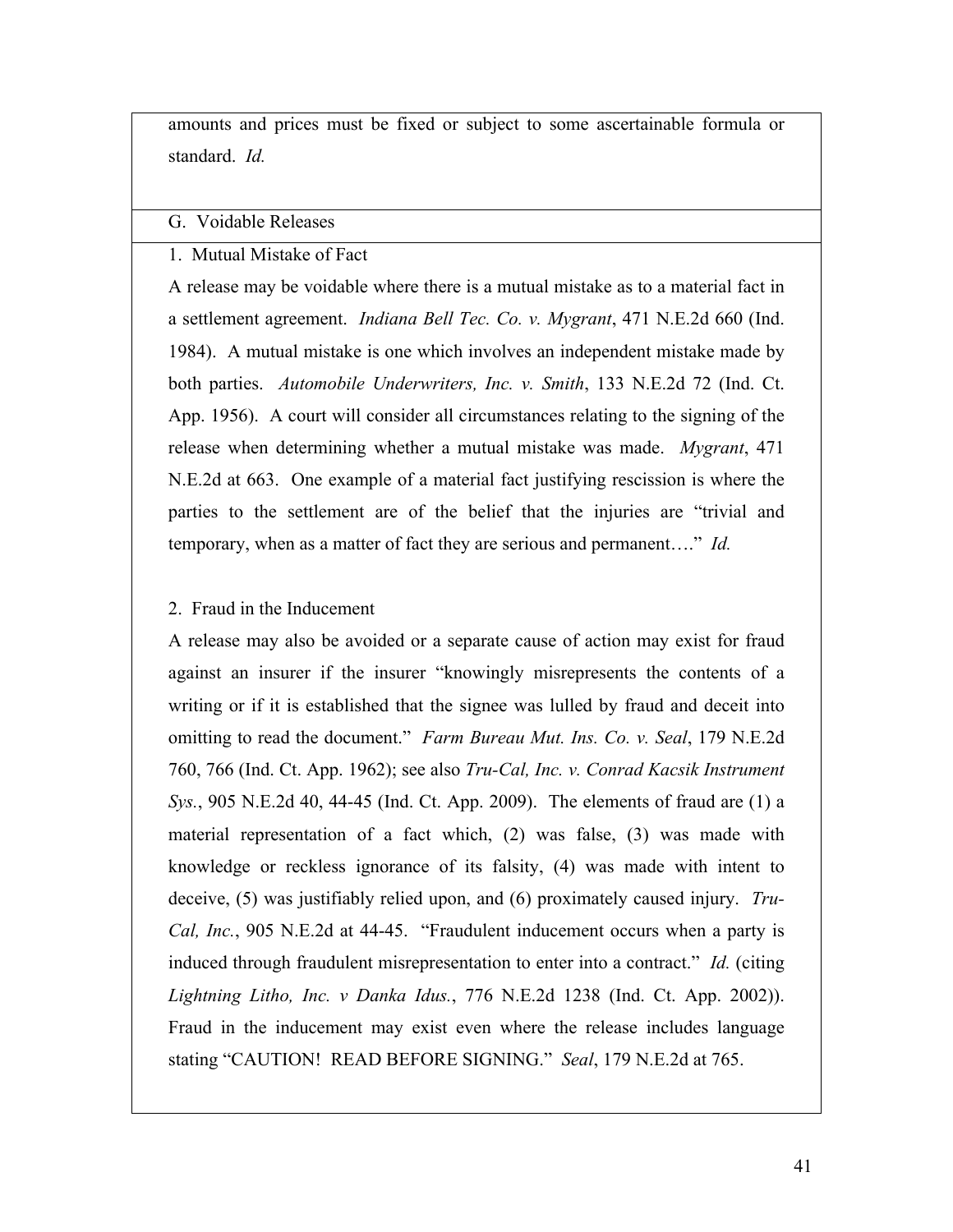**Transportation Law**

A. State DOT Regulatory Requirements

Commercial Vehicles engaged in interstate commerce are governed by the Federal Motor Carrier Safety Regulations (FMCSR) Title 49, Parts 350-399. FMCSR 392.2 states that "every commercial motor vehicle must be operated in accordance with laws, ordinances, and regulations of the jurisdiction in which it is being operated." Indiana has codes and case law regulating the operation of any vehicle. Indiana's DOT regulatory information can be found at http://www.in.gov/indot/.

The Indiana Department of Public Safety has adopted Title 49, Parts 382-384 and 390-399 of FMCSR.

The Indiana Department of Public Safety has adopted Part 395 of the FMCSR, with two exceptions. (1) Part 395 does not apply to farm trucks or vehicles operated in intrastate construction; and the maximum driving and on-duty times do not apply to intrastate drivers of agricultural commodities or farm supplies for agricultural purposes, as long as the transportation is limited to an area within a 100 air mile radius.

The Indiana Department of Public Safety has adopted Part 395 of the FMCSR, with one exception: private carriers of property or carriers of property while employed in the construction industry driving intrastate are exempt from the written requirement of the condition of the vehicle.

B. State Speed Limits

**A. Governing Authority:** Indiana's speed limits are governed by IC 9-21-5, which provides in pertinent part that it is unlawful to operate a motor vehicle in excess of the following speed limits:

1. Thirty (30) miles per hour in an urban district

2. Fifty-five (55) miles per hours, except as provided in subdivisions (1), (3), (4),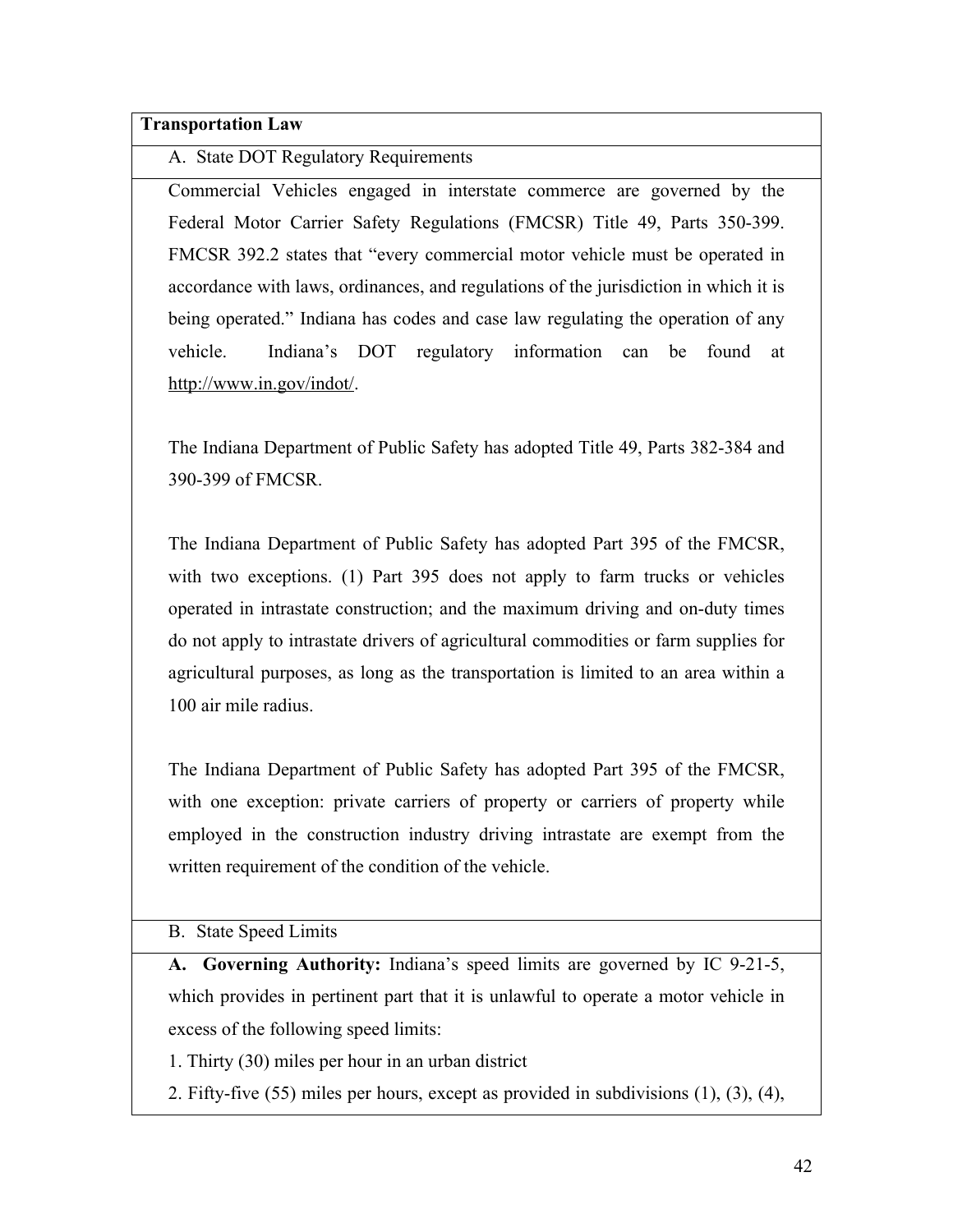(5), (6), and (7).

3. Seventy (70) miles per hour on a highway on the national system or intestate and defense highways located outside of the urbanized area with a population of at least fifty thousand (50,000), except as provided in subdivision (4).

4.Sixty-five (5) miles per hour for a vehicle (other than a bus) having a declared gross weight greater than twenty-six thousand (26,000) pounds on a highway on the national system of interstate or defense highways located outside an urbanized area with a population of at least fifty thousand (50,000).

5. Sixty-five (65) miles per hour on:

a. U.S. 20 from the intersection of U.S. 20 and County Road 17 in Elkhart County to the intersection of U.S. 20 and U.S. 31 in St. Joseph County;

b. U.S. 31 from the intersection of U.S. 31 and U.S. 20 in St. Joseph County to the boundary line between Indiana and Michigan; and

c. A highway classified by the Indiana Department of Transportation as an INDOT Freeway.

6. On a highway that is the responsibility of the Indiana finance authority established by IC 4-4-11:

seventy (70) miles per hour for:

(i) a motor vehicle having a declared gross weight of not more than twenty-six thousand (26,000) pounds; or

(ii) a bus; or

sixty-five (65) miles per hour for a motor vehicle having a declared gross weight greater than twenty-six thousand (26,000) pounds.

7. Sixty (60) miles per hour on a highway that:

(A) is not designated as a part of the national system of interstate and defense highways;

(B) has four (4) or more lanes;

(C) is divided into two (2) or more roadways by:

(i) an intervening space that is unimproved and not intended for vehicular travel;

(ii) a physical barrier; or

(iii) a dividing section constructed to impede vehicular traffic; and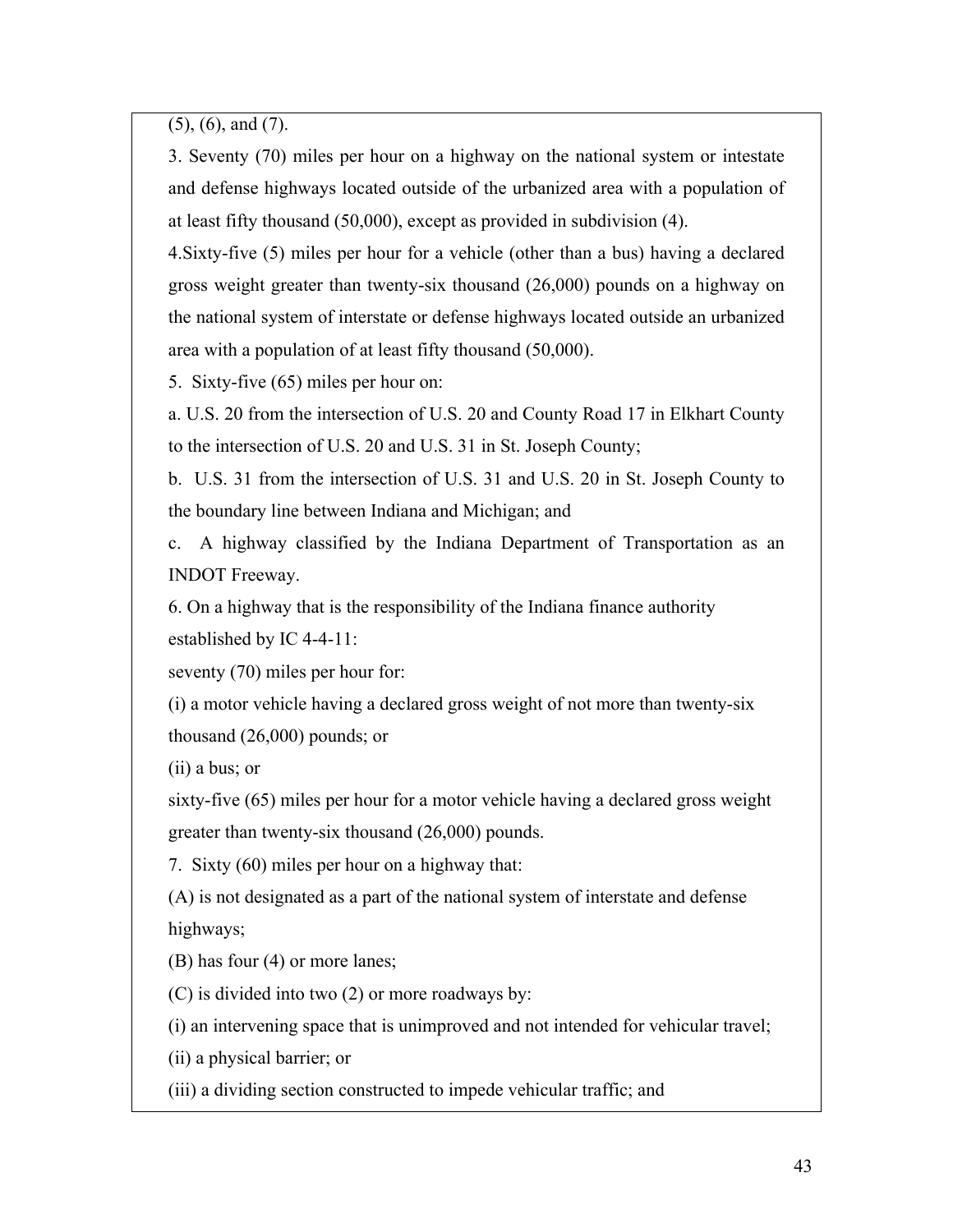(D) is located outside an urbanized area (as defined in 23 U.S.C. 101) with a population of at least fifty thousand (50,000).

8. Fifteen (15) miles per hour in an alley.

C. Overview of State CDL Requirements

# 1. **When is a CDL required-The Classes of CDL and the commercial motor vehicles that they authorize the operation of are as follows:**

All driers of Commercial Motor Vehicles (CMV) must have a Commercial Driver's License (CDL). A CDL is required to operate:

- Any single vehicle with a gross vehicle weight rating (GVWR) of 26,001 pounds or more.

- A trailer with a GVWR of 10,0001 pounds or more, if the gross combination weight rating (GVWR) is 26,001 pound sor more

- A vehicle designed to transport 16 or more passengers (including the driver)

- Any size vehicle which requires hazardous materials placards or is carrying material listed as a select agent or toxin in 42 CFR 73. Federal regulations through the Department of Homeland Security require a background check and fingerprinting for the Hazardous Materials endorsement.

**2. To obtain a CDL**, the driver must pass knowledge tests, a skills test and a DOT physical examination.

**Knowledge Tests**: you will have to take one or more knowledge tests, depending on which class of license and what endorsement you need.

The CDL knowledge tests include:

- The general knowledge test taken by all applicants
- The passenger transport test taken by all bus driver applicants
- The air brake test if your vehicle has air brakes, including air over hydraulic brakes
- The hazardous materials test if you want to haul hazardous materials or waste in amounts that require placarding or any quantity of a material listed as a select agent or toxin in 42 CFR 73. To obtain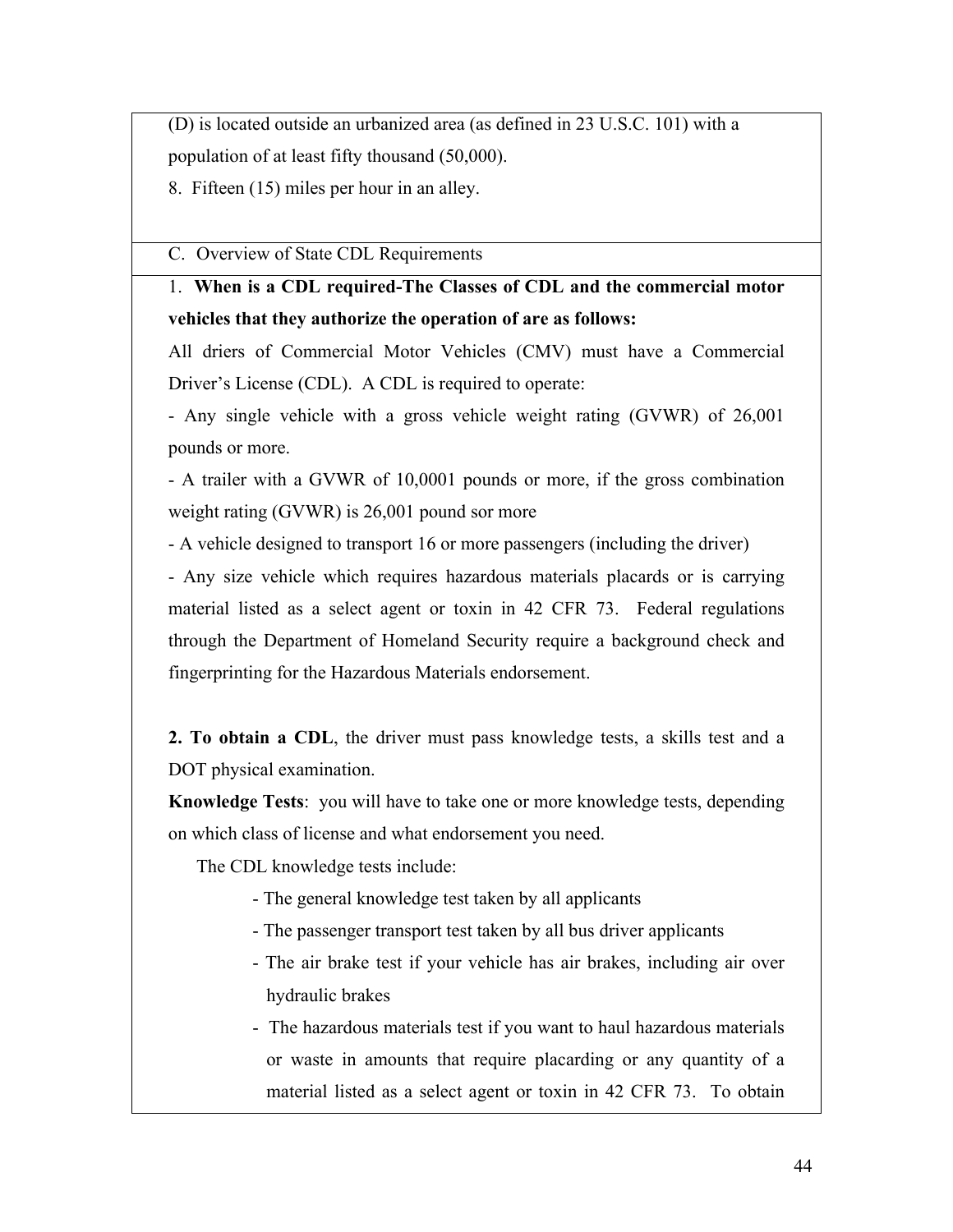this endorsement you are also required to pass a Transportation Security Administration (TSA) background check.

- The tanker test if you want to haul a liquid or liquid gas in a permanently mounted cargo tank rated at 119 gallons or more or a portable tank rated at 1,000 gallons or more.
- The double/triples test if you want to pull double or triple trailers -The School Bus test if you want to drive a school bus.

**Skills Test:** If you pass the required knowledge test(s), you can take the CDL skills tests. There are three types of general skills that will be tested: pre-trip inspection, basic vehicle control, and on-road driving. You must take these tests in the type of vehicle for which you wish to be licensed. Any vehicle that has components marked or labeled cannot be used for the Pre-Trip Inspection Test.

> **-** Pre-Trip Vehicle Inspection: You will be tested to see if you know whether your vehicle is safe to drive. You will be asked to do a pretrip inspection of your vehicle and explain to the examiner what you would inspect and why.

> **-** Basic Vehicle Control: You will be tested on your skill to control the vehicle. You will be asked to move your vehicle forward, backward, and turn in within.

#### **3. Requirements**

(1) A driver must have a valid Indiana operator's license

(2) A driver must have a valid United State Social Security card.

(3) A driver must pass a DOT physical examination prior to applying for a CDL. The driver must file a valid DOT physical examination with the BMV to maintain commercial driving privileges

(4) A driver must obtain a CDL learner permit from the Bureau of Motor Vehicles. To obtain a CDL learner permit, a driver must pass one or more of the knowledge tests: (1) a general knowledge test for all drivers, (2) The passenger transport test by all bus drivers. (3) The air brakes test by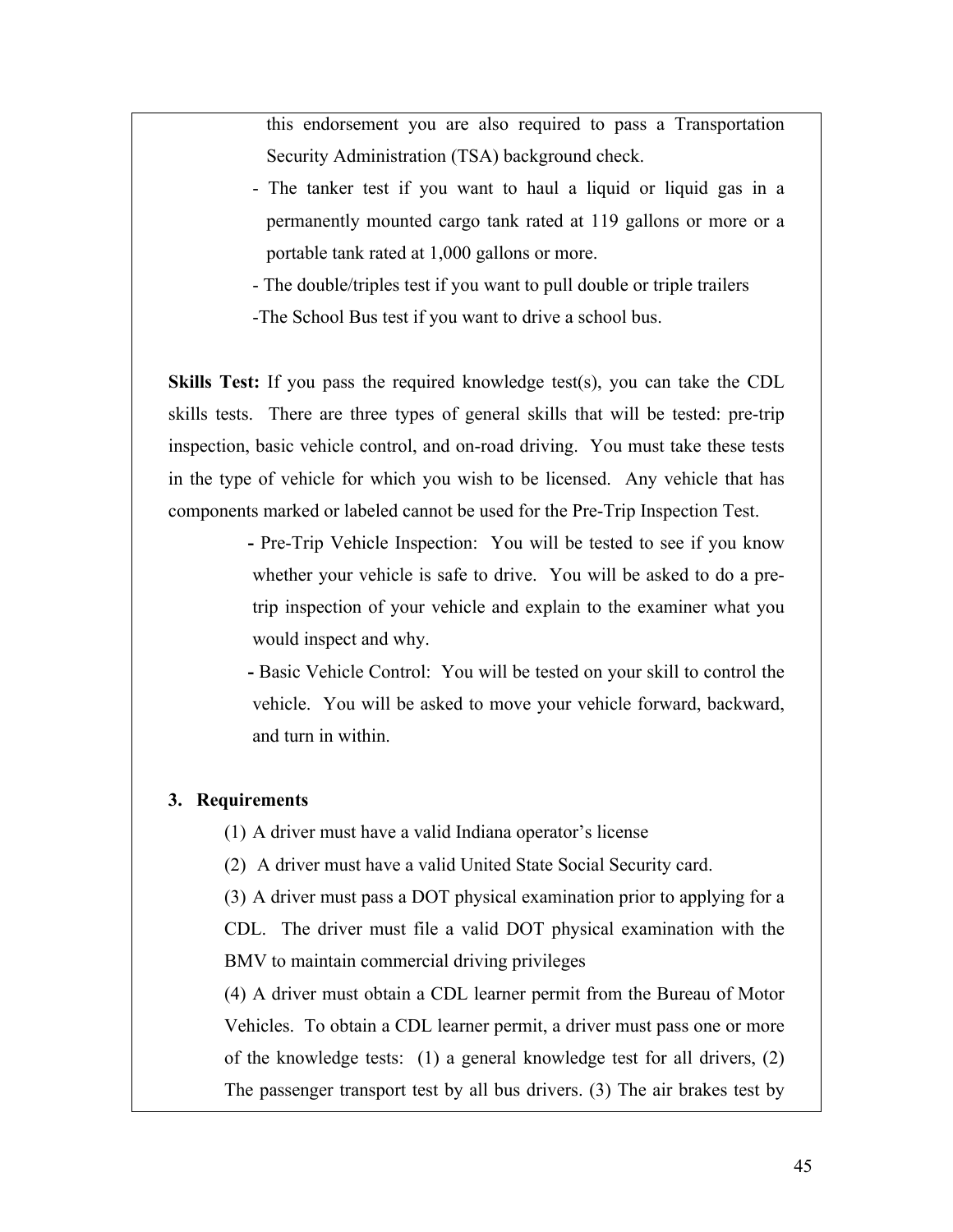any driver of a vehicle with air brakes (4) The combination vehicle test for combination vehicles (5) The hazardous material test if a driver is required to haul hazardous waste or hazardous materials requiring vehicle placards (6) The double/triples test for a driver required to pull double or triple trailers (7) The school bus endorsement test by all school bus drivers (5) After a driver has acquired a CDL learner permit, the driver then must pass a skills test in a vehicle representative of the class of license which the driver will receive. The skills test must be taken at an approved state test site and will consist of three parts (A) Pre-trip inspection test, (B) Basic control skills test, (C) Road trip test.

(6) After a driver has passed all tests, the driver must take his/her operator license and CDL learner permit to any BMV license branch.

#### **4. Classes**

**(1) Class A**: any combination of vehicles with a GCWR of 26,001 or more pounds provided the GVWR of the vehicle(s) being towed is in excess of 10,000 pounds.

-Knowledge Tests Required: general knowledge, combination vehicles, air brakes (if equipped), passenger transport (if applicable)

-Skills Tests Required: vehicle inspection, basic control skills, road

**(2) Class B**: Any single vehicle with a GVWR of 26,001 or more pounds or any such vehicle towing a vehicle not in excess of 10,000 pounds GVWR.

-Knowledge Tests Required: general knowledge, air brakes (if equipped), passenger transport (if applicable), school bus (if applicable)

-Skills Tests Required: vehicle inspection, basic control skills, road

**(3) Class C**: Any single vehicle, or combination of vehicles, that does not meet the definition of group A or group B as contained herein, but that either is designed to transport 16 or more passengers including the driver, or is placarded for hazardous materials.

-Knowledge Tests Required: general knowledge, air brakes (if equipped), hazardous materials (if applicable), passenger transport (if applicable),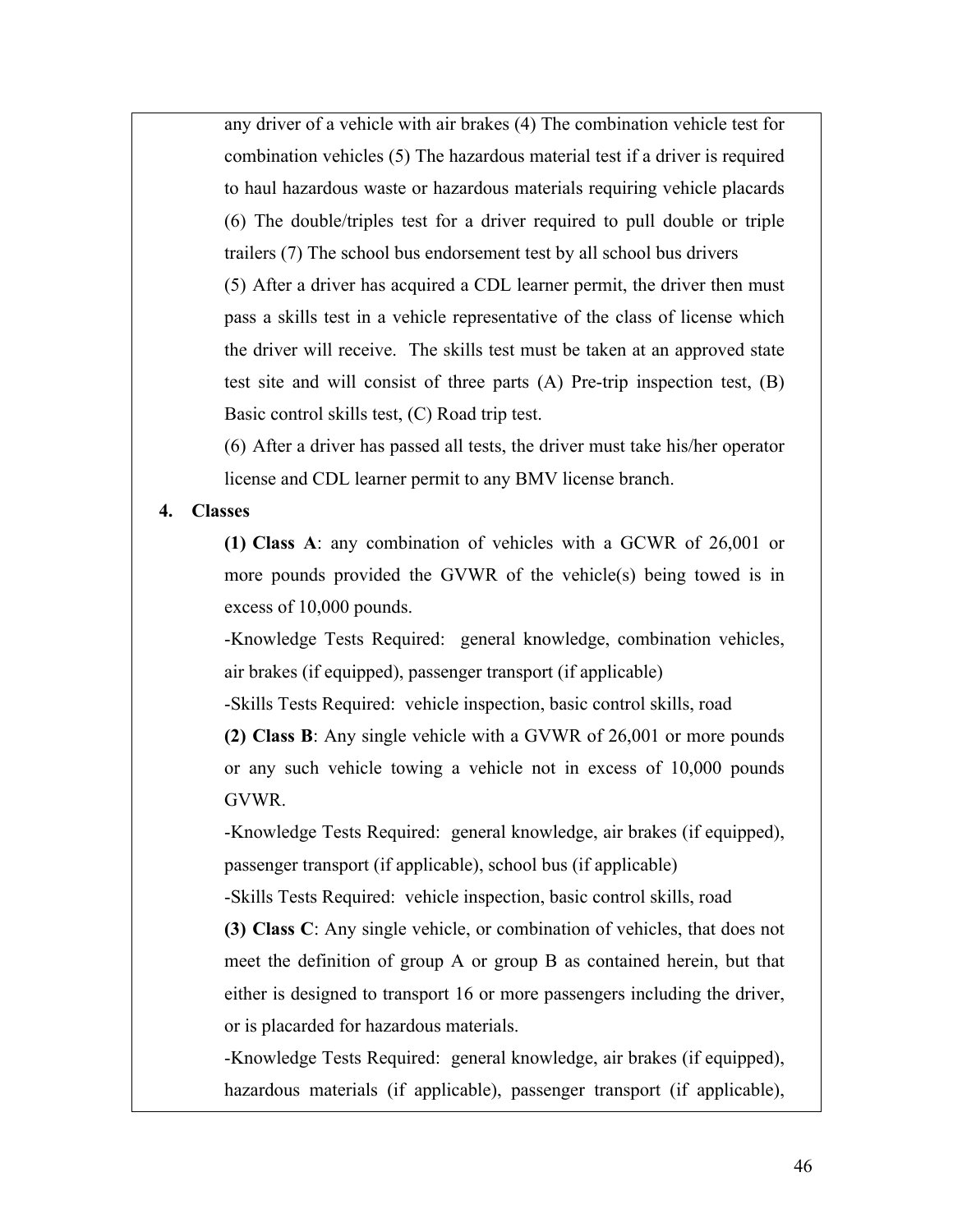school bus (if applicable)

-Skills tests required: vehicle inspection, basic control skills, road.

**(4) Endorsement T**: Combination vehicles with double or triple trailers.

-Knowledge Tests Required: Doubles/Triples

**(5) Endorsement N**: Vehicles used to haul liquids or gaseous materials in permanent tanks or in portable tanks having a rating capacity of 1,000 gallons or more.

## **5. Knowledge Tests Required: Tank Vehicle**

(e) CDL Manual-Indiana's CDL Manual can be found at: http://www.in.gov/bmv/files/CDL\_Manual.pdf

## **Insurance Issues**

A. State Minimum Limits of Financial Responsibility

Indiana's minimum responsibility law applies to persons who register or operate a motor vehicle on a public highway. IC 9-24-4-1. It does not apply to electric personal assistive mobility devices. *Id.* A motor vehicle means a vehicle that is self-propelled on upon a highway in Indiana. It does not include a farm tractor. IC  $9-13-2-105(c)$ .

1. Motor Vehicles Other than Recovery Vehicles – IC 9-25-4-5

Sec. 5. Except as provided in section 6 of this chapter, the minimum amounts of financial responsibility are as follows:

(1) Subject to the limit set forth in subdivision (2), twenty-five thousand dollars (\$25,000) for bodily injury to or the death of one (1) individual.

(2) Fifty thousand dollars (\$50,000) for bodily injury to or the death of two (2) or more individuals in any one (1) accident.

(3) Ten thousand dollars (\$10,000) for damage to or the destruction of property in one (1) accident

2. Recovery Vehicles – IC 9-25-4-6

Sec. 6. (a) The minimum standards for financial responsibility for a Class A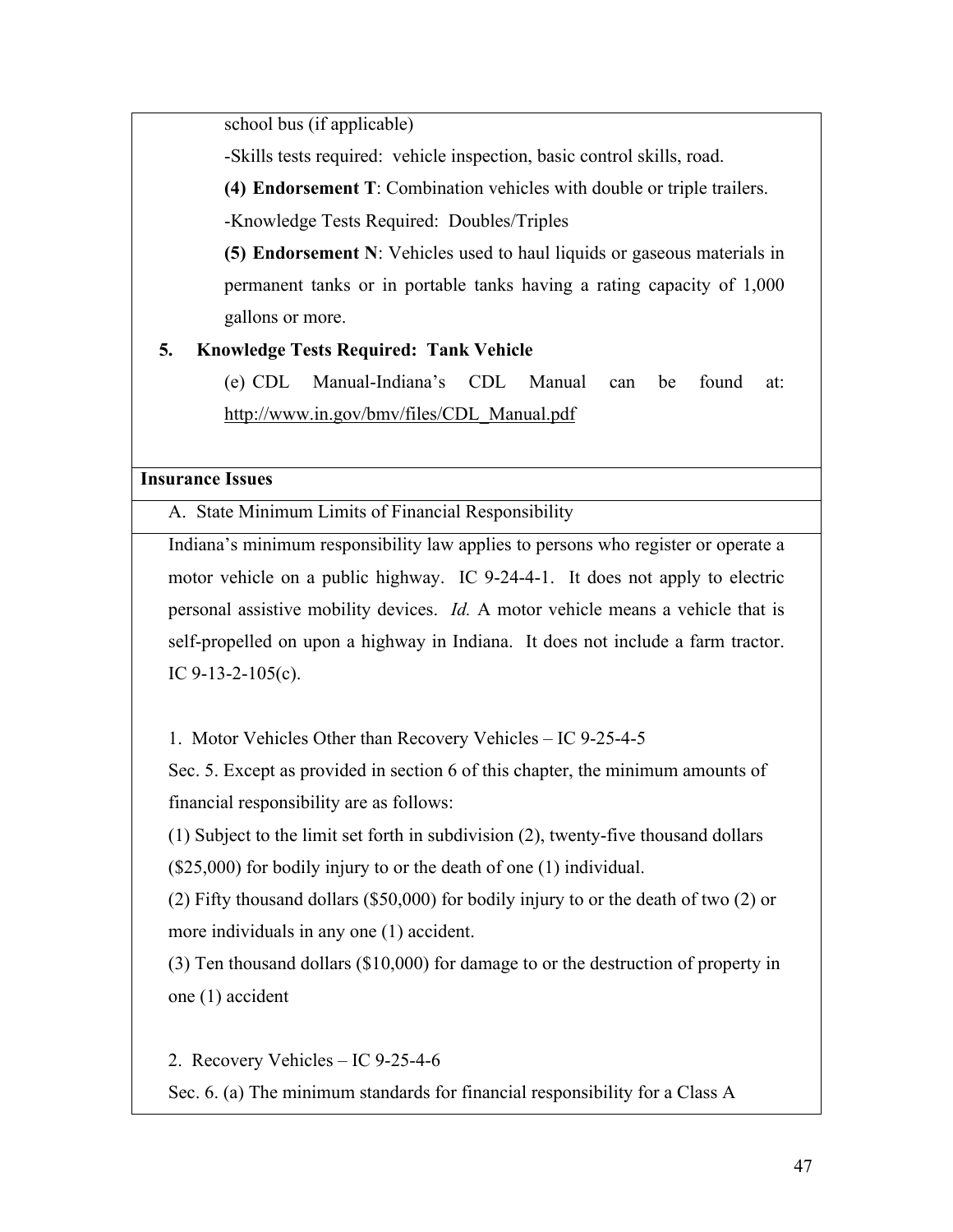recovery vehicle are a combined single limit of seven hundred fifty thousand dollars (\$750,000) for bodily injury and property damage in any one (1) accident or as follows:

(1) Subject to the limit set forth in subdivision (2), five hundred thousand dollars (\$500,000) for bodily injury to or the death of one (1) individual.

(2) One million dollars (\$1,000,000) for bodily injury to or the death of two (2) or more individuals in any one (1) accident.

(3) One hundred thousand dollars (\$100,000) for damage to or the destruction of property in one (1) accident.

(b) The minimum standards for financial responsibility for a Class B recovery vehicle are a combined single limit of three hundred thousand dollars (\$300,000) for bodily injury and property damage in any one (1) accident or as follows:

(1) Subject to the limit set forth in subdivision (2), one hundred thousand dollars (\$100,000) for bodily injury to or the death of one (1) individual.

(2) Three hundred thousand dollars (\$300,000) for bodily injury to or the death of two (2) or more individuals in any one (1) accident.

(3) Fifty thousand dollars (\$50,000) for damage to or the destruction of property in one (1) accident.

A Class A recovery vehicle is a truck specifically designed for towing disabled vehicles and has a gross weight rating greater than 16,000 pounds. IC 9-13-2-26. A Class B recovery vehicle has a gross vehicle rating equal to or less than 16,000 pounds. IC 9-13-2-27.

## B. Uninsured & Underinsured Motorist Coverage

1. Application - An insurer shall make available in each automobile or motor vehicle liability policy which is delivered or issued for delivery in Indiana, with respect to a vehicle registered or principally garaged in Indiana, insurance against loss resulting from liability for bodily injury or death and for injury or destruction to property of others arising from the ownership, maintenance or use of a motor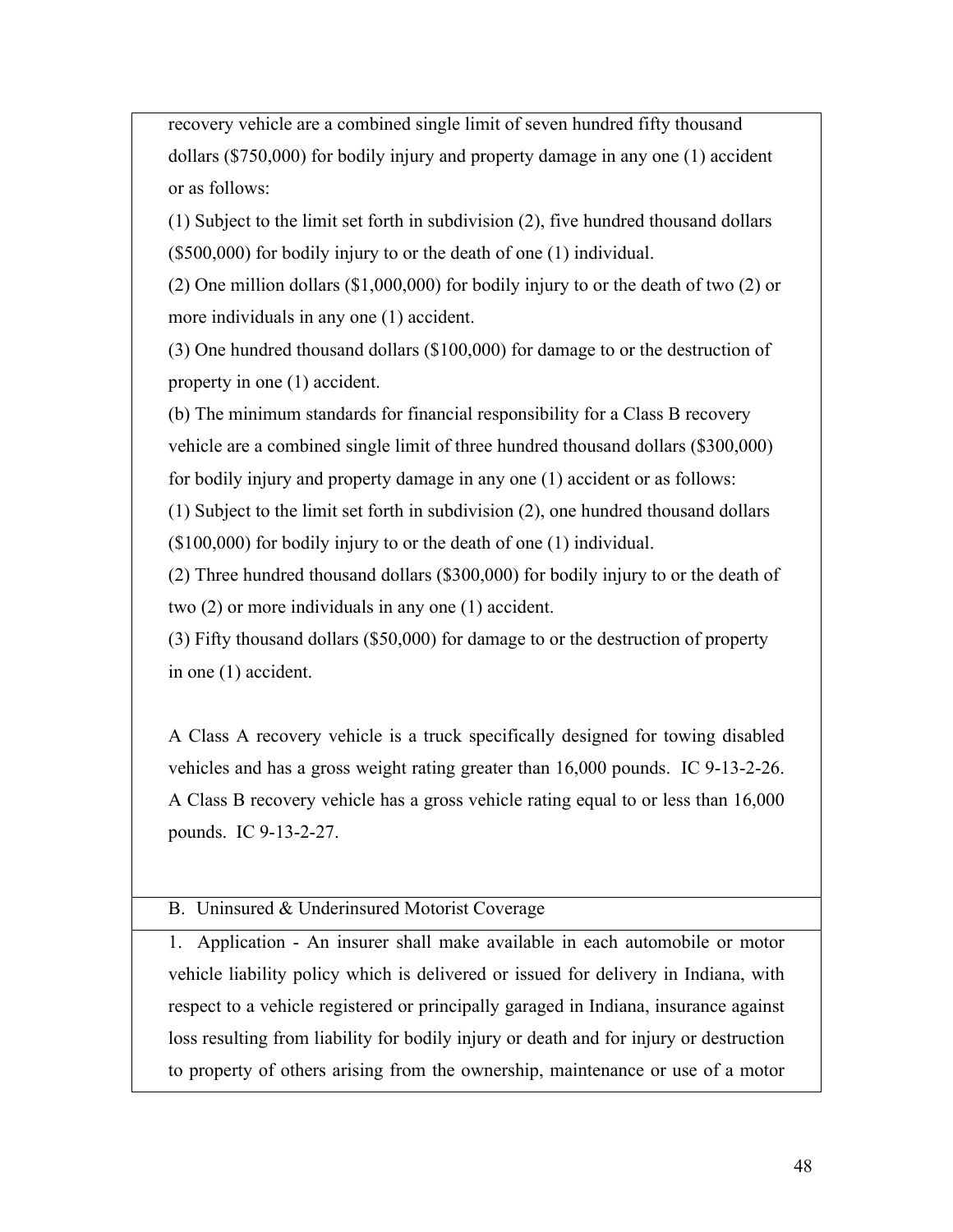vehicle. IC 27-7-5-2.

When uninsured or underinsured coverage is written to apply to one or more motor vehicles under a single policy, the coverage applies only to the operation of those motor vehicles for which a specific uninsured or underinsured premium charge has been made, and does not apply to motor vehicles insured under the policy or owned by the named insured where a premium has not been charged. IC  $27 - 7 - 5 - 5(b)$ .

2. Definition of Uninsured and Underinsured – An uninsured motor vehicle means a motor vehicle without liability insurance, a motor vehicle covered by insurance that fails to meet the applicable minimum financial responsibility law, or a motor vehicle insured by an insolvent insurance carrier. IC  $27-7-5-4(a)$ . Unless greater coverage is afforded by the policy, the insolvency coverage applies only to accidents occurring when the uninsured's policy is in effect, and where such insolvency occurs within two years after the accident. IC 27-7-5-4(c). An underinsured motor vehicle means a motor vehicle where the combined limits of all available coverage are less than the limits of the insured underinsured coverage at the time of the accident, but does not include an uninsured vehicle. IC 27-5- 4(b).

3. Limits – The minimum uninsured or underinsurance limits for bodily injury or death for injury to or destruction of personal property, must meet the minimum standards set forth in IC 9-25-4-5 of Indiana's Minimum Financial Responsibility Law. IC 27-7-5-2(a). If the liability coverage afforded is greater than the minimum limits, then the insurance must provide uninsured and underinsured coverage equal to those limits, unless rejected by the insured. However, underinsured coverage must be made available in limits of not less tan \$50,000 and no insurance policy may be delivered with underinsured limits less than this amount. *Id.* The insured may chose to offer uninsured or uninsured limits in excess of the liability limits. *Id.*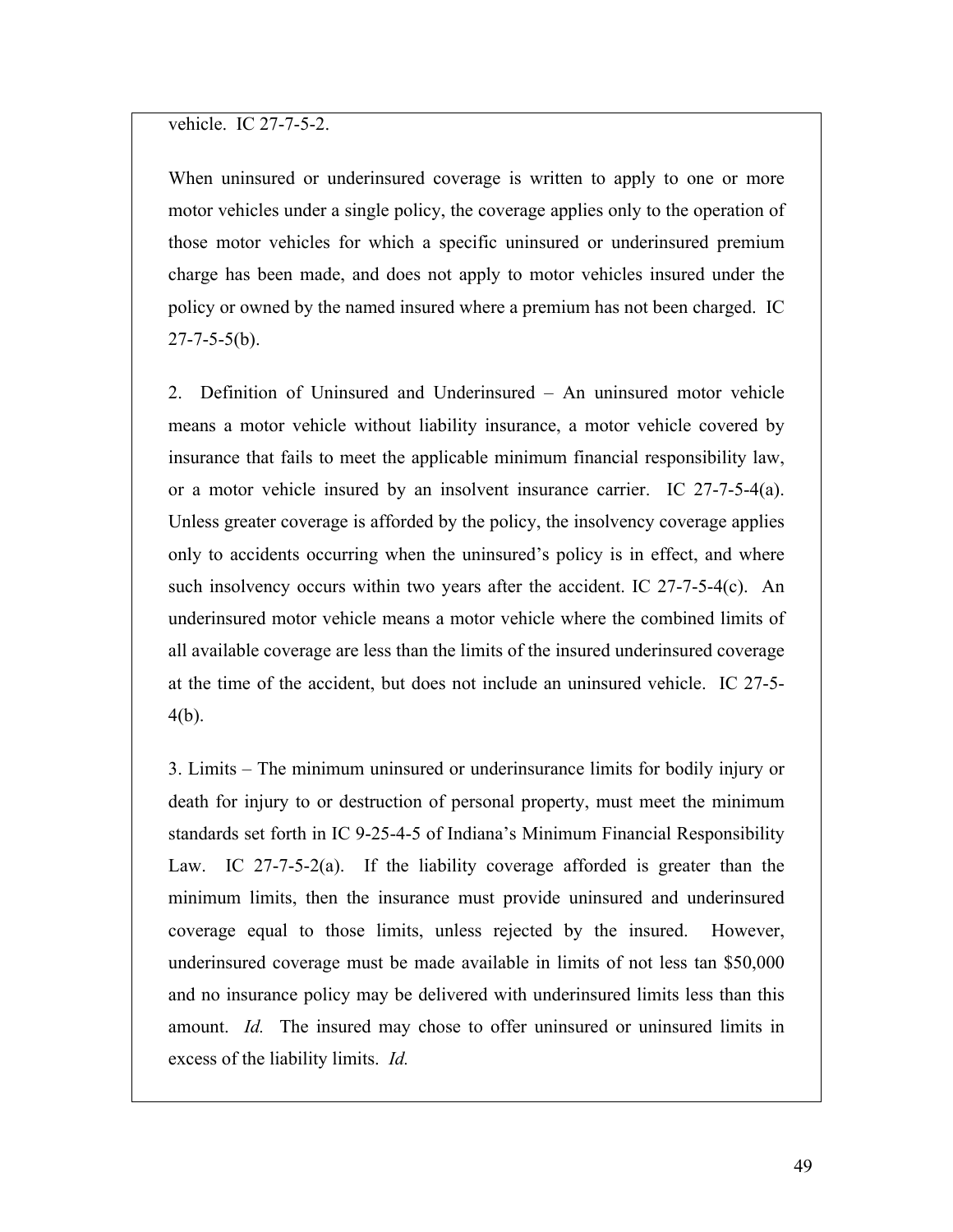The maximum amount payable for bodily injury under uninsured or underinsured motorist coverage is the lesser of the difference between the amount paid in damages to the insured by the tortfeasor and the per person limit of uninsured or underinsured motorist coverage provided by the insured policy; or the difference between the total amount of damages incurred by the insured and the amount paid by any person for the insured's bodily injury. IC 27-7-5-5(c).

The insured must also offer uninsured property damage coverage without any deductible and may offer uninsured property damage coverage with a deductible not more than \$300. IC 27-7-5-3(a). The deductible shall be waived for damage resulting from collision if the insured vehicle is parked and unoccupied when it is involved in a collision. *Id.* The insured must be able to provide information identifying the at-fault operator and any information to establish the at-fault operator is an insured driver. IC 27-7-5-3(c).

4. Rejection - The named insured on an automobile policy may reject in writing uninsured or underinsured coverage, either jointly or severally. IC 27-5-2(b). A rejection by the named insured constitutes a rejection for all insureds or persons entitled to coverage under the policy. *Id.* Following rejection, the insured need not offer uninsured or underinsured coverage in renewals, replacements or supplements, unless otherwise requested in writing. *Id.* To be effective, a rejection must specify the named insured is rejecting the uninsured and/or underinsured coverage, and the effective date of the rejection. IC 27-5-2(c). A rejection of coverage on a underlying commercial policy is also a rejection on any commercial umbrella or excess policy. IC 27-5-2(d).

5. Exceptions – Uninsured and underinsured coverage need not be made available for commercial umbrella or excess liability policies issued to a motor carrier that meets the federal minimum responsibility levels set forth in 49 CFR Part 387. IC 27-5-2(d). A motor carrier means a common carrier, contract carrier or carrier certified by the Indiana Department of State Revenue. IC 8-2.1-17-6. Uninsured and underinsured coverage also need not be made available in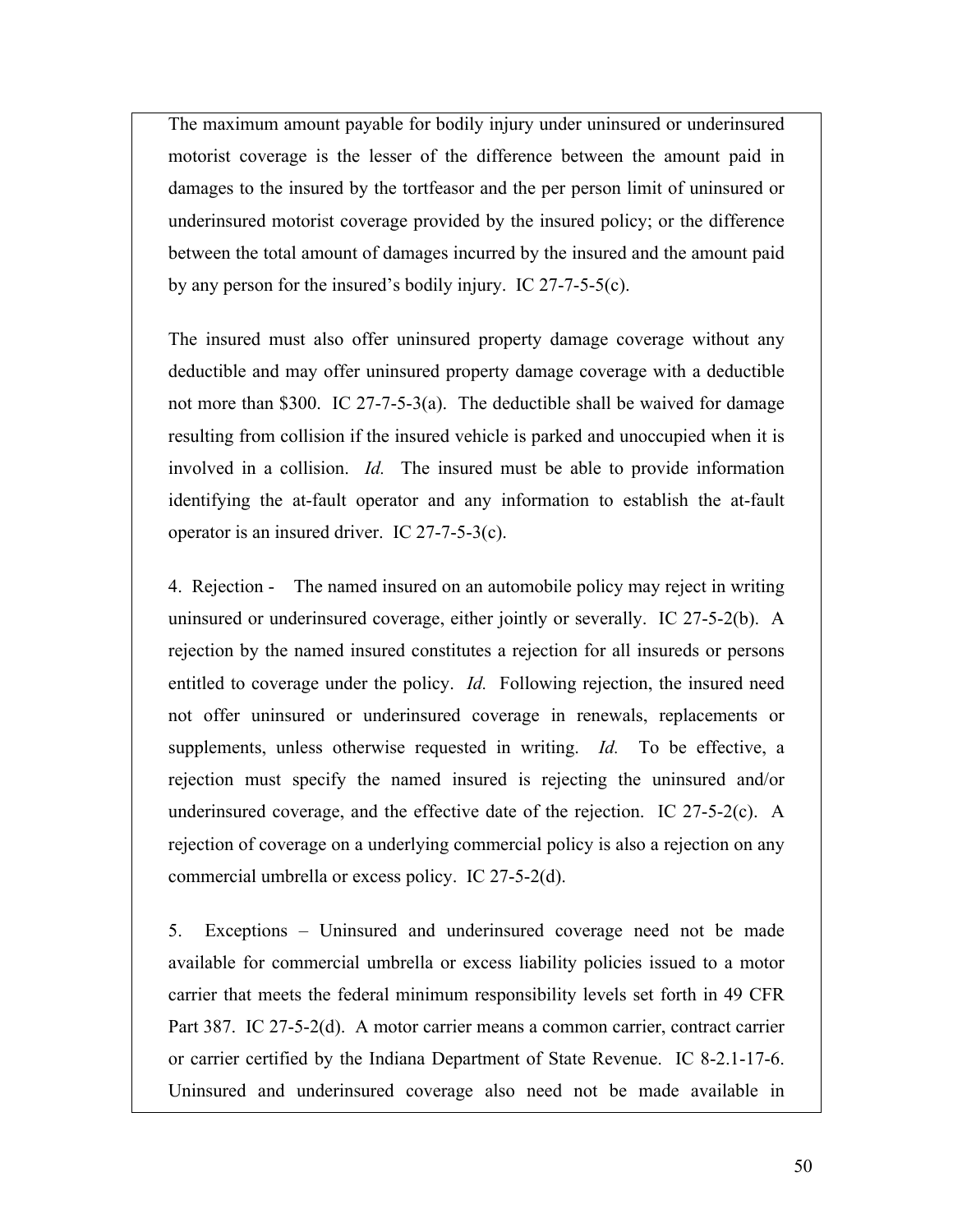connection with coverage related to or included in a commercial property and casualty insurance described as Class 2 or Class 3 coverage under IC 27-1-5-1, where it coverage a loss related to a motor not owned by the insured that is used by the insured or its agent. IC 27-5-2(f). For purposes of this exception, "owner" means the legal title holder, the lessee with exclusive use of the vehicle for excess of 30 days, a conditional vendee or lessee under an agreement of conditional sale or lease, or the mortgagor under the agreement for conditional sale or lease of a motor vehicle, under which the mortgagor has the right to purchase and immediate right of possession. *Id.*

6. Subrogation – The uninsured or underinsured insurance policy may include subrogation provisions. IC 27-7-5-6(a). The right may be enforced in the name of the insurer or the name of the insured. *Id.* The insurer does not have a subrogation right for an underinsured claim where the insurer has been provided written notice of a bona fide settlement offer that includes a certification of the liability coverage limits of the underinsured driver and the insurer fails to advance payment of the settlement amount within 30 days after receipt of notice. IC 27-7- 5-6(b). An uninsured or underinsured carrier making payment due to insolvency of an insurer has no subrogation rights against the insured of the insolvent insurer or the Indiana Insurance Guaranty Association, except that the carrier may recover from the insured of the insolvent insurer that part of the payment that exceeds the policy limits of the insolvent insurer. IC 27-7-5-6(c)

### C. No Fault Insurance

Indiana is not a no-fault insurance state.

D. Disclosure of Limits and Layers of Coverage

Indiana Trial Rule 26(b)(2) provides:

A party may obtain discovery of the existence and contents of any insurance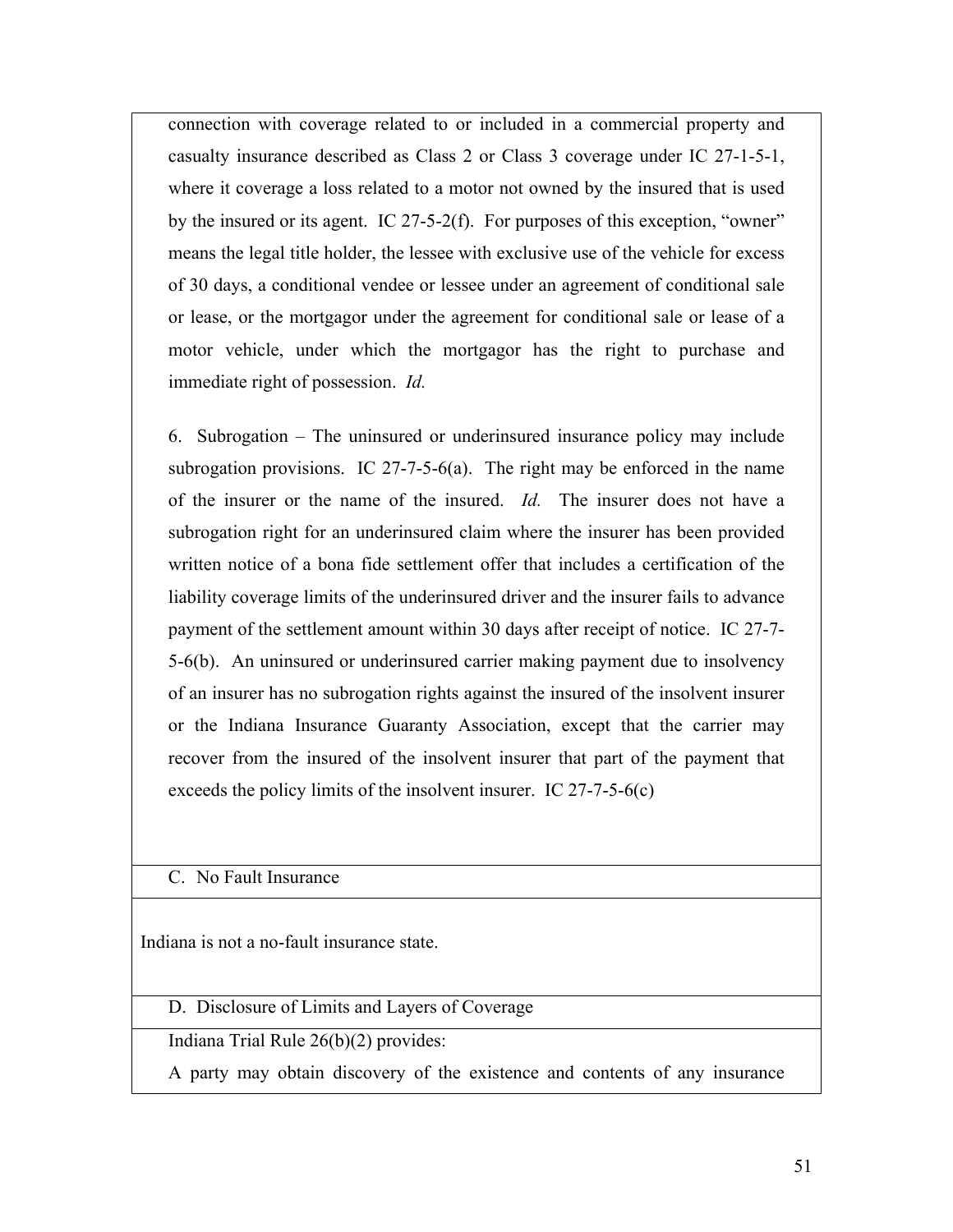agreement under which any person carrying on an insurance business may be liable to satisfy part or all of a judgment which may be entered in the action or to indemnify or reimburse for payments made to satisfy the judgment. Information concerning the insurance agreement is not by reason of disclosure admissible in evidence at trial. For purposes of this paragraph, an application for insurance shall not be treated as part of an insurance agreement.

E. Unfair Claims Practices

1. IC 27-4-1-4 defines that conduct which Indiana considers to be unfair methods of competition and deceptive acts and practices.

2. IC 27-4-1-4.5 defines the following unfair claim settlement practices:

(1) Misrepresenting pertinent facts or insurance policy provisions relating to coverages at issue.

(2) Failing to acknowledge and act reasonably promptly upon communications with respect to claims arising under insurance policies.

(3) Failing to adopt and implement reasonable standards for the prompt investigation of claims arising under insurance policies.

(4) Refusing to pay claims without conducting a reasonable investigation based upon all available information.

(5) Failing to affirm or deny coverage of claims within a reasonable time after proof of loss statements have been completed.

(6) Not attempting in good faith to effectuate prompt, fair, and equitable settlements of claims in which liability has become reasonably clear.

(7) Compelling insureds to institute litigation to recover amounts due under an insurance policy by offering substantially less than the amounts ultimately recovered in actions brought by such insureds.

(8) Attempting to settle a claim for less than the amount to which a reasonable individual would have believed the individual was entitled by reference to written or printed advertising material accompanying or made part of an application.

(9) Attempting to settle claims on the basis of an application that was altered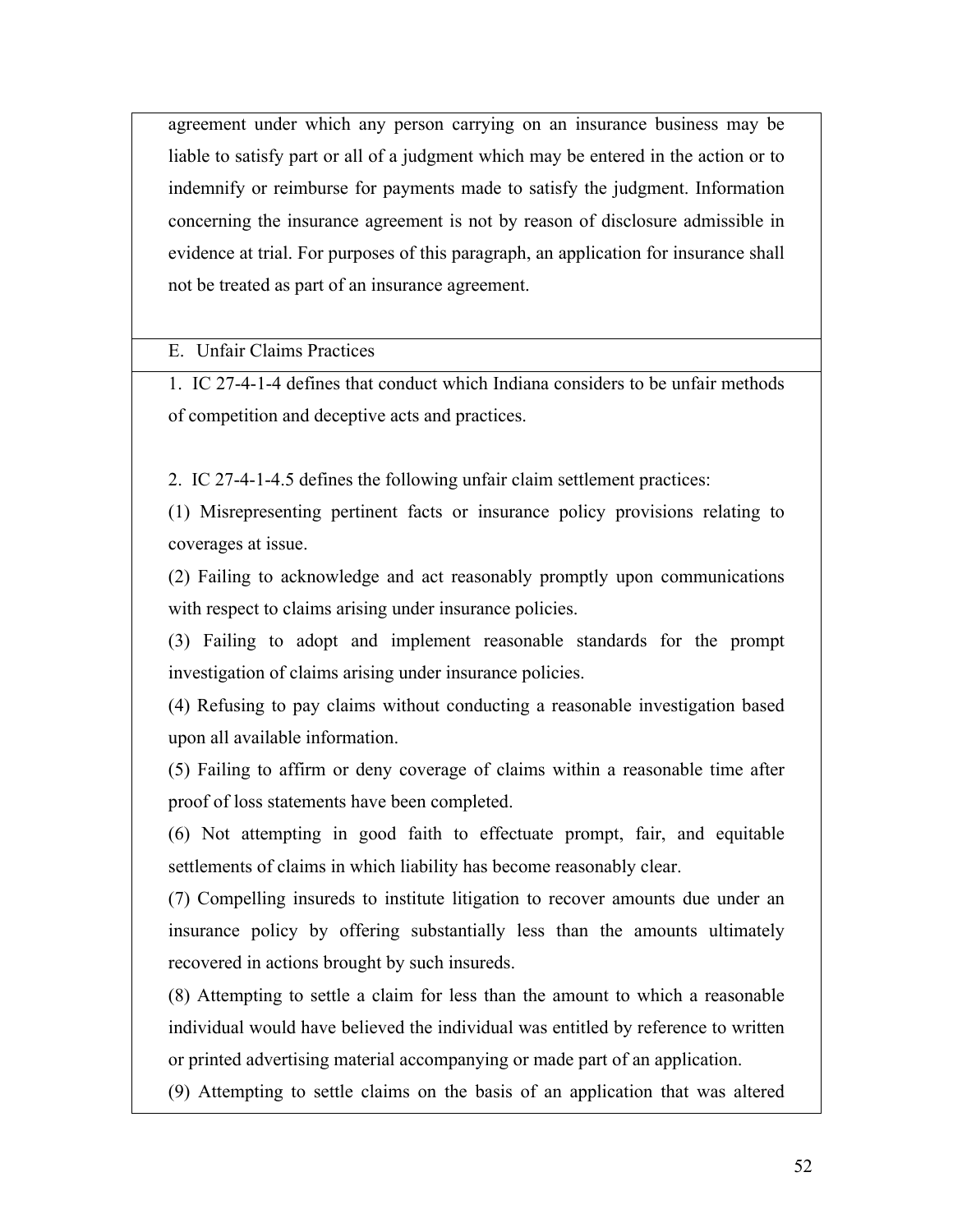without notice to or knowledge or consent of the insured.

(10) Making claims payments to insureds or beneficiaries not accompanied by a statement setting forth the coverage under which the payments are being made.

(11) Making known to insureds or claimants a policy of appealing from arbitration awards in favor of insureds or claimants for the purpose of compelling them to accept settlements or compromises less than the amount awarded in arbitration.

(12) Delaying the investigation or payment of claims by requiring an insured, a claimant, or the physician of either to submit a preliminary claim report and then requiring the subsequent submission of formal proof of loss forms, both of which submissions contain substantially the same information.

(13) Failing to promptly settle claims, where liability has become reasonably clear, under one (1) portion of the insurance policy coverage in order to influence settlements under other portions of the insurance policy coverage.

(14) Failing to promptly provide a reasonable explanation of the basis in the insurance policy in relation to the facts or applicable law for denial of a claim or for the offer of a compromise settlement.

(15) In negotiations concerning liability insurance claims, ascribing a percentage of fault to a person seeking to recover from an insured party, in spite of an obvious absence of fault on the part of that person.

(16) The unfair claims settlement practices defined in IC 27-4-1.5.

3. Enforcement – A person, who believes they have been adversely affected by unfair claim settlement practice, may file a complaint with the commissioner of the Indiana Department of Insurance. IC 27-4-1-5.6(a). If the commissioner believes such an act has occurred he shall deliver the complaint to the insurer within 10 days of receipt. The insurer is required to promptly investigate the complaint and provide a written report to the commissioner and the complaining party within 20 days outlining the actions taken by the insurer, or reasons for any inaction, and a good faith estimate for the time it may take to settle the claim. IC 27-4-1-5.6(b). An insurer that has committed an unfair claim settlement practice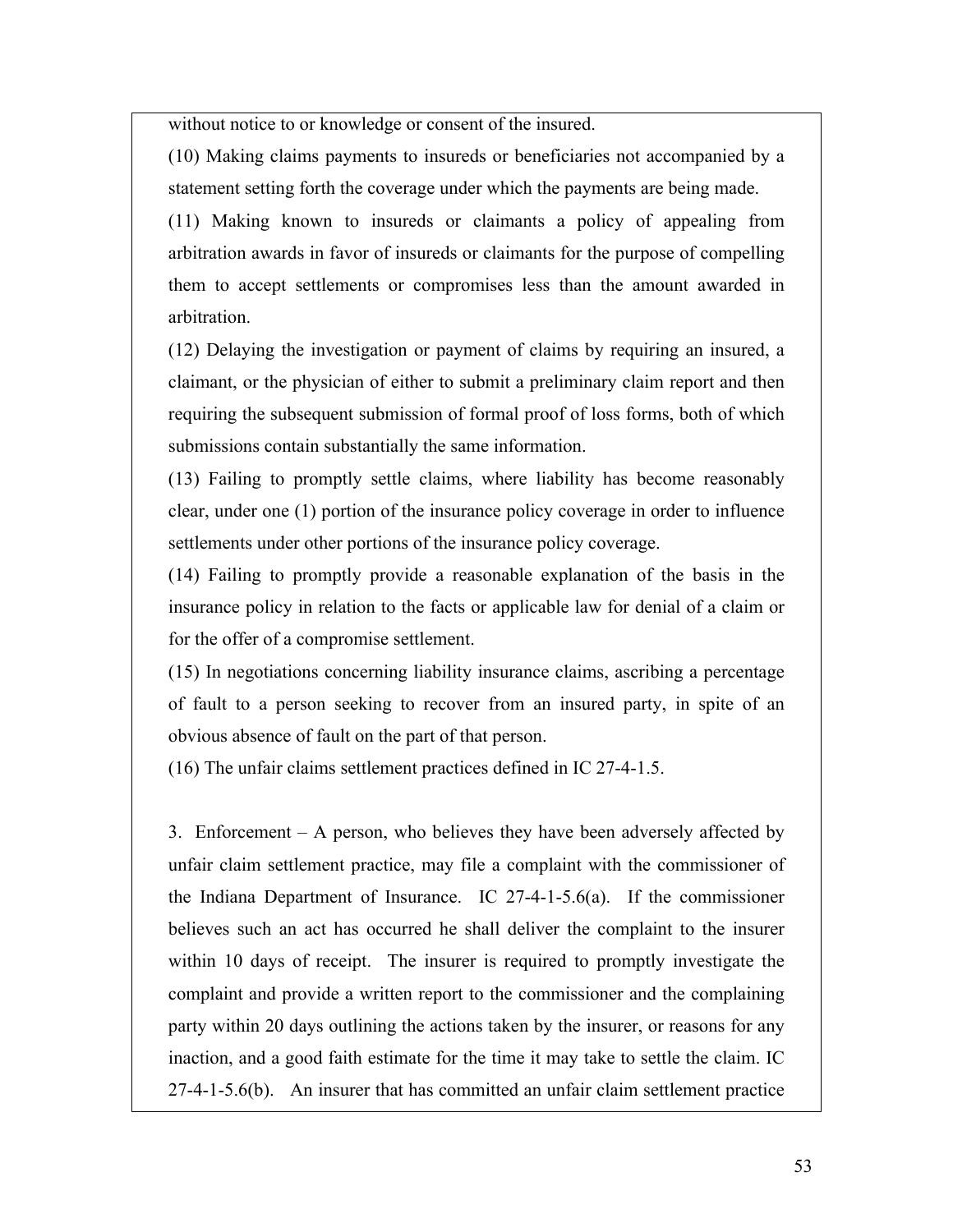and fails to respond is subject to action by the commissioner. IC 27-4-1-5.6(c).

Where the commissioner believes that a proceeding by him for an unfair claim settlement practice would be in the best interest of the public, he shall issue and present a statement of charges and provide a copy to any complaining party. IC 27-4-1-5. If after a hearing the commissioner determines that an unfair claims settlement practice has occurred, he shall issue writing findings and issue a cease and desist order and, at his discretion: (1) order payment of a civil penalty of not more than \$25,000 per act or violation, or \$50,000 if the personal knew or reasonably should have known that he was in violation of this chapter; or (2) suspend or revoke the person's license or certificate of authority, if he knew or should have known he was in violation. IC 27-4-1-6. All civil penalties are deposited with the state. *Id.* Any order from the commissioner is subject to judicial review or enforcement. IC 27-4-1-7. Any person who violates a cease and desist order may, after notice and hearing, at the commissioner's discretion, be subject to a civil penalty of not more than \$25,000 for each act, or a suspension or revocation of the person's license or certificate of authority. IC 27-4-1-12.

The unfair claim settlement practices act does not create a separate private cause of action, other than an individual complainant's right to appeal a commissioner's decision. IC 27-4-1-18.

### F. Bad Faith Claims

1. Statutory Claims – The only statutory basis for a bad faith claim in Indiana in the worker's compensation context. IC 22-3-4-12.1, provides that the worker's compensation board, upon hearing a claim for benefits, has the exclusive jurisdiction to determine whether an employer or insurer has acted with "a lack of diligence, in bad faith, or has committed an independent tort in adjusting or settling the claim…." *Id.* If bad faith is found by the board it has the authority to award the claimant between \$500 and \$20,000, in addition to attorney's fees which may not exceed 33% of the award. *Id.* This maximum award to a claimant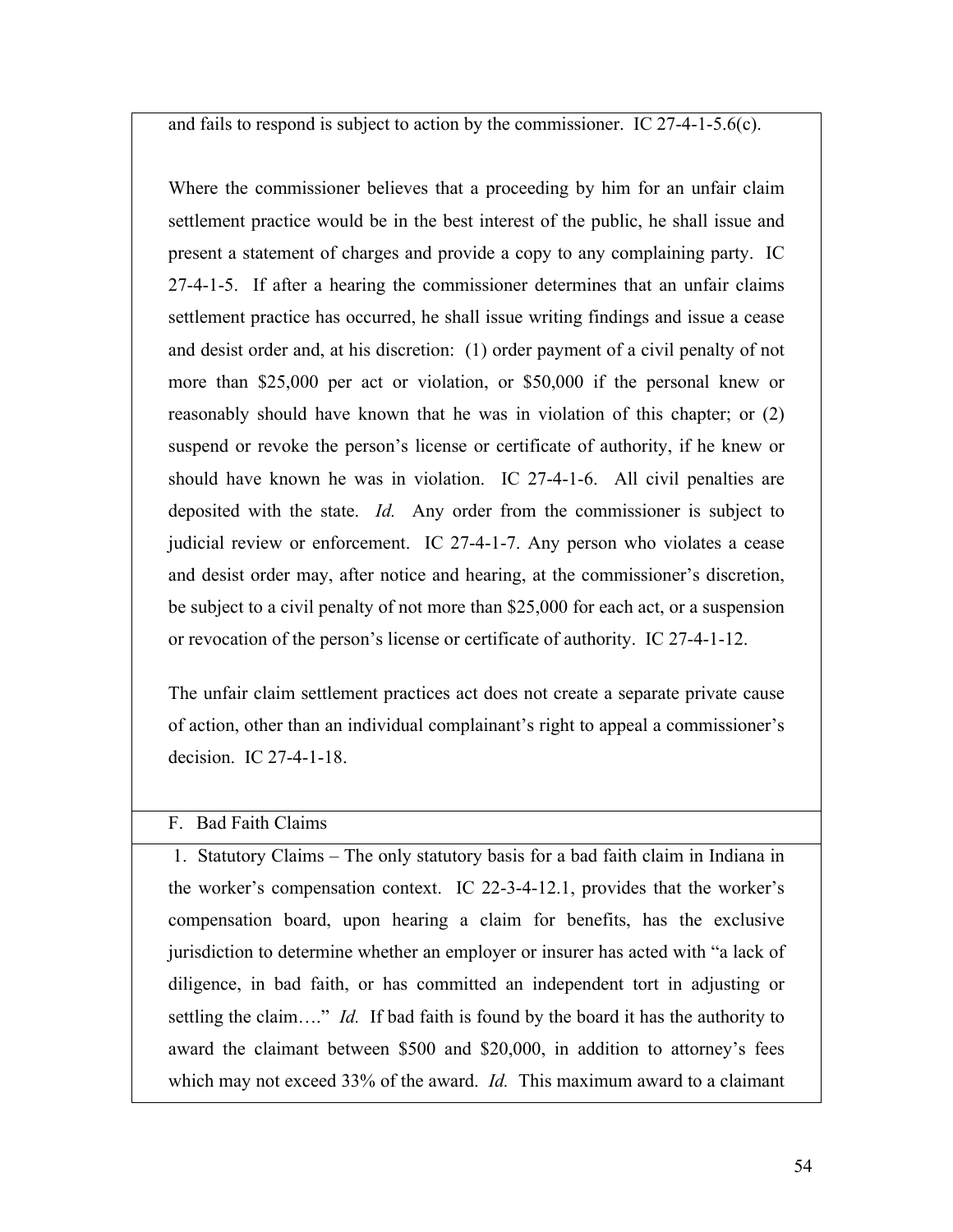during the life of a claim is \$20,000.

2. Common Law – There is a legal duty implied in all insurance contracts, for the insurer to deal in good faith with its insured. *Knowledge A-Z, Inc. v. Sentry Ins.*, 857 N.E.2d 411 (Ind. Ct. App. 2006); citing *Erie Ins. Co. v. Hickman*, 622 N.E.2d 515, 518 (Ind. 1993). "As a general proposition, "[a] finding of bad faith requires evidence of a state of mind reflecting dishonest purpose, moral obliquity, furtive design, or ill will. This obligation of good faith and fair dealing includes the obligation to refrain from: (1) making an unfounded refusal to pay policy proceeds; (2) causing an unfounded delay in payment; (3) deceiving the insured; and (4) exercising an unfair advantage to pressure an insured into settlement of his claim." *Knowledge A-Z* 857 N.E.2d at 422. There is no claim where there is a good faith dispute about the amount or validity of a claim. *Id.*

Indiana does not generally allow direct actions for bad faith against insurers, but injured parties. *State Farm Mut. Auto. Ins. Co. v. Estep*, 873 N.E.2d 1021 (Ind. 2007). However, Indiana Courts have found that an insured may assign certain of its bad faith rights, including in an excess judgment setting, the injured party. *Pistalo v. Progressive Cas. Ins. Co.*, 2012 Ind. App. LEXIS 640 (Ind. Ct. App. 2012).

3. Damages - Generally, an insured can recover those damages reasonably assumed to have been within the contemplation of the parties at the time the contract was formed. *Hickman*, 622 N.E.2d at 519. The insurer may also be liable for punitive damages if it is established by clear and convincing evidence that the insurer committed bad faith. *Id.*; see also *Orkin Exterminating Co. v. Traina*, 486 N.E.2d 1019, 1023 (Ind. 1986). Under Indiana law, punitive damages are limited to the greater of three times the amount of compensatory damages or \$50,000. IC 34-51-3-4. Any award of punitive damages is paid to the court clerk, when then distributes 25% of the proceeds to the party to whom the judgment was awarded, and 75% to the State of Indiana. IC 34-51-3-6. While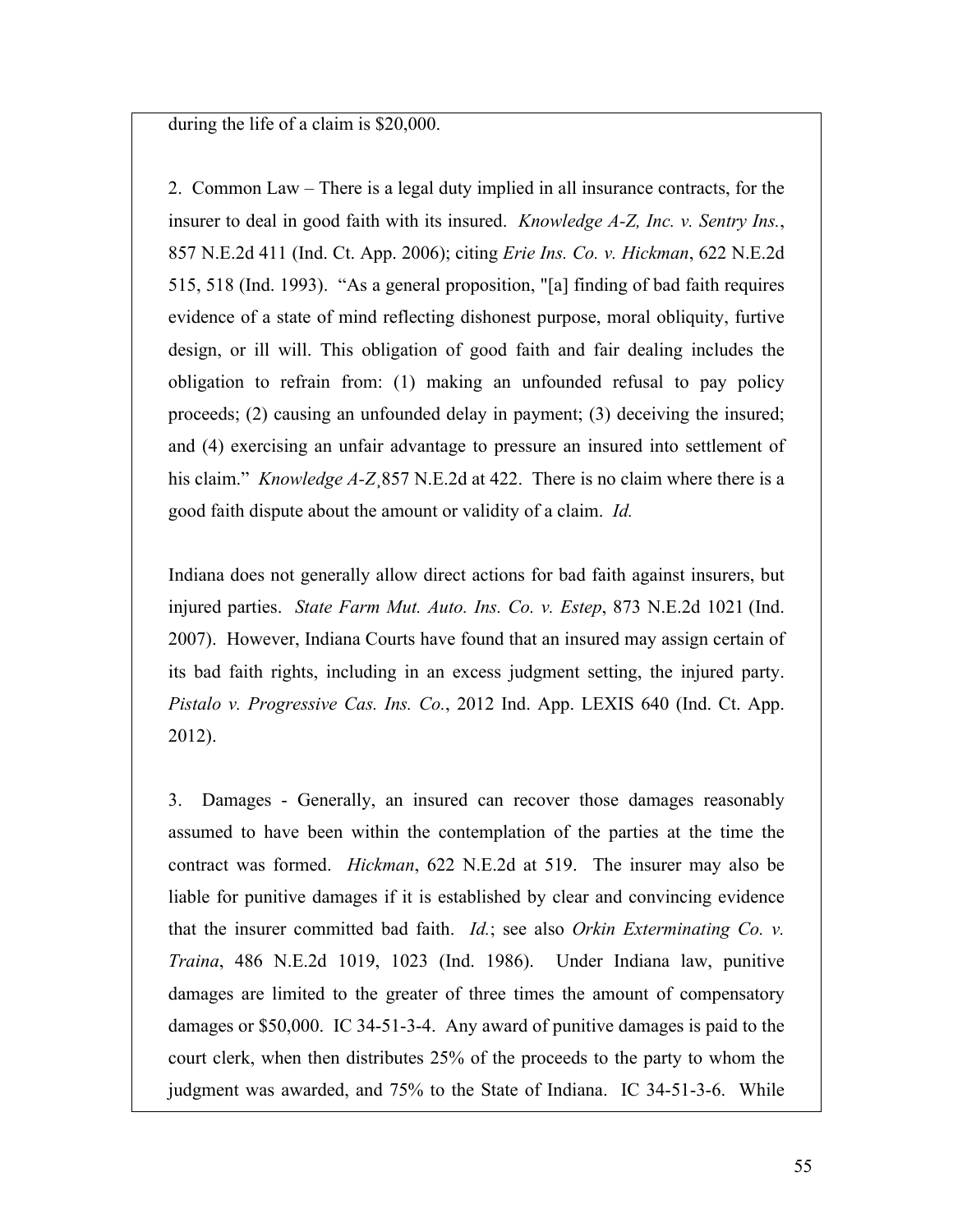Indiana does not generally allow the award of attorney fees, cases analyzing bad faith conduct have found that where the insured establishing the existence of bad faith by clear and convincing evidence, an award of attorneys' fees may be recoverable under IC 34-52-1-1, which provides fees can be awarded where a party has brought an action or defense that is frivolous, unreasonable, groundless or in bad faith. See *Liberty Mut. Ins. Co. v. OSI Indus., Inc.*, 831 N.E.2d 192 (Ind. Ct. App. 2005). Damages for emotional distress may also be recoverable. *Firstmark Standard Life Ins. Co. v. Goss*, 699 N.E.2d 689 (Ind. Ct. App. 1988).

4. Excess Judgment – An insurer may be subject to a potential bad faith lawsuit against it by an insured if the insurer refuses to settle the claim within policy limits and the trial resulted in an excess verdict. *Economy Fre & Cas. Co. v. Collins*, 641 N.E.2d 382, 385-386. (Ind. Ct. App. 1994). The insurer must be liable for the entire verdict if it is found to have acted in bad faith. *Id.* Again, the plaintiff must establish, with clear and convincing evidence, that the insurer had knowledge that there was no legitimate basis for denying liability. *Freidline v. Shelby Ins. Co.*, 774 N.E.2d 37, 40 (Ind. 2002). The award of damages for failure to settle is not predicated upon the ability of the insured to satisfy the award. *Pistalo v. Progressive Cas. Ins. Co.*, 2012 Ind. App. LEXIS 640

G. Coverage – Duty of Insured

It is a prerequisite to trigger coverage under an insurance policy that the insured provide the insured with timely notice of a claim or suit and cooperate with the insurance company's investigation of a claim. *Dreaded, Inc. v. St. Paul Guardian Ins. Co.*, 904 N.E.2d 1267; *Ind. Ins. Co. v. Williams*, 448 N.E.2d 1233 (Ind. Ct. App. 1983). Failure to provide timely notice creates a rebuttable presumption that the insurer suffered prejudice. *Tri-Etch, Inc. v. Cincinnati Ins. Co.*, 909 N.E.2d 997 (Ind. 2009). In *Williams*, 463 N.E.2d 257, the Indiana Supreme Court found that notice was late when given six months after the underlying accident. Unlike the notice obligations, an insurer must show actual prejudice when it attempts to avoid coverage for an insured's failure to cooperate. *Miller v. Dilts*, 463 N.E.2d